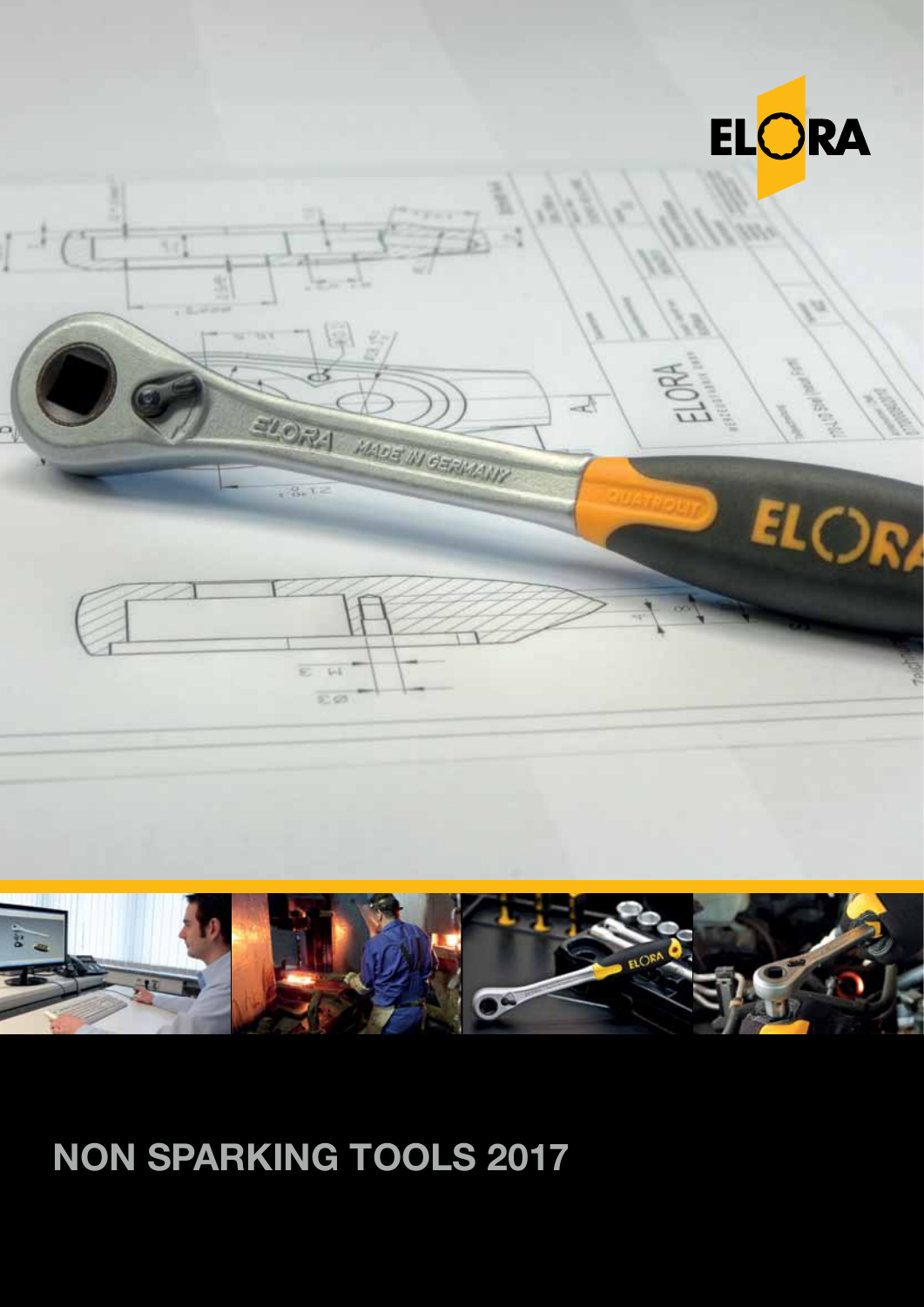

### **Non Sparking Tools from ELORA**

Working in places where sparks mean a potential danger of explosion and fire requires a special protection. Due to their magnetic features conventional steel tools are not suitable to be used in potentially explosive environments as explosive atmospheres or ignition sources can occur. For this reason Elora offers the "Non Sparking" product range which follows the ATEX guidelines 94/9/EG ("ATEX 95") providing requirements for the use of equipment in potentially explosive environments. These guidelines form the basic regulations for the safety of employees during installation, operation and maintenance of potentially explosive facilities. Depending on their risk of explosion the ATEX guidelines distinguish six risk zones:

| For areas that are potentially explosive due to    | For areas thar are potentially explosive due to    |
|----------------------------------------------------|----------------------------------------------------|
| flammable gases, vapors or mist, the following     | combustible dusts, the following areas shall       |
| zones shall apply:                                 | apply:                                             |
| Zone 0                                             | Zone 20                                            |
| Explosive atmospheres caused by mixtures of        | Explosive atmospheres caused by mixtures of air    |
| air and gases, vapours or mists are highly likely  | and flammable dusts are highly likely to occur and |
| to occur and are present continuously, for long    | are present continuously, for long periods of time |
| periods of time or frequently.                     | or frequently.                                     |
| Zone 1                                             | Zone 21                                            |
| Explosive atmospheres caused by mixtures of air    | Explosive atmospheres caused by mixtures of air    |
| and gases, vapours or mists are likely to occur.   | and flammable dusts are likely to occur.           |
| Zone 2                                             | Zone 22                                            |
| Explosive atmospheres caused by mixtures of air    | Explosive atmospheres caused by mixtures of air    |
| and gases, vapours or mists are unlikely to occur  | and flammable dusts are unlikely to occur and if   |
| and if they do occur, do so infrequently and for a | they do occur, do so infrequently and for a short  |
| short period of time only.                         | period of time only.                               |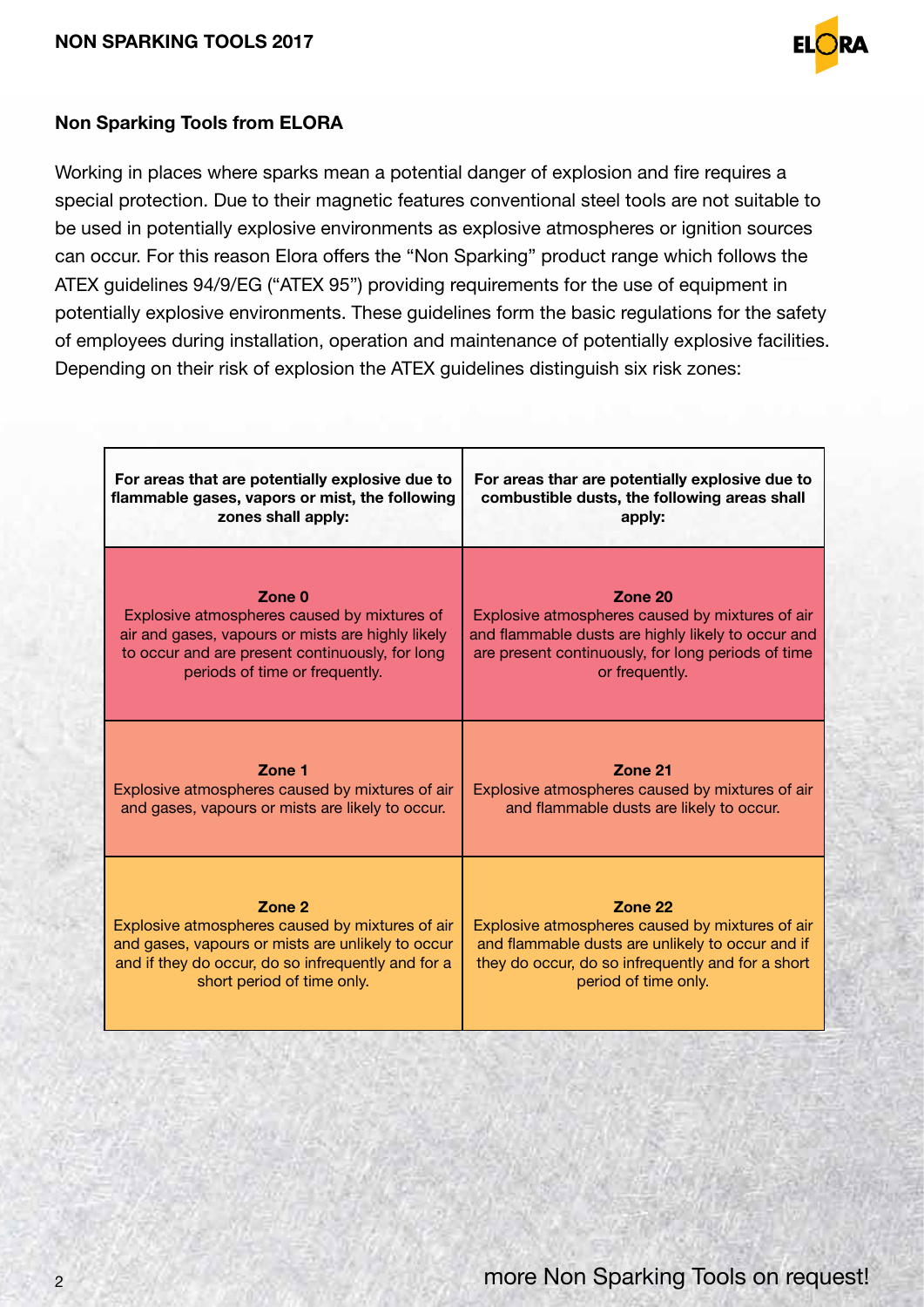

### **Main application fields:**

| Petrochemicals               | <b>Fireworks Industry</b>     | <b>Mines</b>                    |
|------------------------------|-------------------------------|---------------------------------|
| Refineries                   | Chemical Industry             | Defence                         |
| Gas & Oil pipe lines         | Flour silos and mills         | Air Forces                      |
| Power stations               | <b>Breweries</b>              | Navy                            |
| <b>Paint Manufacturing</b>   | Alcohol processing industries | Weapon & ammunition fabrication |
| <b>Plastic Manufacturing</b> | <b>Destilleries</b>           | Aerospace Industry              |
| Pharmaceutical Industry      | Fire-Fighters                 | Automobile Industry             |

### **Special non-iron alloys**

Non sparking tools are made of non-iron alloys (e.g. Beryllium-Copper or Aluminium-Bronze). These alloys are antimagnetic, non sparking and very corrosion-resistant. The chemical composition of the material as well as the way of heating, the accuracy of the casting moulds and a controlled solidification process determine the quality of the non sparking tools.

| <b>Property</b>      | <b>Application or Benefits</b>                                                                                                      |
|----------------------|-------------------------------------------------------------------------------------------------------------------------------------|
| Non-sparking         | Appropriate for explosive potential environments such as oil and gas<br>works, petro-chemical plants.                               |
| Non-magnetic safety  | Essential for equipments that require complete non-magnetic safety.                                                                 |
| Corrosion resistant  | Specially well suited for applications in corrosive environments like<br>encountered in marine works or fire-fighting applications. |
| Forged after casting | Provides higher mechanical properties and better finishing.                                                                         |

### **Differences between Aluminium-Bronze and Beryllium-Copper**

| <b>Aluminium-Bronze (Al-Br) Alloy</b> |                                               |  |  |  |  |
|---------------------------------------|-----------------------------------------------|--|--|--|--|
| <b>Hardness</b>                       | 25-30HRc (229 ~ 291 Brinell)                  |  |  |  |  |
| Tensile Strength                      | 782 N/mm <sup>2</sup> ~ 989 N/mm <sup>2</sup> |  |  |  |  |
| Extensibility                         | $d \geq 5\%$                                  |  |  |  |  |
| <b>Elasticity limit</b>               | $450 \sim 550$ N/mm <sup>2</sup>              |  |  |  |  |
| Magnetic                              | 1.2                                           |  |  |  |  |

### **Advantages of Aluminium-Bronze:**

- · non sparking
- · highly wear-resistant
- · higher heat resistance than Beryllium-Copper
- · relatively light weight
- · more economic than Beryllium-Copper

### **Disadvantages of Aluminium-Bronze:**

· lower tensile than Beryllium-Copper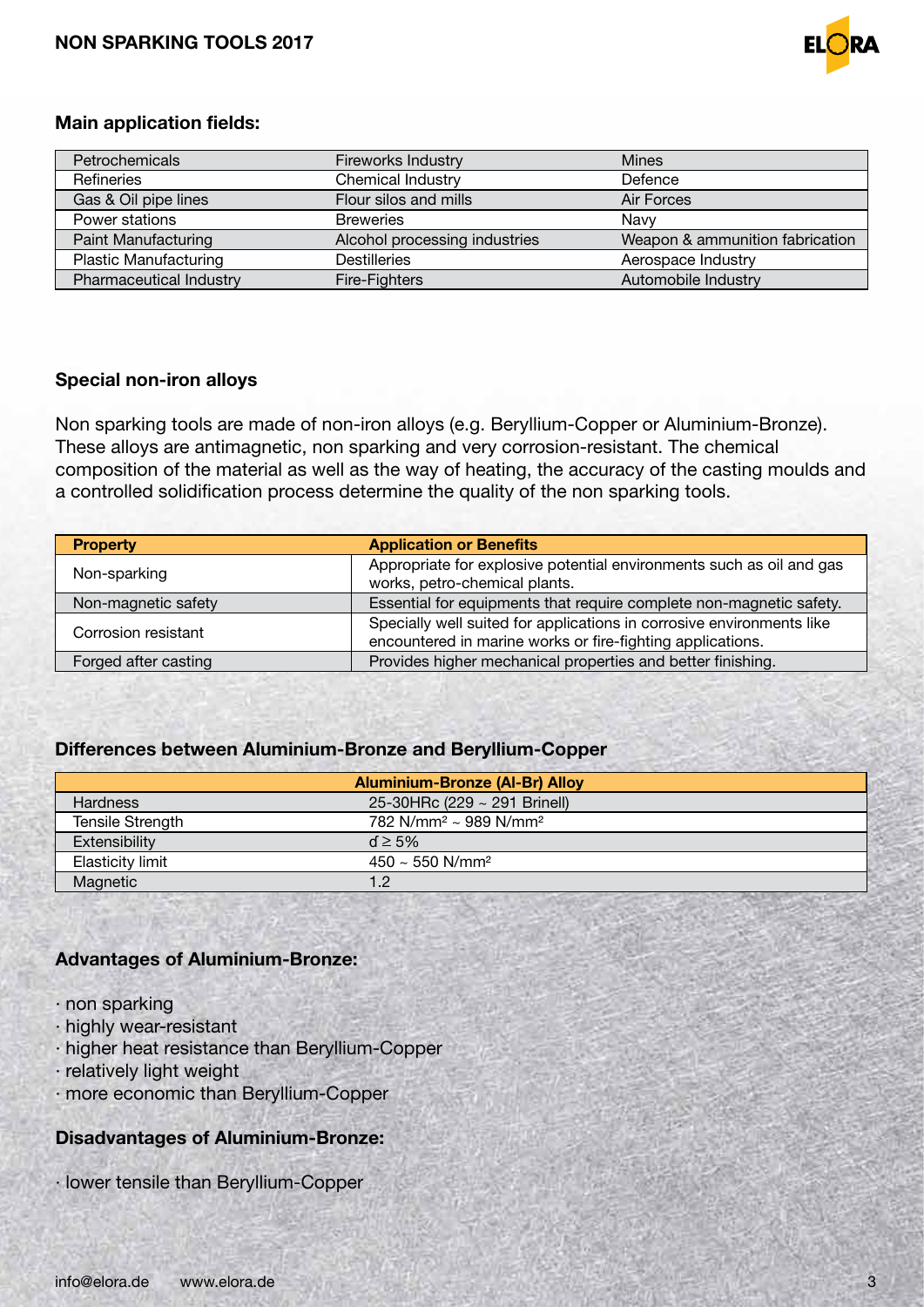

| <b>Beryllium-Copper (Be-Cu) Alloy</b> |                                                 |  |  |
|---------------------------------------|-------------------------------------------------|--|--|
| <b>Hardness</b>                       | 35-40HRc (283~365 Brinell)                      |  |  |
| Tensile Strength                      | 1117 N/mm <sup>2</sup> ~ 1326 N/mm <sup>2</sup> |  |  |
| Extensibility                         | $d \ge 1.0\%$                                   |  |  |
| <b>Elasticity limit</b>               | $840 \sim 880$ N/mm <sup>2</sup>                |  |  |
| Magnetic                              |                                                 |  |  |

### **Advantages of Beryllium-Copper:**

- · non sparking
- · highly wear-resistant
- · high hardness values
- · relatively lightweight
- · higher tensile strength than Aluminium-Bronze

### **Disadvantages of Beryllium-Copper:**

· higher weight than Aluminium-Bronze

### **How to apply non sparking tools correctly**

Non sparking tools are softer than conventional tools so that they should be used with special caution and care. Overstraining is to be avoided. In case non sparking tools have to be reworked technical instructions can be provided on request. Please consider that the use of non sparking tools as a sole means of protection in explosive environments is not sufficient. For best possible protection of employers and equipment legal and corporate regulations have to be observed.

Do you need further non sparking tools that are not listed in our core range? Please do not hesitate to contact us.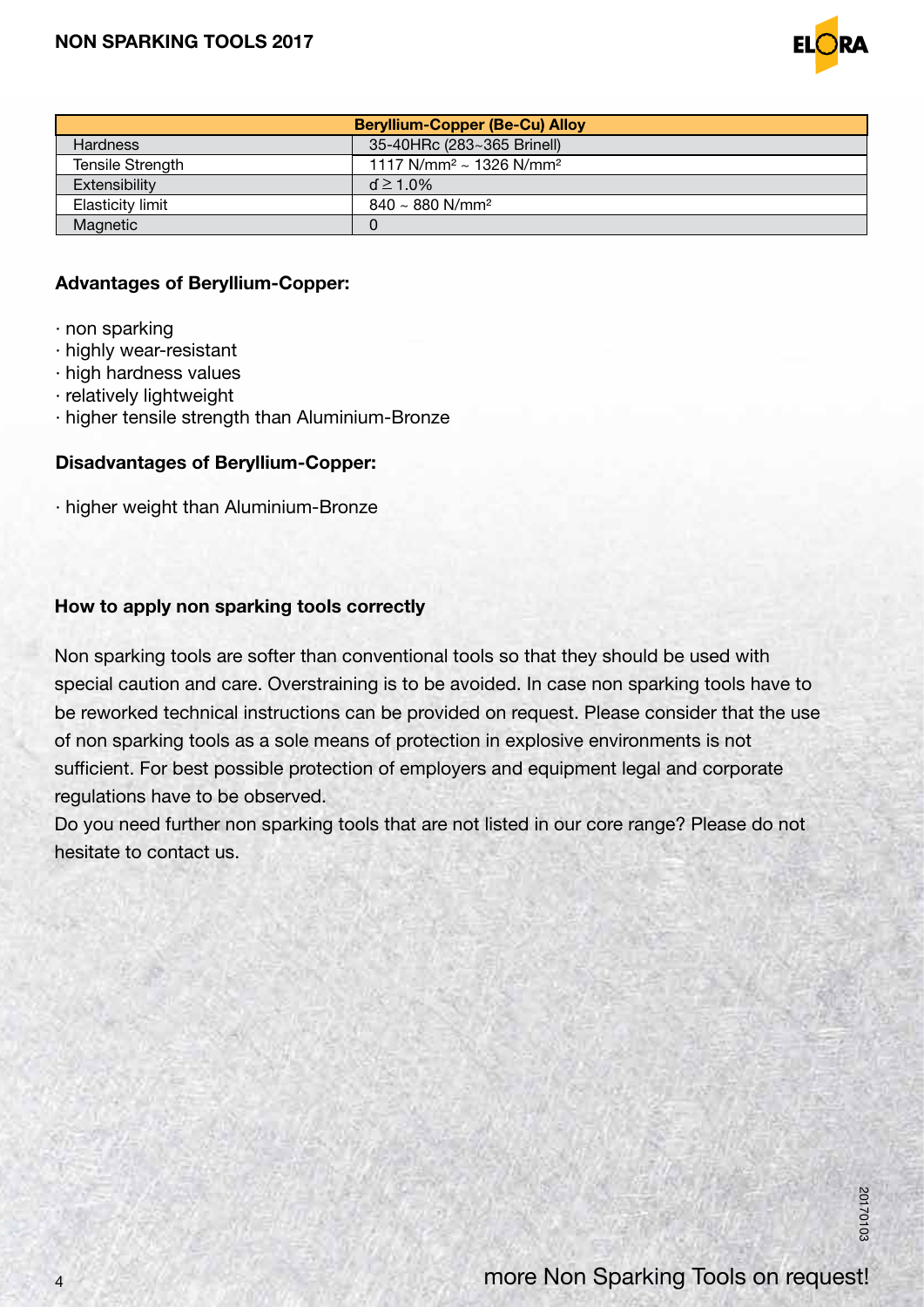**100-...Al Br | 100-...Cu Be**

**Double Open Ended Spanner**

- > Aluminium Bronze Al Br
- Copper Beryllium Cu Be

| ٠ |
|---|
|   |

 $\rightarrow$ 

| Code          | No.             | l/mm<br>$\mapsto$ | Weight/g<br>53 | Code          | No.             | l/mm<br>$\mapsto$ | Weight/g<br>55 |
|---------------|-----------------|-------------------|----------------|---------------|-----------------|-------------------|----------------|
| 2210000607101 | 100-6x7 Al Br   | 92                | 22             | 2210000607102 | 100-6x7 Cu Be   | 92                | 25             |
| 2210000608101 | 100-6x8 Al Br   | 92                | 20             | 2210000608102 | 100-6x8 Cu Be   | 92                | 22             |
| 2210000709101 | 100-7x9 Al Br   | 96                | 25             | 2210000709102 | 100-7x9 Cu Be   | 96                | 28             |
| 2210000809101 | 100-8x9 Al Br   | 100               | 34             | 2210000809102 | 100-8x9 Cu Be   | 100               | 38             |
| 2210000810101 | 100-8x10 Al Br  | 100               | 31             | 2210000810102 | 100-8x10 Cu Be  | 100               | 34             |
| 2210000910101 | 100-9x10 Al Br  | 110               | 45             | 2210000910102 | 100-9x10 Cu Be  | 110               | 50             |
| 2210000911101 | 100-9x11 Al Br  | 110               | 45             | 2210000911102 | 100-9x11 Cu Be  | 110               | 50             |
| 2210001011101 | 100-10x11 Al Br | 115               | 47             | 2210001011102 | 100-10x11 Cu Be | 115               | 52             |
| 2210001012101 | 100-10x12 Al Br | 120               | 55             | 2210001012102 | 100-10x12 Cu Be | 120               | 60             |
| 2210001013101 | 100-10x13 Al Br | 124               | 50             | 2210001013102 | 100-10x13 Cu Be | 124               | 55             |
| 2210001014101 | 100-10x14 Al Br | 124               | 62             | 2210001014102 | 100-10x14 Cu Be | 124               | 68             |
| 2210001113101 | 100-11x13 Al Br | 128               | 60             | 2210001113102 | 100-11x13 Cu Be | 128               | 66             |
| 2210001213101 | 100-12x13 Al Br | 128               | 67             | 2210001213102 | 100-12x13 Cu Be | 128               | 73             |
| 2210001214101 | 100-12x14 Al Br | 130               | 69             | 2210001214102 | 100-12x14 Cu Be | 130               | 75             |
| 2210001415101 | 100-14x15 Al Br | 143               | 105            | 2210001415102 | 100-14x15 Cu Be | 143               | 115            |
| 2210001417101 | 100-14x17 Al Br | 150               | 110            | 2210001417102 | 100-14x17 Cu Be | 150               | 120            |
| 2210001617101 | 100-16x17 Al Br | 157               | 120            | 2210001617102 | 100-16x17 Cu Be | 157               | 130            |
| 2210001618101 | 100-16x18 Al Br | 163               | 130            | 2210001618102 | 100-16x18 Cu Be | 163               | 145            |
| 2210001719101 | 100-17x19 Al Br | 170               | 135            | 2210001719102 | 100-17x19 Cu Be | 170               | 150            |
| 2210001722101 | 100-17x22 Al Br | 173               | 150            | 2210001722102 | 100-17x22 Cu Be | 173               | 166            |
| 2210001819101 | 100-18x19 Al Br | 179               | 180            | 2210001819102 | 100-18x19 Cu Be | 179               | 200            |
| 2210001922101 | 100-19x22 Al Br | 185               | 200            | 2210001922102 | 100-19x22 Cu Be | 185               | 220            |
| 2210001921101 | 100-19x24 Al Br | 190               | 210            | 2210001921102 | 100-19x24 Cu Be | 190               | 235            |
| 2210002022101 | 100-20x22 Al Br | 195               | 225            | 2210002022102 | 100-20x22 Cu Be | 195               | 250            |
| 2210002123101 | 100-21x23 Al Br | 200               | 235            | 2210002123102 | 100-21x23 Cu Be | 200               | 270            |
| 2210002224101 | 100-22x24 Al Br | 210               | 285            | 2210002224102 | 100-22x24 Cu Be | 210               | 312            |
| 2210002227101 | 100-22x27 Al Br | 215               | 292            | 2210002227102 | 100-22x27 Cu Be | 215               | 320            |
| 2210002326101 | 100-23x26 Al Br | 220               | 302            | 2210002326102 | 100-23x26 Cu Be | 220               | 330            |
| 2210002426101 | 100-24x26 Al Br | 230               | 320            | 2210002426102 | 100-24x26 Cu Be | 230               | 354            |
| 2210002427101 | 100-24x27 Al Br | 230               | 310            | 2210002427102 | 100-24x27 Cu Be | 230               | 345            |
| 2210002430101 | 100-24x30 Al Br | 233               | 330            | 2210002430102 | 100-24x30 Cu Be | 233               | 365            |
| 2210002528101 | 100-25x28 Al Br | 236               | 330            | 2210002528102 | 100-25x28 Cu Be | 236               | 365            |
| 2210002629101 | 100-26x29 Al Br | 250               | 420            | 2210002629102 | 100-26x29 Cu Be | 250               | 462            |
| 2210002729101 | 100-27x29 Al Br | 250               | 480            | 2210002729102 | 100-27x29 Cu Be | 250               | 531            |
| 2210002730101 | 100-27x30 Al Br | 250               | 430            | 2210002730102 | 100-27x30 Cu Be | 250               | 485            |
| 2210002732101 | 100-27x32 Al Br | 255               | 549            | 2210002732102 | 100-27x32 Cu Be | 255               | 600            |
| 2210003032101 | 100-30x32 AI Br | 265               | 540            | 2210003032102 | 100-30x32 Cu Be | 265               | 610            |
| 2210003036101 | 100-30x36 Al Br | 270               | 730            | 2210003036102 | 100-30x36 Cu Be | 270               | 815            |
| 2210003234101 | 100-32x34 Al Br | 270               | 730            | 2210003234102 | 100-32x34 Cu Be | 270               | 815            |
| 2210003236101 | 100-32x36 Al Br | 300               | 800            | 2210003236102 | 100-32x36 Cu Be | 300               | 885            |
| 2210003436101 | 100-34x36 Al Br | 300               | 800            | 2210003436102 | 100-34x36 Cu Be | 300               | 885            |
| 2210003638101 | 100-36x38 Al Br | 330               | 1210           | 2210003638102 | 100-36x38 Cu Be | 330               | 1350           |
| 2210003641101 | 100-36x41 Al Br | 330               | 1210           | 2210003641102 | 100-36x41 Cu Be | 330               | 1350           |
| 2210004146101 | 100-41x46 Al Br | 355               | 1530           | 2210004146102 | 100-41x46 Cu Be | 355               | 1690           |
| 2210004650101 | 100-46x50 Al Br | 370               | 1850           | 2210004650102 | 100-46x50 Cu Be | 370               | 2050           |
| 2210005055101 | 100-50x55 Al Br | 385               | 1950           | 2210005055102 | 100-50x55 Cu Be | 385               | 2160           |
| 2210005060101 | 100-50x60 Al Br | 400               | 2275           | 2210005060102 | 100-50x60 Cu Be | 400               | 2488           |
| 2210005560101 | 100-55x60 Al Br | 415               | 2450           | 2210005560102 | 100-55x60 Cu Be | 415               | 2700           |
| 2210006065101 | 100-60x65 Al Br | 435               | 3600           | 2210006065102 | 100-60x65 Cu Be | 435               | 3950           |
| 2210006570101 | 100-65x70 Al Br | 480               | 4650           | 2210006570102 | 100-65x70 Cu Be | 480               | 5146           |
| 2210007080101 | 100-70x80 Al Br | 520               | 5638           | 2210007080102 | 100-70x80 Cu Be | 520               | 6202           |

EL

**RA**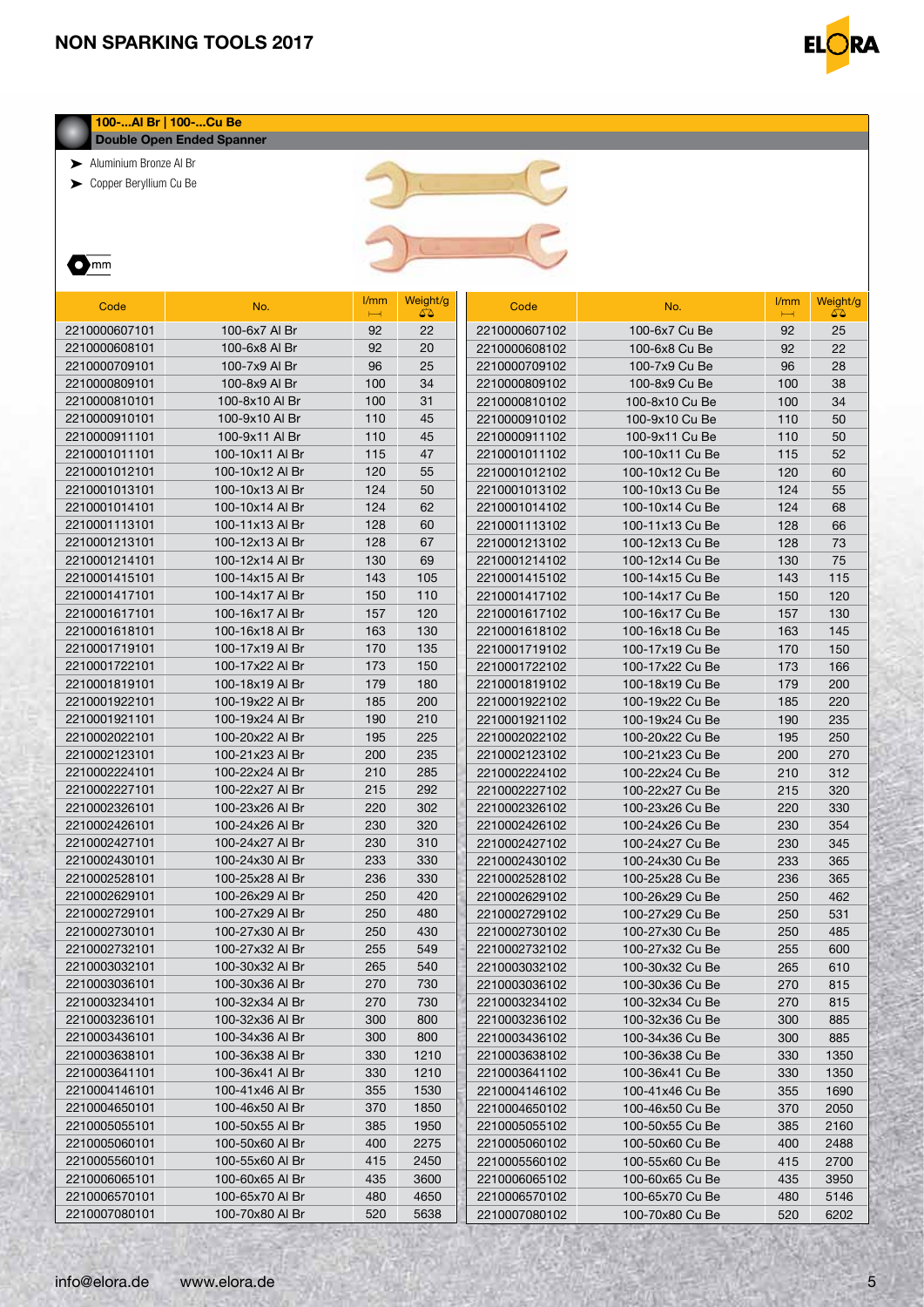

**100S-...Al Br | 100S-... Cu Be Double Open Ended Spanner Set**

> Aluminium Bronze Al Br

Copper Beryllium Cu Be

 $\overline{\mathbf{O}}$ mm



| Code          | No.            | Contents                                                                                    | Weight/g<br>55 |
|---------------|----------------|---------------------------------------------------------------------------------------------|----------------|
| 2210050090101 | 100S 9M AI Br  | 8x10, 10x12, 12x14, 14x17, 17x19, 19x22, 22x24, 24x27, 30x32 mm                             | 2570           |
| 2210050110101 | 100S 11M AI Br | 8x10, 9x11, 10x12, 12x14, 14x17, 17x19, 19x22, 22x24, 24x27, 27x30, 30x32 mm                | 3230           |
| 2210050130101 | 100S 13M AI Br | 5,5x7, 6x7, 8x10, 9x11, 10x12, 12x14, 14x17, 17x19, 19x22, 22x24, 24x27,<br>27x30, 30x32 mm | 3295           |
| 2210050090102 | 100S 9M Cu Be  | 8x10, 10x12, 12x14, 14x17, 17x19, 19x22, 22x24, 24x27, 30x32 mm                             | 2810           |
| 2210050110102 | 100S 11M Cu Be | 8x10, 9x11, 10x12, 12x14, 14x17, 17x19, 19x22, 22x24, 24x27, 27x30, 30x32 mm                | 3530           |
| 2210050130102 | 100S 13M Cu Be | 5,5x7, 6x7, 8x10, 9x11, 10x12, 12x14, 14x17, 17x19, 19x22, 22x24, 24x27,<br>27x30, 30x32 mm | 3610           |

### **100A-...Al Br | 100-...Cu Be Double Open Ended Spanner**

> Aluminium Bronze Al Br

Copper Beryllium Cu Be

 $\overline{\bigcirc}$  AF"



| Code          | No.                      | l/mm<br>$\mapsto$ | Weight/g<br>55 | Code          | No.                      | l/mm<br>$\mapsto$ | Weight/g<br>55 |
|---------------|--------------------------|-------------------|----------------|---------------|--------------------------|-------------------|----------------|
| 2210011317101 | 100A-1/4x5/16 Al Br      | 90                | 30             | 2210011317102 | 100A-1/4x5/16 Cu Be      | 90                | 34             |
| 2210011719101 | 100A-5/16x3/8 Al Br      | 100               | 40             | 2210011719102 | 100A-5/16x3/8 Cu Be      | 100               | 45             |
| 2210011921101 | 100A-3/8x7/16 AI Br      | 110               | 55             | 2210011921102 | 100A-3/8x7/16 Cu Be      | 110               | 60             |
| 2210011923101 | 100A-3/8x1/2 Al Br       | 115               | 60             | 2210011923102 | 100A-3/8x1/2 Cu Be       | 115               | 68             |
| 2210012123101 | 100A-7/16x1/2 Al Br      | 120               | 78             | 2210012123102 | 100A-7/16x1/2 Cu Be      | 120               | 85             |
| 2210012324101 | 100A-1/2x9/16 AI Br      | 130               | 80             | 2210012324102 | 100A-1/2x9/16 Cu Be      | 130               | 90             |
| 2210012426101 | 100A-9/16x5/8 AI Br      | 150               | 105            | 2210012426102 | 100A-9/16x5/8 Cu Be      | 150               | 120            |
| 2210012627101 | 100A-5/8x11/16 Al Br     | 160               | 130            | 2210012627102 | 100A-5/8x11/16 Cu Be     | 160               | 155            |
| 2210012628101 | 100A-5/8x3/4 Al Br       | 165               | 135            | 2210012628102 | 100A-5/8x3/4 Cu Be       | 165               | 160            |
| 2210012728101 | 100A-11/16x3/4 Al Br     | 170               | 145            | 2210012728102 | 100A-11/16x3/4 Cu Be     | 170               | 170            |
| 2210012830101 | 100A-3/4x13/16 Al Br     | 180               | 185            | 2210012830102 | 100A-3/4x13/16 Cu Be     | 180               | 225            |
| 2210012831101 | 100A-3/4x7/8 AI Br       | 185               | 200            | 2210012831102 | 100A-3/4x7/8 Cu Be       | 185               | 230            |
| 2210013031101 | 100A-13/16x7/8 Al Br     | 190               | 215            | 2210013031102 | 100A-13/16x7/8 Cu Be     | 190               | 240            |
| 2210013132101 | 100A-7/8x15/16 Al Br     | 210               | 270            | 2210013132102 | 100A-7/8x15/16 Cu Be     | 210               | 305            |
| 2210013234101 | 100A-15/16x1 Al Br       | 220               | 305            | 2210013234102 | 100A-15/16x1 Cu Be       | 220               | 365            |
| 2210013435101 | 100A-1x1.1/16 Al Br      | 230               | 355            | 2210013435102 | 100A-1x1.1/16 Cu Be      | 230               | 405            |
| 2210013536101 | 100A-1.1/16x1.1/8 Al Br  | 235               | 380            | 2210013536102 | 100A-1.1/16x1.1/8 Cu Be  | 235               | 450            |
| 2210013637101 | 100A-1.1/8x1.3/16 Al Br  | 245               | 480            | 2210013637102 | 100A-1.1/8x1.3/16 Cu Be  | 245               | 548            |
| 2210013738101 | 100A-1.3/16x1.1/4 Al Br  | 250               | 525            | 2210013738102 | 100A-1.3/16x1.1/4 Cu Be  | 250               | 600            |
| 2210013839101 | 100A-1.1/4x1.5/16 Al Br  | 270               | 660            | 2210013839102 | 100A-1.1/4x1.5/16 Cu Be  | 270               | 730            |
| 2210013940101 | 100A-1.5/16x1.3/8 Al Br  | 300               | 830            | 2210013940102 | 100A-1.5/16x1.3/8 Cu Be  | 300               | 913            |
| 2210014041101 | 100A-1.3/8x1.7/16 Al Br  | 300               | 790            | 2210014041102 | 100A-1.3/8x1.7/16 Cu Be  | 300               | 869            |
| 2210014144101 | 100A-1.7/16x1.5/8 Al Br  | 330               | 1170           | 2210014144102 | 100A-1.7/16x1.5/8 Cu Be  | 330               | 1295           |
| 2210014243101 | 100A-1.1/2x1.9/16 Al Br  | 330               | 1150           | 2210014243102 | 100A-1.1/2x1.9/16 Cu Be  | 330               | 1265           |
| 2210014446101 | 100A-1.5/8x1.13/16 Al Br | 355               | 1350           | 2210014446102 | 100A-1.5/8x1.13/16 Cu Be | 355               | 1494           |
| 2210014649101 | 100A-1.13/16x2 Al Br     | 370               | 1615           | 2210014649102 | 100A-1.13/16x2 Cu Be     | 370               | 1787           |
| 2210014952101 | 100A-2x2.3/16 Al Br      | 385               | 2015           | 2210014952102 | 100A-2x2.3/16 Cu Be      | 385               | 2230           |
| 2210014955101 | 100A-2x2.3/8 Al Br       | 400               | 2440           | 2210014955102 | 100A-2x2.3/8 Cu Be       | 400               | 2700           |
| 2210015255101 | 100A-2.3/16x2.3/8 Al Br  | 415               | 2480           | 2210015255102 | 100A-2.3/16x2.3/8 Cu Be  | 415               | 2745           |
| 2210015558101 | 100A-2.3/8x2.9/16 AI Br  | 435               | 3100           | 2210015558102 | 100A-2.3/8x2.9/16 Cu Be  | 435               | 3431           |

### 6 and 5 more Non Sparking Tools on request!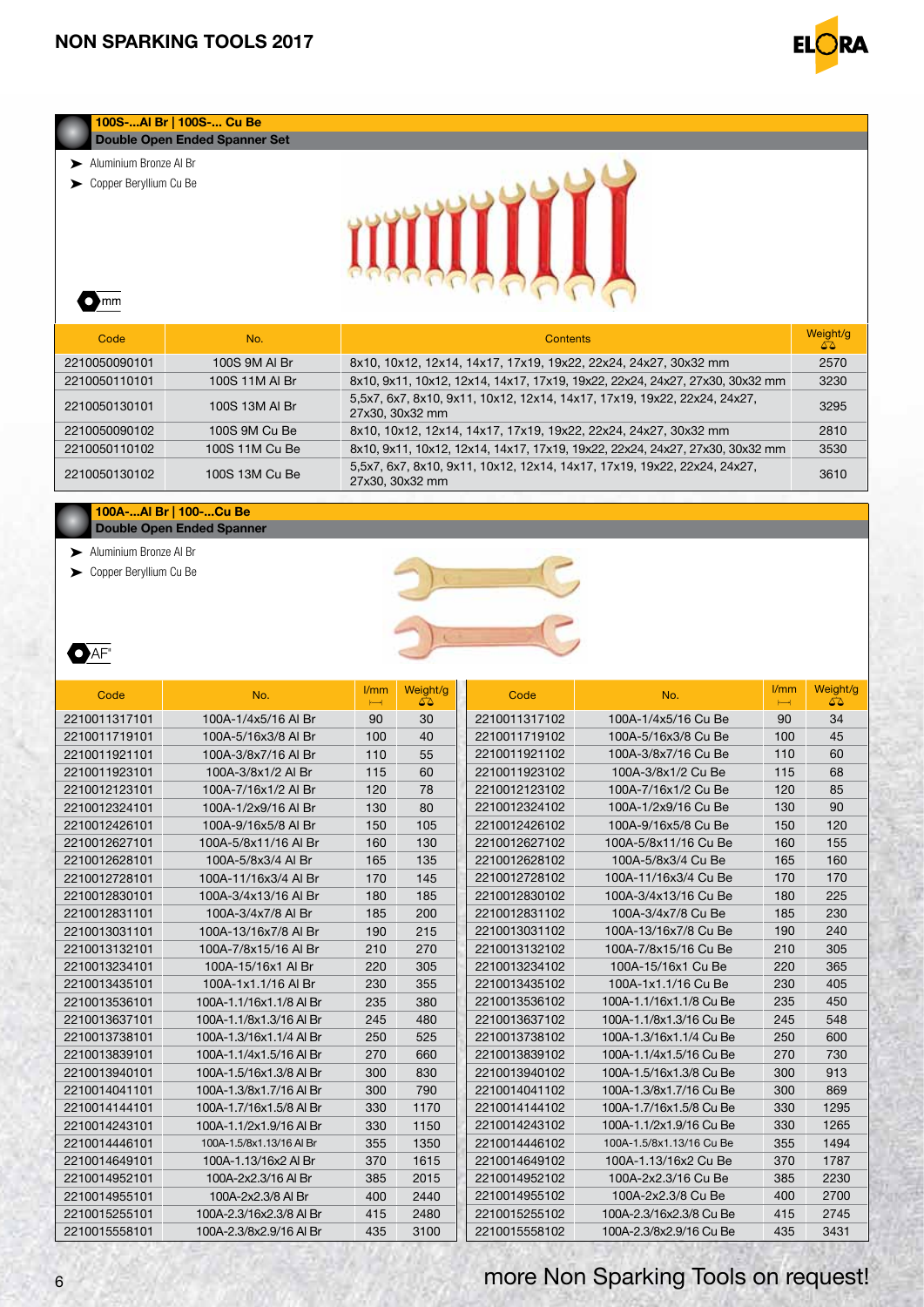**205-...Al Br | 205-... Cu Be**

**Combination Spanner**

> Aluminium Bronze Al Br

Copper Beryllium Cu Be

 $Q_{mm}$ 

| the contract of the contract of the contract of the contract of the contract of<br>and the company of the company of the company of the |  |
|-----------------------------------------------------------------------------------------------------------------------------------------|--|
|                                                                                                                                         |  |
| <b>Service Controller Controller</b>                                                                                                    |  |

| Code          | No.          | l/mm<br>$\mapsto$ | Weight/g<br>55 | Code          | No.          | l/mm<br>$\mapsto$ | Weight/g<br>55 |
|---------------|--------------|-------------------|----------------|---------------|--------------|-------------------|----------------|
| 2220500006101 | 205-6 Al Br  | 105               | 20             | 2220500006102 | 205-6 Cu Be  | 105               | 22             |
| 2220500007101 | 205-7 Al Br  | 120               | 34             | 2220500007102 | 205-7 Cu Be  | 120               | 37             |
| 2220500008101 | 205-8 Al Br  | 120               | 34             | 2220500008102 | 205-8 Cu Be  | 120               | 37             |
| 2220500009101 | 205-9 Al Br  | 135               | 50             | 2220500009102 | 205-9 Cu Be  | 135               | 55             |
| 2220500010101 | 205-10 Al Br | 135               | 50             | 2220500010102 | 205-10 Cu Be | 135               | 55             |
| 2220500011101 | 205-11 Al Br | 150               | 75             | 2220500011102 | 205-11 Cu Be | 150               | 75             |
| 2220500012101 | 205-12 Al Br | 150               | 70             | 2220500012102 | 205-12 Cu Be | 150               | 75             |
| 2220500013101 | 205-13 Al Br | 175               | 110            | 2220500013102 | 205-13 Cu Be | 175               | 122            |
| 2220500014101 | 205-14 Al Br | 175               | 110            | 2220500014102 | 205-14 Cu Be | 175               | 122            |
| 2220500015101 | 205-15 Al Br | 195               | 145            | 2220500015102 | 205-15 Cu Be | 195               | 160            |
| 2220500016101 | 205-16 Al Br | 195               | 140            | 2220500016102 | 205-16 Cu Be | 195               | 155            |
| 2220500017101 | 205-17 Al Br | 195               | 140            | 2220500017102 | 205-17 Cu Be | 195               | 155            |
| 2220500018101 | 205-18 Al Br | 215               | 190            | 2220500018102 | 205-18 Cu Be | 215               | 210            |
| 2220500019101 | 205-19 Al Br | 215               | 190            | 2220500019102 | 205-19 Cu Be | 215               | 210            |
| 2220500020101 | 205-20 Al Br | 230               | 200            | 2220500020102 | 205-20 Cu Be | 230               | 225            |
| 2220500021101 | 205-21 Al Br | 230               | 200            | 2220500021102 | 205-21 Cu Be | 230               | 225            |
| 2220500022101 | 205-22 Al Br | 245               | 220            | 2220500022102 | 205-22 Cu Be | 245               | 250            |
| 2220500023101 | 205-23 Al Br | 265               | 233            | 2220500023102 | 205-23 Cu Be | 265               | 265            |
| 2220500024101 | 205-24 Al Br | 265               | 230            | 2220500024102 | 205-24 Cu Be | 265               | 260            |
| 2220500025101 | 205-25 Al Br | 265               | 230            | 2220500025102 | 205-25 Cu Be | 265               | 260            |
| 2220500026101 | 205-26 Al Br | 290               | 380            | 2220500026102 | 205-26 Cu Be | 290               | 420            |
| 2220500027101 | 205-27 Al Br | 290               | 380            | 2220500027102 | 205-27 Cu Be | 290               | 420            |
| 2220500030101 | 205-30 Al Br | 320               | 500            | 2220500030102 | 205-30 Cu Be | 320               | 560            |
| 2220500032101 | 205-32 Al Br | 340               | 600            | 2220500032102 | 205-32 Cu Be | 340               | 670            |
| 2220500034101 | 205-34 Al Br | 360               | 750            | 2220500034102 | 205-34 Cu Be | 360               | 850            |
| 2220500035101 | 205-35 Al Br | 360               | 800            | 2220500035102 | 205-35 Cu Be | 360               | 890            |
| 2220500036101 | 205-36 Al Br | 360               | 800            | 2220500036102 | 205-36 Cu Be | 360               | 890            |
| 2220500038101 | 205-38 Al Br | 430               | 1150           | 2220500038102 | 205-38 Cu Be | 430               | 1200           |
| 2220500041101 | 205-41 Al Br | 430               | 1300           | 2220500041102 | 205-41 Cu Be | 430               | 1440           |
| 2220500046101 | 205-46 Al Br | 480               | 1700           | 2220500046102 | 205-46 Cu Be | 480               | 1890           |
| 2220500050101 | 205-50 Al Br | 520               | 2000           | 2220500050102 | 205-50 Cu Be | 520               | 2220           |
| 2220500055101 | 205-55 Al Br | 560               | 2230           | 2220500055102 | 205-55 Cu Be | 560               | 2460           |
| 2220500060101 | 205-60 Al Br | 595               | 2950           | 2220500060102 | 205-60 Cu Be | 595               | 3300           |
| 2220500065101 | 205-65 Al Br | 595               | 2900           | 2220500065102 | 205-65 Cu Be | 595               | 3250           |
| 2220500070101 | 205-70 Al Br | 630               | 4100           | 2220500070102 | 205-70 Cu Be | 630               | 4550           |

 $EL($ 

**RA**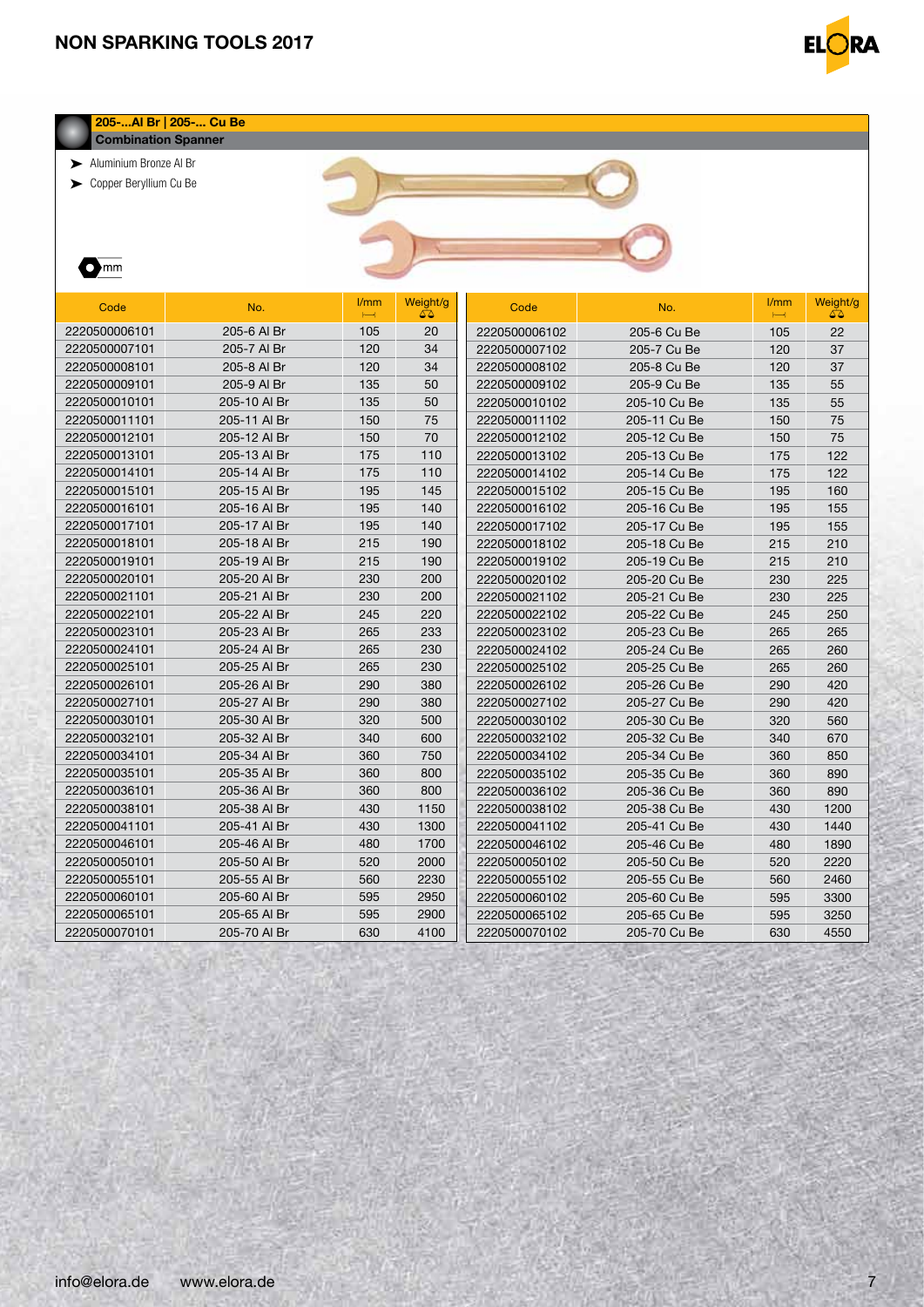

**205S-...Al Br | 205S-... Cu Be Combination Spanner Set**

> Aluminium Bronze Al Br

Copper Beryllium Cu Be

 $\overline{\mathbf{O}}$ mm

## 

| Code          | No.            | Contents                                             | Weight/g<br>55 |
|---------------|----------------|------------------------------------------------------|----------------|
| 2220550090101 | 205S 9M AI Br  | 8, 10, 12, 14, 17, 19, 22, 24, 27 mm                 | 1655           |
| 2220550110101 | 205S 11M AI Br | 8, 10, 12, 14, 17, 19, 22, 24, 27, 30, 32 mm         | 2955           |
| 2220550130101 | 205S 13M AI Br | 8, 10, 12, 13, 14, 16, 17, 19, 22, 24, 27, 30, 32 mm | 3175           |
| 2220550090102 | 205S 9M Cu Be  | 8, 10, 12, 14, 17, 19, 22, 24, 27 mm                 | 1815           |
| 2220550110102 | 205S 11M Cu Be | 8, 10, 12, 14, 17, 19, 22, 24, 27, 30, 32 mm         | 3235           |
| 2220550130102 | 205S 13M Cu Be | 8, 10, 12, 13, 14, 16, 17, 19, 22, 24, 27, 30, 32 mm | 3485           |

### **205A-...Al Br | 205A-... Cu Be Combination Spanner**

### > Aluminium Bronze Al Br

**EX Copper Beryllium Cu Be** 

### **OAF**

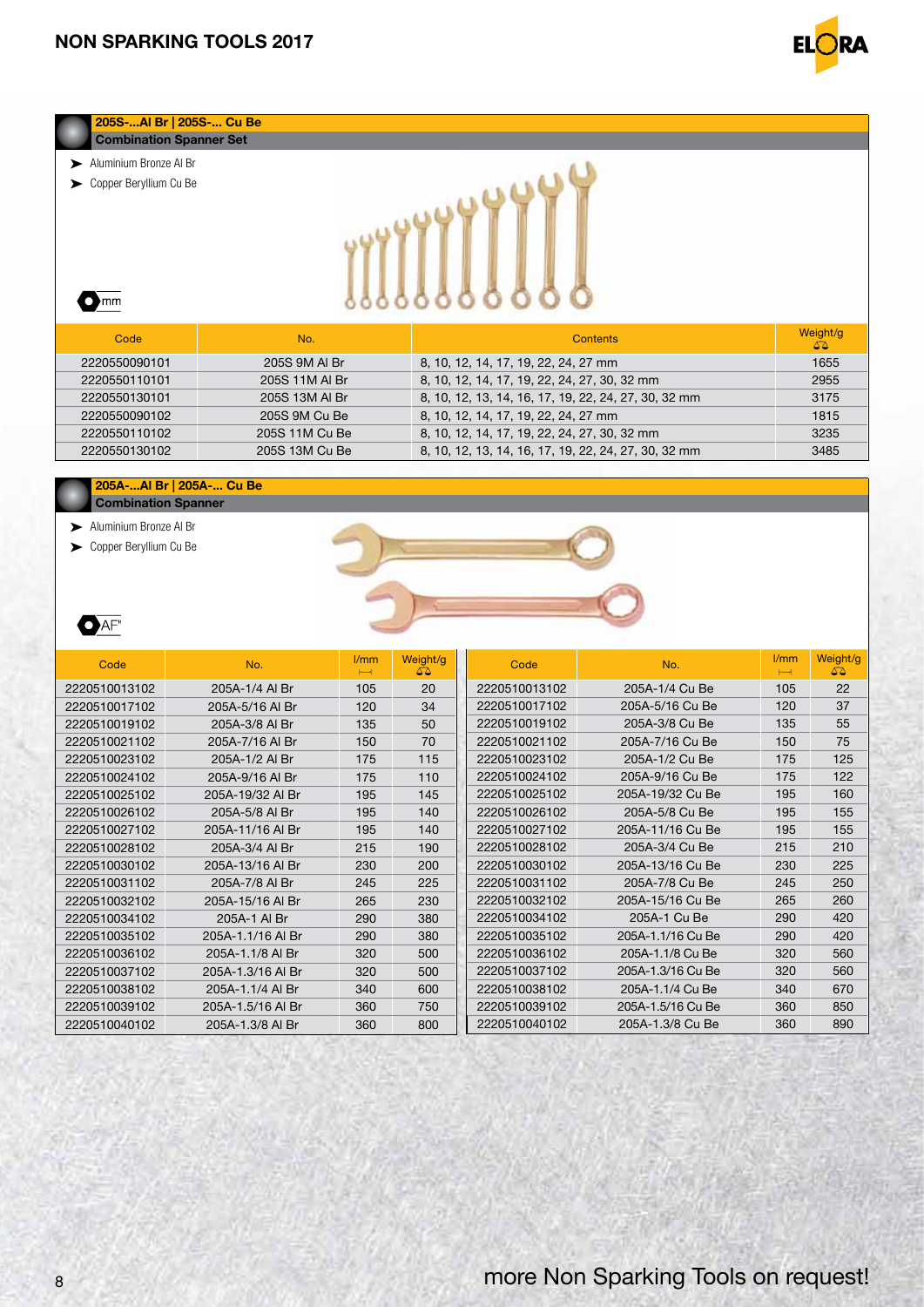| 110-Al Br   110-Cu Be          | <b>Double-Ended Ring Spanner</b>   |                       |                |                                |                                    |                       |                |
|--------------------------------|------------------------------------|-----------------------|----------------|--------------------------------|------------------------------------|-----------------------|----------------|
| Aluminium Bronze Al Br         |                                    |                       |                |                                |                                    |                       |                |
| Copper Beryllium Cu Be         | $\Box$ mm                          |                       |                |                                |                                    |                       |                |
|                                |                                    |                       |                |                                |                                    |                       |                |
| Code                           | No.                                | l/mm<br>$\longmapsto$ | Weight/g<br>దప | Code                           | No.                                | l/mm<br>$\longmapsto$ | Weight/g<br>55 |
| 2211005507101                  | 110-5,5x7 Al Br                    | 115                   | 20             | 2211005507102                  | 110-5,5x7 Cu Be                    | 115                   | 22             |
| 2211000607101                  | 110-6x7 Al Br                      | 115                   | 23             | 2211000607102                  | 110-6x7 Cu Be                      | 115                   | 25             |
| 2211000608101                  | 110-6x8 Al Br                      | 130                   | 36             | 2211000608102                  | 110-6x8 Cu Be                      | 130                   | 42             |
| 2211000709101                  | 110-7x9 Al Br                      | 130                   | 46             | 2211000709102                  | 110-7x9 Cu Be                      | 130                   | 50             |
| 2211000809101                  | 110-8x9 Al Br                      | 130                   | 33             | 2211000809102                  | 110-8x9 Cu Be                      | 130                   | 40             |
| 2211000810101                  | 110-8x10 Al Br                     | 130                   | 50             | 2211000810102                  | 110-8x10 Cu Be                     | 130                   | 55             |
| 2211000910101                  | 110-9x10 Al Br                     | 140                   | 57             | 2211000910102                  | 110-9x10 Cu Be                     | 140                   | 62             |
| 2211000911101                  | 110-9x11 Al Br                     | 140                   | 65             | 2211000911102                  | 110-9x11 Cu Be                     | 140                   | 70             |
| 2211001011101                  | 110-10x11 Al Br                    | 140                   | 75             | 2211001011102                  | 110-10x11 Cu Be                    | 140                   | 80             |
| 2211001012101                  | 110-10x12 AI B                     | 140                   | 78             | 2211001012102                  | 110-10x12 Cu Be                    | 140                   | 85             |
| 2211001013101                  | 110-10x13 Al Br                    | 160                   | 80             | 2211001013102                  | 110-10x13 Cu Be                    | 160                   | 90             |
| 2211001014101                  | 110-10x14 Al Br                    | 160                   | 78             | 2211001014102                  | 110-10x14 Cu Be                    | 160                   | 85             |
| 2211001113101                  | 110-11x13 Al Br                    | 160                   | 78             | 2211001113102                  | 110-11x13 Cu Be                    | 160                   | 85             |
| 2211001213101                  | 110-12x13 Al Br                    | 160                   | 110            | 2211001213102                  | 110-12x13 Cu Be                    | 160                   | 120            |
| 2211001214101                  | 110-12x14 Al Br                    | 160                   | 140            | 2211001214102                  | 110-12x14 Cu Be                    | 160                   | 151            |
| 2211001415101                  | 110-14x15 Al Br                    | 200                   | 135            | 2211001415102                  | 110-14x15 Cu Be                    | 200                   | 155            |
| 2211001417101                  | 110-14x17 Al Br                    | 220                   | 180            | 2211001417102                  | 110-14x17 Cu Be                    | 220                   | 205            |
| 2211001617101                  | 110-16x17 Al Br                    | 220                   | 165            | 2211001617102                  | 110-16x17 Cu Be                    | 220                   | 180            |
| 2211001618101                  | 110-16x18 Al Br                    | 220                   | 202            | 2211001618102                  | 110-16x18 Cu Be                    | 220                   | 220            |
| 2211001719101                  | 110-17x19 Al Br                    | 250                   | 205            | 2211001719102                  | 110-17x19 Cu Be                    | 250                   | 225            |
| 2211001721101                  | 110-17x21 Al Br                    | 250                   | 266            | 2211001721102                  | 110-17x21 Cu Be                    | 250                   | 293            |
| 2211001722101                  | 110-17x22 Al Br                    | 250                   | 265            | 2211001722102                  | 110-17x22 Cu Be                    | 250                   | 290            |
| 2211001819101                  | 110-18x19 Al Br                    | 250                   | 270            | 2211001819102                  | 110-18x19 Cu Be                    | 250                   | 295            |
| 2211001921101                  | 110-19x21 Al Br                    | 280<br>280            | 285<br>280     | 2211001921102                  | 110-19x21 Cu Be                    | 280                   | 313            |
| 2211001922101<br>2211001924101 | 110-19x22 Al Br<br>110-19x24 Al Br | 310                   | 320            | 2211001922102                  | 110-19x22 Cu Be                    | 280                   | 310            |
| 2211002022101                  | 110-20x22 Al Br                    | 285                   | 288            | 2211001924102<br>2211002022102 | 110-19x24 Cu Be<br>110-20x22 Cu Be | 310<br>285            | 355<br>315     |
| 2211002123101                  | 110-21x23 Al Br                    | 285                   | 360            | 2211002123102                  | 110-21x23 Cu Be                    | 285                   | 405            |
| 2211002126101                  | 110-21x26 Al Br                    | 320                   | 410            | 2211002126102                  | 110-21x26 Cu Be                    | 320                   | 450            |
| 2211002224101                  | 110-22x24 Al Br                    | 310                   | 415            | 2211002224102                  | 110-22x24 Cu Be                    | 310                   | 455            |
| 2211002227101                  | 110-22x27 Al Br                    | 340                   | 494            | 2211002227102                  | 110-22x27 Cu Be                    | 340                   | 543            |
| 2211002326101                  | 110-23x26 AI Br                    | 340                   | 485            | 2211002326102                  | 110-23x26 Cu Be                    | 340                   | 534            |
| 2211002426101                  | 110-24x26 Al Br                    | 340                   | 481            | 2211002426102                  | 110-24x26 Cu Be                    | 340                   | 525            |
| 2211002427101                  | 110-24x27 Al Br                    | 340                   | 475            | 2211002427102                  | 110-24x27 Cu Be                    | 340                   | 520            |
| 2211002430101                  | 110-24x30 Al Br                    | 350                   | 501            | 2211002430102                  | 110-24x30 Cu Be                    | 350                   | 550            |
| 2211002528101                  | 110-25x28 Al Br                    | 350                   | 530            | 2211002528102                  | 110-25x28 Cu Be                    | 350                   | 580            |
| 2211002629101                  | 110-26x29 Al Br                    | 360                   | 615            | 2211002629102                  | 110-26x29 Cu Be                    | 360                   | 677            |
| 2211002729101                  | 110-27x29 Al Br                    | 360                   | 613            | 2211002729102                  | 110-27x29 Cu Be                    | 360                   | 670            |
| 2211002730101                  | 110-27x30 Al Br                    | 360                   | 645            | 2211002730102                  | 110-27x30 Cu Be                    | 360                   | 705            |
| 2211002732101                  | 110-27x32 Al Br                    | 370                   | 630            | 2211002732102                  | 110-27x32 Cu Be                    | 370                   | 693            |
| 2211002932101                  | 110-29x32 Al Br                    | 380                   | 735            | 2211002932102                  | 110-29x32 Cu Be                    | 380                   | 825            |
| 2211003032101                  | 110-30x32 Al Br                    | 380                   | 736            | 2211003032102                  | 110-30x32 Cu Be                    | 380                   | 805            |
| 2211003036101                  | 110-30x36 Al Br                    | 395                   | 960            | 2211003036102                  | 110-30x36 Cu Be                    | 395                   | 1050           |
| 2211003234101                  | 110-32x34 Al Br                    | 400                   | 980            | 2211003234102                  | 110-32x34 Cu Be                    | 400                   | 1080           |
| 2211003235101                  | 110-32x35 Al Br                    | 405                   | 1030           | 2211003235102                  | 110-32x35 Cu Be                    | 405                   | 1133           |
| 2211003236101                  | 110-32x36 Al Br                    | 405                   | 1030           | 2211003236102                  | 110-32x36 Cu Be                    | 405                   | 1145           |
| 2211003436101                  | 110-34x36 Al Br                    | 420                   | 1065           | 2211003436102                  | 110-34x36 Cu Be                    | 420                   | 1165           |
| 2211003541101                  | 110-35x41 Al Br                    | 445                   | 1465           | 2211003541102                  | 110-35x41 Cu Be                    | 445                   | 1612           |
| 2211003638101                  | 110-36x38 Al Br                    | 445                   | 1475           | 2211003638102                  | 110-36x38 Cu Be                    | 445                   | 1623           |
| 2211003641101                  | 110-36x41 Al Br                    | 445                   | 1465           | 2211003641102                  | 110-36x41 Cu Be                    | 445                   | 1600           |
| 2211003840101                  | 110-38x40 Al Br                    | 445                   | 1455           | 2211003840102                  | 110-38x40 Cu Be                    | 445                   | 1600           |
| 2211004146101                  | 110-41x46 Al Br                    | 470                   | 1905           | 2211004146102                  | 110-41x46 Cu Be                    | 470                   | 2077           |
| 2211004650101                  | 110-46x50 Al Br                    | 490                   | 2315           | 2211004650102                  | 110-46x50 Cu Be                    | 490                   | 2530           |
| 2211005055101                  | 110-50x55 Al Br                    | 510                   | 2360           | 2211005055102                  | 110-50x55 Cu Be                    | 510                   | 2580           |
| 2211005060101                  | 110-50x60 Al Br                    | 520                   | 2745           | 2211005060102                  | 110-50x60 Cu Be                    | 520                   | 3002           |
| 2211005560101                  | 110-55x60 Al Br                    | 530                   | 2905           | 2211005560102                  | 110-55x60 Cu Be                    | 530                   | 3203           |
| 2211006070101                  | 110-60x70 Al Br                    | 560                   | 3605           | 2211006070102                  | 110-60x70 Cu Be                    | 560                   | 4105           |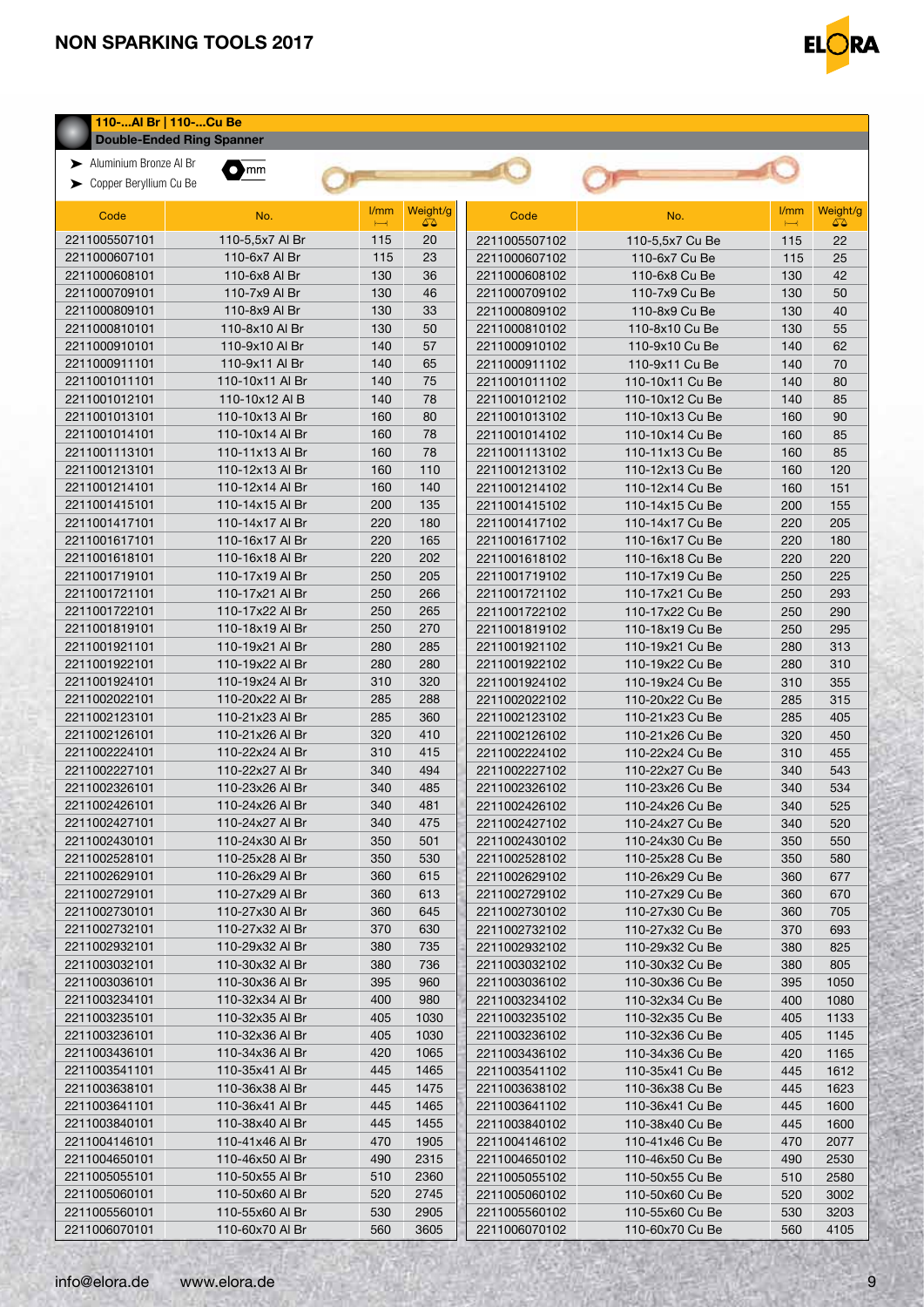

**110S-...Al Br | 100S-... Cu Be**

**Double-Ended Ring Spanner Set**

> Aluminium Bronze Al Br

Copper Beryllium Cu Be

 $\sum$ mm

# 

| Code          | No.            | <b>Contents</b>                                                                            | Weight/g<br>54 |
|---------------|----------------|--------------------------------------------------------------------------------------------|----------------|
| 2211050090101 | 110S 9M AI Br  | 8x10, 10x12, 12x14, 14x17, 17x19, 19x22, 22x24, 24x27, 30x32 mm                            | 2575           |
| 2211050110101 | 110S 11M AI Br | 8x10, 9x11, 10x12, 12x14, 14x17, 17x19, 19x22, 22x24, 24x27, 27x30 30x32 mm                | 3275           |
| 2211050130101 | 110S 13M AI Br | 5,5x7, 6x7, 8x10, 9x11, 10x12, 12x14, 14x17, 17x19, 19x22, 22x24, 24x27,<br>27x30 30x32 mm | 3320           |
| 2211050090102 | 110S 9M Cu Be  | 8x10, 10x12, 12x14, 14x17, 17x19, 19x22, 22x24, 24x27, 30x32 mm                            | 2815           |
| 2211050110102 | 110S 11M Cu Be | 8x10, 9x11, 10x12, 12x14, 14x17, 17x19, 19x22, 22x24, 24x27, 27x30 30x32 mm                | 3585           |
| 2211050130102 | 110S 13M Cu Be | 5,5x7, 6x7, 8x10, 9x11, 10x12, 12x14, 14x17, 17x19, 19x22, 22x24, 24x27,<br>27x30 30x32 mm | 3630           |

### **87-...Al Br | 87-... Cu Be Open End Slogging Spanner**

- > Aluminium Bronze Al Br
- 
- Copper Beryllium Cu Be



### $\overline{\mathbf{O}}$ mm

| Code          | No.          | l/mm<br>$\mapsto$ | Weight/g<br>55 | Code          | No.          | l/mm<br>$\mapsto$ | Weight/g<br>55 |
|---------------|--------------|-------------------|----------------|---------------|--------------|-------------------|----------------|
| 2208700017101 | 87-17 Al Br  | 125               | 135            | 2208700017102 | 87-17 Cu Be  | 125               | 150            |
| 2208700019101 | 87-19 Al Br  | 125               | 135            | 2208700019102 | 87-19 Cu Be  | 125               | 150            |
| 2208700022101 | 87-22 Al Br  | 135               | 175            | 2208700022102 | 87-22 Cu Be  | 135               | 195            |
| 2208700024101 | 87-24 Al Br  | 150               | 220            | 2208700024102 | 87-24 Cu Be  | 150               | 245            |
| 2208700027101 | 87-27 Al Br  | 175               | 300            | 2208700027102 | 87-27 Cu Be  | 175               | 335            |
| 2208700030101 | 87-30 Al Br  | 190               | 390            | 2208700030102 | 87-30 Cu Be  | 190               | 435            |
| 2208700032101 | 87-32 Al Br  | 190               | 460            | 2208700032102 | 87-32 Cu Be  | 190               | 515            |
| 2208700036101 | 87-36 Al Br  | 210               | 730            | 2208700036102 | 87-36 Cu Be  | 210               | 800            |
| 2208700038101 | 87-38 Al Br  | 220               | 780            | 2208700038102 | 87-38 Cu Be  | 220               | 863            |
| 2208700041101 | 87-41 Al Br  | 230               | 860            | 2208700041102 | 87-41 Cu Be  | 230               | 955            |
| 2208700046101 | 87-46 Al Br  | 250               | 1100           | 2208700046102 | 87-46 Cu Be  | 250               | 1225           |
| 2208700050101 | 87-50 Al Br  | 275               | 1420           | 2208700050102 | 87-50 Cu Be  | 275               | 1560           |
| 2208700052101 | 87-52 Al Br  | 275               | 1380           | 2208700052102 | 87-52 Cu Be  | 275               | 1527           |
| 2208700055101 | 87-55 Al Br  | 305               | 1680           | 2208700055102 | 87-55 Cu Be  | 305               | 1850           |
| 2208700060101 | 87-60 Al Br  | 315               | 1970           | 2208700060102 | 87-60 Cu Be  | 315               | 2190           |
| 2208700065101 | 87-65 Al Br  | 335               | 2780           | 2208700065102 | 87-65 Cu Be  | 335               | 3060           |
| 2208700070101 | 87-70 Al Br  | 370               | 3660           | 2208700070102 | 87-70 Cu Be  | 370               | 4030           |
| 2208700075101 | 87-75 Al Br  | 375               | 3800           | 2208700075102 | 87-75 Cu Be  | 375               | 4200           |
| 2208700080101 | 87-80 Al Br  | 400               | 5130           | 2208700080102 | 87-80 Cu Be  | 400               | 5650           |
| 2208700085101 | 87-85 Al Br  | 400               | 5400           | 2208700085102 | 87-85 Cu Be  | 400               | 6000           |
| 2208700090101 | 87-90 Al Br  | 445               | 7050           | 2208700090102 | 87-90 Cu Be  | 445               | 7800           |
| 2208700095101 | 87-95 Al Br  | 445               | 7000           | 2208700095102 | 87-95 Cu Be  | 445               | 7730           |
| 2208700100101 | 87-100 Al Br | 485               | 10500          | 2208700100102 | 87-100 Cu Be | 485               | 11600          |
| 2208700110101 | 87-110 Al Br | 513               | 12000          | 2208700110102 | 87-110 Cu Be | 513               | 13500          |
| 2208700120101 | 87-120 Al Br | 530               | 14320          | 2208700120102 | 87-120 Cu Be | 530               | 15847          |
| 2208700130101 | 87-130 Al Br | 560               | 16500          | 2208700130102 | 87-130 Cu Be | 560               | 18150          |
| 2208700140101 | 87-140 Al Br | 630               | 23229          | 2208700140102 | 87-140 Cu Be | 630               | 25552          |
| 2208700150101 | 87-150 Al Br | 630               | 23000          | 2208700150102 | 87-150 Cu Be | 630               | 25300          |

### 10 10 more Non Sparking Tools on request!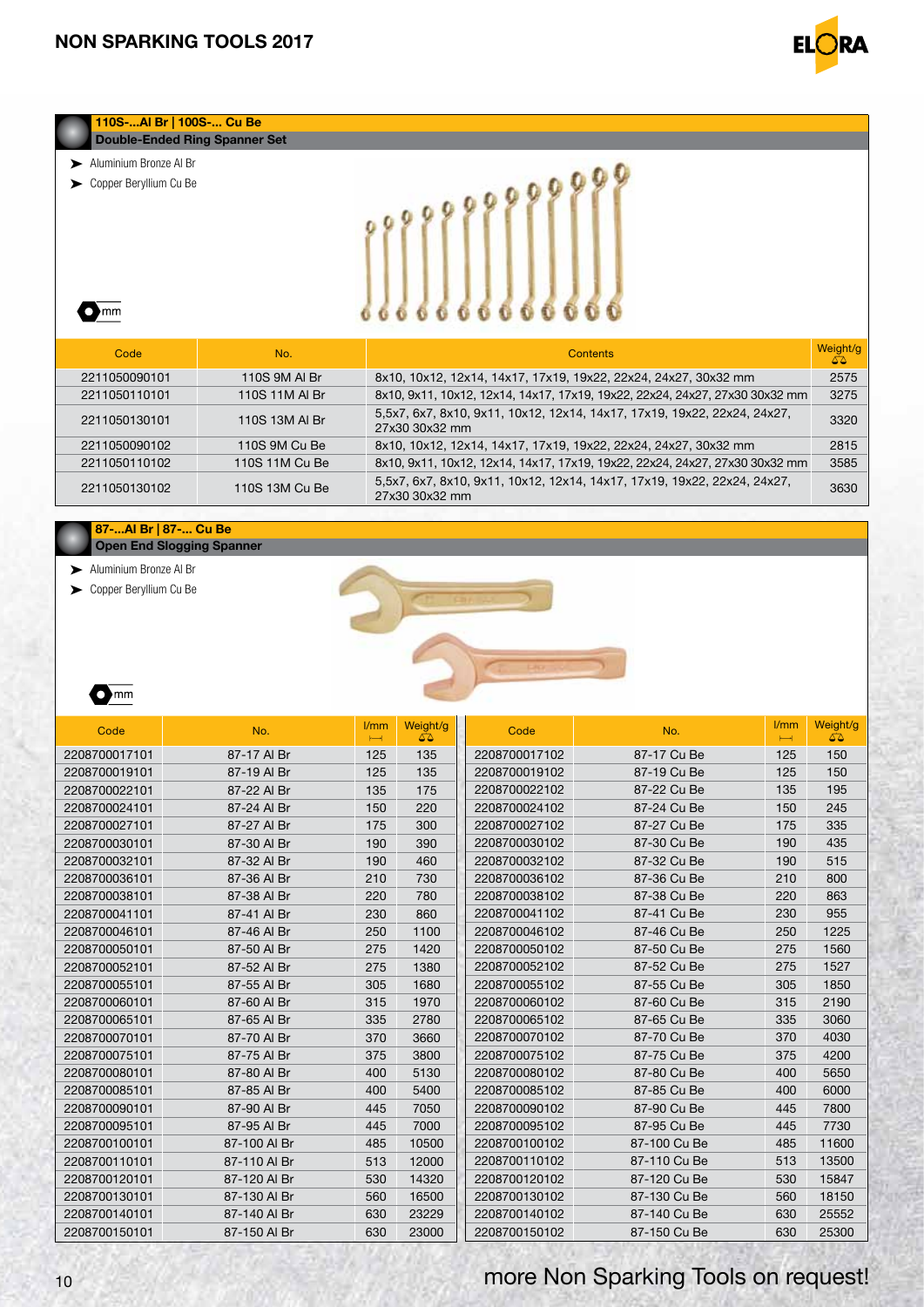**87A-...Al Br | 87A-... Cu Be**

**Open End Slogging Spanner**

- > Aluminium Bronze Al Br
- Copper Beryllium Cu Be

|  | <b>C. P.C. 21</b> | <b>Common Common</b><br><b>Tariff</b> |
|--|-------------------|---------------------------------------|

### $\overline{\bigcirc}$ AF"

| <b>Code</b>   | No.              | l/mm<br>$\mapsto$ | Weight/g<br>55 | Code          | No.              | l/mm<br>$\mapsto$ | Weight/g<br>54 |
|---------------|------------------|-------------------|----------------|---------------|------------------|-------------------|----------------|
| 2208710028101 | 87A-3/4 Al Br    | 125               | 135            | 2208710028102 | 87A-3/4F Cu Be   | 125               | 150            |
| 2208710031101 | 87A-7/8 Al Br    | 135               | 175            | 2208710031102 | 87A-7/8 Cu Be    | 135               | 195            |
| 2208710032101 | 87A-15/16 Al Br  | 150               | 220            | 2208710032102 | 87A-15/16 Cu Be  | 150               | 245            |
| 2208710034101 | 87A-1 Al Br      | 175               | 300            | 2208710034102 | 87A-1 Cu Be      | 175               | 335            |
| 2208710036101 | 87A-1.1/8 Al Br  | 190               | 390            | 2208710036102 | 87A-1.1/8 Cu Be  | 190               | 435            |
| 2208710038101 | 87A-1.1/4 Al Br  | 190               | 460            | 2208710038102 | 87A-1.1/4 Cu Be  | 190               | 515            |
| 2208710041101 | 87A-1.7/16 AI Br | 210               | 730            | 2208710041102 | 87A-1.7/16 Cu Be | 210               | 800            |
| 2208710042101 | 87A-1.1/2 Al Br  | 220               | 780            | 2208710042102 | 87A-1.1/2 Cu Be  | 220               | 860            |
| 2208710044101 | 87A-1.5/8 Al Br  | 230               | 860            | 2208710044102 | 87A-1.5/8 Cu Be  | 230               | 955            |
| 2208710046101 | 87A-1.3/4 Al Br  | 250               | 1100           | 2208710046102 | 87A-1.3/4 Cu Be  | 250               | 1225           |
| 2208710048101 | 87A-1.7/8 Al Br  | 250               | 1100           | 2208710048102 | 87A-1.7/8 Cu Be  | 250               | 1225           |
| 2208710049101 | 87A-2 Al Br      | 275               | 1400           | 2208710049102 | 87A-2 Cu Be      | 275               | 1550           |
| 2208710051101 | 87A-2.1/8 Al Br  | 305               | 1680           | 2208710051102 | 87A-2.1/8 Cu Be  | 305               | 1850           |
| 2208710053101 | 87A-2.1/4 Al Br  | 315               | 1970           | 2208710053102 | 87A-2.1/4 Cu Be  | 315               | 2190           |
| 2208710055101 | 87A-2.3/8 Al Br  | 315               | 1970           | 2208710055102 | 87A-2.3/8 Cu Be  | 315               | 2190           |
| 2208710057101 | 87A-2.1/2 Al Br  | 335               | 2780           | 2208710057102 | 87A-2.1/2 Cu Be  | 335               | 3060           |
| 2208710060101 | 87A-2.3/4 Al Br  | 370               | 3660           | 2208710060102 | 87A-2.3/4 Cu Be  | 370               | 4030           |
| 2208710063101 | 87A-3 Al Br      | 375               | 3800           | 2208710063102 | 87A-3 Cu Be      | 375               | 4200           |
| 2208710064101 | 87A-3.1/8 Al Br  | 400               | 5130           | 2208710064102 | 87A-3.1/8 Cu Be  | 400               | 5650           |
| 2208710067101 | 87A-3.1/2 Al Br  | 445               | 7050           | 2208710067102 | 87A-3.1/2 Cu Be  | 445               | 7800           |
| 2208710069101 | 87A-3.3/4 Al Br  | 445               | 7730           | 2208710069102 | 87A-3.3/4 Cu Be  | 445               | 7730           |
| 2208710071101 | 87A-4 Al Br      | 485               | 10500          | 2208710071102 | 87A-4 Cu Be      | 485               | 11600          |

E

RA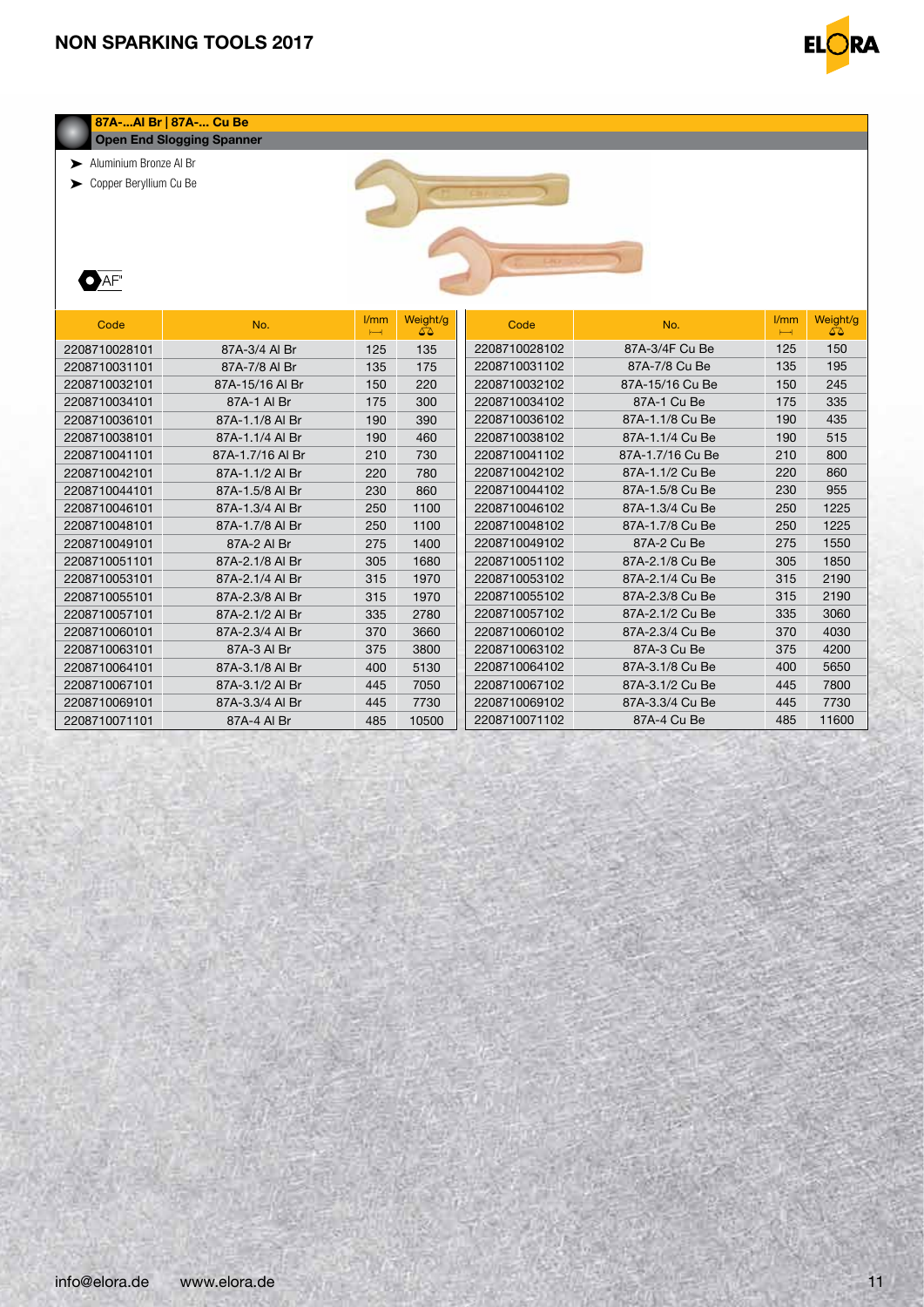**86-...Al Br | 86-... Cu Be Ring Slogging Spanner**

> Aluminium Bronze Al Br

Copper Beryllium Cu Be



| $\Box$ mm   |  |
|-------------|--|
| Code        |  |
| 08600017101 |  |
| 08600019101 |  |

| Code          | No.          | l/mm<br>$\longmapsto$ | Weight/g<br>దార | Code          | No.          | l/mm<br>$\mapsto$ | Weight/g<br>55 |
|---------------|--------------|-----------------------|-----------------|---------------|--------------|-------------------|----------------|
| 2208600017101 | 86-17 Al Br  | 145                   | 190             | 2208600017102 | 86-17 Cu Be  | 145               | 210            |
| 2208600019101 | 86-19 Al Br  | 145                   | 190             | 2208600019102 | 86-19 Cu Be  | 145               | 210            |
| 2208600022101 | 86-22 Al Br  | 155                   | 220             | 2208600022102 | 86-22 Cu Be  | 155               | 245            |
| 2208600024101 | 86-24 Al Br  | 165                   | 220             | 2208600024102 | 86-24 Cu Be  | 165               | 245            |
| 2208600027101 | 86-27 Al Br  | 175                   | 315             | 2208600027102 | 86-27 Cu Be  | 175               | 350            |
| 2208600030101 | 86-30 Al Br  | 185                   | 430             | 2208600030102 | 86-30 Cu Be  | 185               | 475            |
| 2208600032101 | 86-32 Al Br  | 185                   | 430             | 2208600032102 | 86-32 Cu Be  | 185               | 475            |
| 2208600034101 | 86-34 Al Br  | 200                   | 490             | 2208600034102 | 86-34 Cu Be  | 200               | 540            |
| 2208600036101 | 86-36 Al Br  | 205                   | 520             | 2208600036102 | 86-36 Cu Be  | 205               | 580            |
| 2208600038101 | 86-38 Al Br  | 215                   | 620             | 2208600038102 | 86-38 Cu Be  | 215               | 680            |
| 2208600041101 | 86-41 Al Br  | 225                   | 680             | 2208600041102 | 86-41Cu Be   | 225               | 755            |
| 2208600046101 | 86-46 Al Br  | 235                   | 890             | 2208600046102 | 86-46 Cu Be  | 235               | 990            |
| 2208600050101 | 86-50 Al Br  | 250                   | 1030            | 2208600050102 | 86-50 Cu Be  | 250               | 1145           |
| 2208600055101 | 86-55 Al Br  | 265                   | 1300            | 2208600055102 | 86-55 Cu Be  | 265               | 1440           |
| 2208600060101 | 86-60 Al Br  | 274                   | 1450            | 2208600060102 | 86-60 Cu Be  | 274               | 1620           |
| 2208600065101 | 86-65 Al Br  | 298                   | 1800            | 2208600065102 | 86-65 Cu Be  | 298               | 1995           |
| 2208600070101 | 86-70 Al Br  | 320                   | 2200            | 2208600070102 | 86-70 Cu Be  | 320               | 2435           |
| 2208600075101 | 86-75 Al Br  | 326                   | 2720            | 2208600075102 | 86-75 Cu Be  | 326               | 3010           |
| 2208600080101 | 86-80 Al Br  | 350                   | 3250            | 2208600080102 | 86-80 Cu Be  | 350               | 3600           |
| 2208600085101 | 86-85 Al Br  | 355                   | 3915            | 2208600085102 | 86-85 Cu Be  | 355               | 4330           |
| 2208600090101 | 86-90 Al Br  | 380                   | 4700            | 2208600090102 | 86-90 Cu Be  | 380               | 5200           |
| 2208600095101 | 86-95 Al Br  | 390                   | 4920            | 2208600095102 | 86-95 Cu Be  | 390               | 5450           |
| 2208600100101 | 86-100 Al Br | 410                   | 6100            | 2208600100102 | 86-100 Cu Be | 410               | 6750           |
| 2208600105101 | 86-105 Al Br | 420                   | 6320            | 2208600105102 | 86-105 Cu Be | 420               | 7000           |
| 2208600110101 | 86-110 Al Br | 445                   | 8250            | 2208600110102 | 86-110 Cu Be | 445               | 9130           |
| 2208600120101 | 86-120 Al Br | 480                   | 9930            | 2208600120102 | 86-120 Cu Be | 480               | 11000          |
| 2208600130101 | 86-130 Al Br | 510                   | 11400           | 2208600130102 | 86-130 Cu Be | 510               | 12610          |
| 2208600140101 | 86-140 Al Br | 520                   | 11750           | 2208600140102 | 86-140 Cu Be | 520               | 13000          |
| 2208600150101 | 86-150 Al Br | 565                   | 14500           | 2208600150102 | 86-150 Cu Be | 565               | 14500          |

 $l/mm$  Weight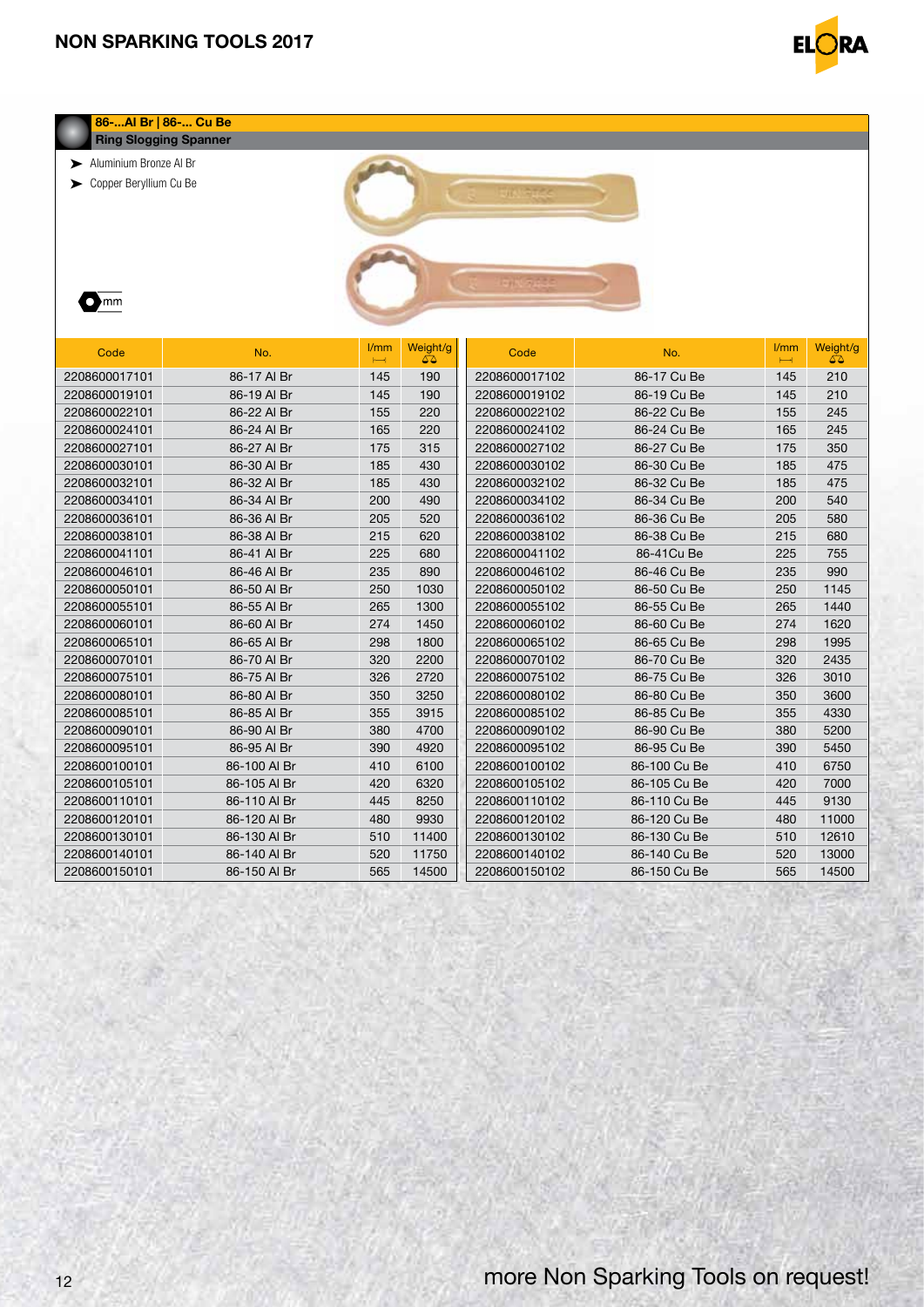**86A-...Al Br | 86A-... Cu Be Ring Slogging Spanner**

### > Aluminium Bronze Al Br

Copper Beryllium Cu Be

 $\overline{\mathsf{A}\mathsf{F}^n}$ 



| Code          | No.               | l/mm<br>$\mapsto$ | Weight/g<br>55 | Code          | No.               | l/mm<br>$\mapsto$ | Weight/g<br>55 |
|---------------|-------------------|-------------------|----------------|---------------|-------------------|-------------------|----------------|
| 2208610027101 | 86A-11/16 Al Br   | 145               | 190            | 2208610027102 | 86A-11/16 Cu Be   | 145               | 210            |
| 2208610028101 | 86A-3/4 Al Br     | 145               | 180            | 2208610028102 | 86A-3/4 Cu Be     | 145               | 200            |
| 2208610031101 | 86A-7/8 Al Br     | 155               | 220            | 2208610031102 | 86A-7/8 Cu Be     | 155               | 245            |
| 2208610034101 | 86A-1 Al Br       | 175               | 315            | 2208610034102 | 86A-1 Cu Be       | 175               | 350            |
| 2208610035101 | 86A-1.1/16 Al Br  | 175               | 315            | 2208610035102 | 86A-1.1/16 Cu Be  | 175               | 350            |
| 2208610036101 | 86A-1.1/8 Al Br   | 185               | 410            | 2208610036102 | 86A-1.1/8 Cu Be   | 185               | 455            |
| 2208610037101 | 86A-1.3/16 Al Br  | 185               | 430            | 2208610037102 | 86A-1.3/16 Cu Be  | 185               | 475            |
| 2208610038101 | 86A-1.1/4 Al Br   | 185               | 425            | 2208610038102 | 86A-1.1/4 Cu Be   | 185               | 470            |
| 2208610040101 | 86A-1.3/8 Al Br   | 200               | 500            | 2208610040102 | 86A-1.3/8 Cu Be   | 200               | 560            |
| 2208610042101 | 86A-1.1/2 Al Br   | 215               | 710            | 2208610042102 | 86A-1.1/2 Cu Be   | 215               | 790            |
| 2208610044101 | 86A-1.5/8 Al Br   | 225               | 680            | 2208610044102 | 86A-1.5/8 Cu Be   | 225               | 755            |
| 2208610046101 | 86A-1.3/4 Al Br   | 235               | 920            | 2208610046102 | 86A-1.3/4 Cu Be   | 235               | 1020           |
| 2208610047101 | 86A-1.13/16 Al Br | 235               | 890            | 2208610047102 | 86A-1.13/16 Cu Be | 235               | 990            |
| 2208610049101 | 86A-2 Al Br       | 250               | 1030           | 2208610049102 | 86A-2 Cu Be       | 250               | 1145           |
| 2208610050101 | 86A-2.1/16 Al Br  | 265               | 1230           | 2208610050102 | 86A-2.1/16 Cu Be  | 265               | 1353           |
| 2208610052101 | 86A-2.3/16 Al Br  | 265               | 1205           | 2208610052102 | 86A-2.3/16 Cu Be  | 265               | 1326           |
| 2208610053101 | 86A-2.13/64 Al Br | 265               | 1200           | 2208610053102 | 86A-2.13/64 Cu Be | 265               | 1320           |
| 2208610054101 | 86A-2.5/16 Al Br  | 274               | 1430           | 2208610054102 | 86A-2.5/16 Cu Be  | 274               | 1573           |
| 2208610055101 | 86A-2.3/8 Al Br   | 274               | 1415           | 2208610055102 | 86A-2.3/8 Cu Be   | 274               | 1557           |
| 2208610057101 | 86A-2.1/2 Al Br   | 298               | 1790           | 2208610057102 | 86A-2.1/2 Cu Be   | 298               | 1969           |
| 2208610058101 | 86A-2.9/16 Al Br  | 298               | 1770           | 2208610058102 | 86A-2.9/16 Cu Be  | 298               | 1947           |
| 2208610059101 | 86A-2.5/8 Al Br   | 298               | 1750           | 2208610059102 | 86A-2.5/8 Cu Be   | 298               | 1925           |
| 2208610060101 | 86A-2.3/4 Al Br   | 320               | 2250           | 2208610060102 | 86A-2.3/4 Cu Be   | 320               | 2475           |
| 2208610062101 | 86A-2.15/16 Al Br | 326               | 2530           | 2208610062102 | 86A-2.15/16 Cu Be | 326               | 2783           |
| 2208610063101 | 86A-3 Al Br       | 326               | 2520           | 2208610063102 | 86A-3 Cu Be       | 326               | 2772           |
| 2208610061101 | 86A-3.1/16 Al Br  | 350               | 2960           | 2208610061102 | 86A-3.1/16 Cu Be  | 350               | 3256           |
| 2208610064101 | 86A-3.1/8 Al Br   | 350               | 2940           | 2208610064102 | 86A-3.1/8 Cu Be   | 350               | 3234           |
| 2208610065101 | 86A-3.3/8 Al Br   | 355               | 3405           | 2208610065102 | 86A-3.3/8 Cu Be   | 355               | 3746           |
| 2208610066101 | 86A-3.9/16 Al Br  | 380               | 4280           | 2208610066102 | 86A-3.9/16 Cu Be  | 380               | 4708           |
| 2208610069101 | 86A-3.3/4 Al Br   | 390               | 4555           | 2208610069102 | 86A-3.3/4 Cu Be   | 390               | 5011           |
| 2208610070101 | 86A-3.15/16 Al Br | 410               | 5330           | 2208610070102 | 86A-3.15/16 Cu Be | 410               | 5863           |
| 2208610072101 | 86A-4.1/8 Al Br   | 420               | 5650           | 2208610072102 | 86A-4.1/8 Cu Be   | 420               | 6215           |

### **60-...Al Br | 60-... Cu Be Adjustable Wrench**

- > Aluminium Bronze Al Br
- Copper Beryllium Cu Be



| Code          | No.         | <b>SW</b><br>max, mm | l/mm<br>$\overline{\phantom{a}}$ | Weight/g<br>△△ | Code          | No.         | <b>SW</b><br>max. mm | l/mm<br>$\longmapsto$ | Weight/g<br>రచ |
|---------------|-------------|----------------------|----------------------------------|----------------|---------------|-------------|----------------------|-----------------------|----------------|
| 2206000018101 | 60-18 Al Br | 18                   | 150                              | 120            | 2206000018102 | 60-18 Cu Be | 18                   | 150                   | 135            |
| 2206000024101 | 60-24 Al Br | 24                   | 200                              | 255            | 2206000024102 | 60-24 Cu Be | 24                   | 200                   | 281            |
| 2206000030101 | 60-30 Al Br | 30                   | 250                              | 401            | 2206000030102 | 60-30 Cu Be | 30                   | 250                   | 440            |
| 2206000036101 | 60-36 Al Br | 36                   | 300                              | 655            | 2206000036102 | 60-36 Cu Be | 36                   | 300                   | 720            |
| 2206000046101 | 60-46 Al Br | 46                   | 375                              | 1290           | 2206000046102 | 60-46 Cu Be | 46                   | 375                   | 1410           |
| 2206000055101 | 60-55 Al Br | 55                   | 450                              | 2065           | 2206000055102 | 60-55 Cu Be | 55                   | 450                   | 2261           |
| 2206000065101 | 60-65 Al Br | 65                   | 600                              | 4301           | 2206000065102 | 60-65 Cu Be | 65                   | 600                   | 4705           |

EL

RA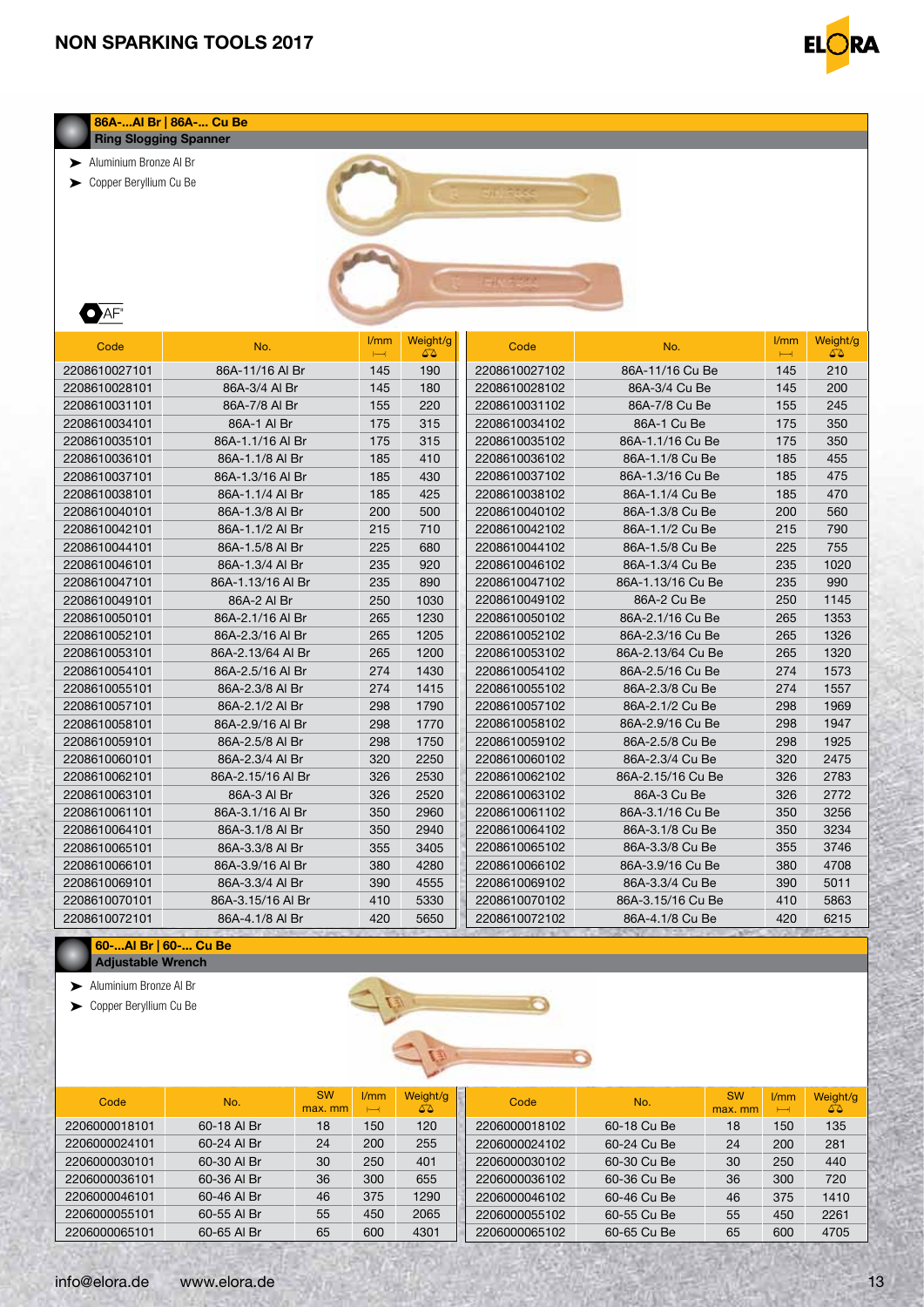



### 14 **14 more Non Sparking Tools on request!**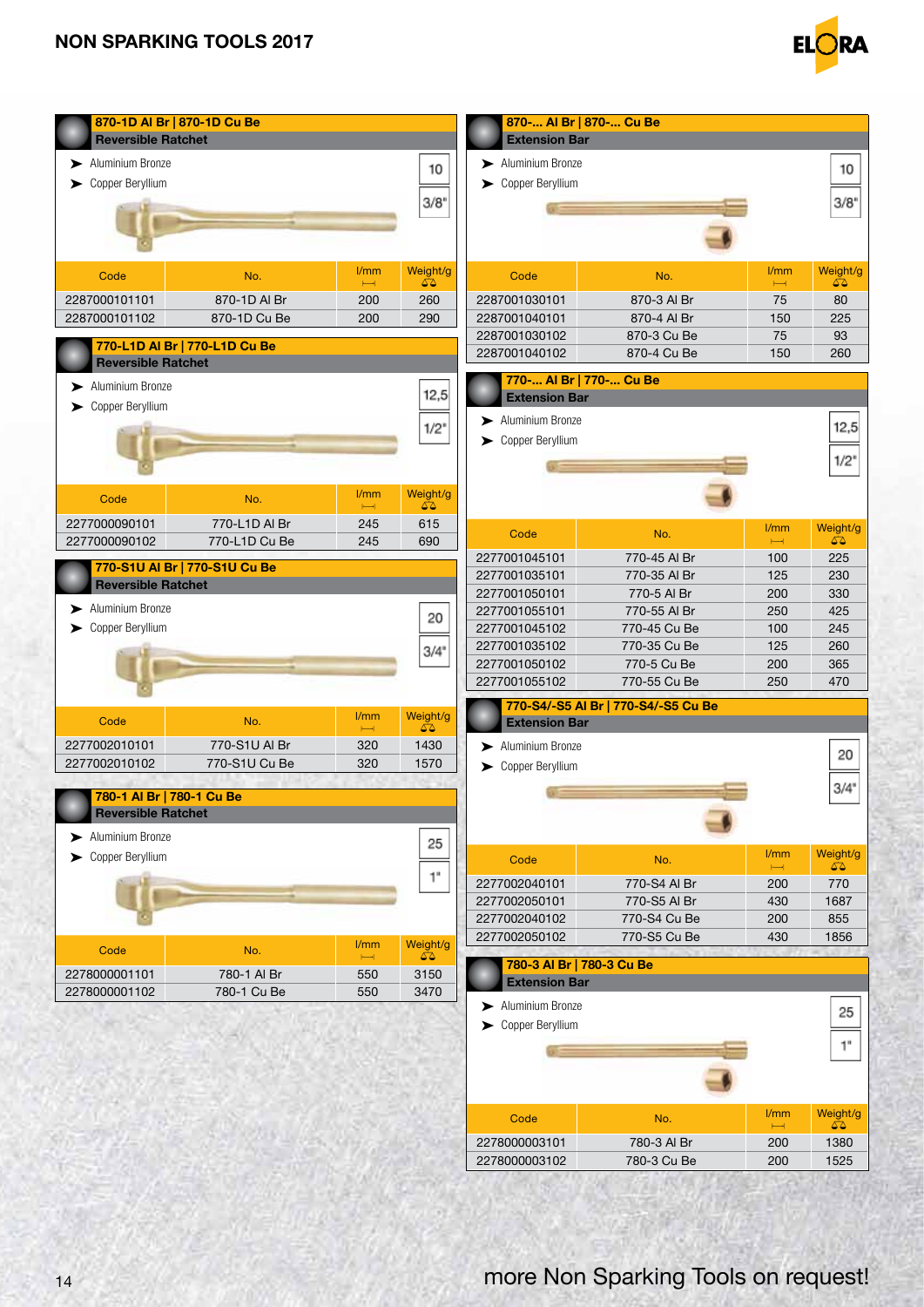

| Aluminium Bronze<br>> Aluminium Bronze<br>6,3<br>6,3<br>Copper Beryllium<br>Copper Beryllium<br>➤<br>1/4"<br>1/4"<br><b>DAF</b><br>$\bullet$ <sub>mm</sub><br>Weight/g<br>l/mm<br>Weight/g<br>l/mm<br>No.<br>Code<br>Code<br>No.<br>$\longmapsto$<br>దార<br>$\mapsto$<br>53<br>2214551080101<br>1455-A 5/32 Al Br<br>25<br>13<br>2214550040101<br>1455-M 4 Al Br<br>25<br>15<br>2214551090101<br>25<br>13<br>1455-A 3/16 Al Br<br>25<br>15<br>2214550045101<br>1455-M 4,5 Al Br<br>25<br>2214551110101<br>1455-A 7/32 Al Br<br>15<br>25<br>15<br>2214550050101<br>1455-M 5 Al Br<br>25<br>15<br>2214551130101<br>1455-A 1/4 Al Br<br>25<br>15<br>2214550055101<br>1455-M 5,5 Al Br<br>25<br>15<br>2214551150101<br>1455-A 9/32 Al Br<br>25<br>15<br>2214550060101<br>1455-M 6 Al Br<br>1455-A 5/16 Al Br<br>25<br>18<br>2214551170101<br>25<br>15<br>2214550070101<br>1455-M 7 Al Br<br>26<br>22<br>2214551180101<br>1455-A 11/32 Al Br<br>25<br>15<br>2214550080101<br>1455-M 8 Al Br<br>26<br>2214551190101<br>1455-A 3/8 Al Br<br>26<br>1455-M 9 Al Br<br>25<br>20<br>2214550090101<br>26<br>26<br>2214551210101<br>1455-A 7/16 Al Br<br>25<br>2214550100101<br>1455-M 10 Al Br<br>20<br>2214551230101<br>1455-A 1/2 Al Br<br>26<br>26<br>25<br>25<br>2214550110101<br>1455-M 11 Al Br<br>25<br>14<br>2214551080102<br>1455-A 5/32 Cu Be<br>26<br>27<br>2214550120101<br>1455-M 12 Al Br<br>25<br>14<br>2214551090102<br>1455-A 3/16 Cu Be<br>26<br>27<br>2214550130101<br>1455-M 13 Al Br<br>25<br>17<br>2214551110102<br>1455-A 7/32 Cu Be<br>26<br>32<br>2214550140101<br>1455-M 14 Al Br<br>25<br>17<br>2214551130102<br>1455-A 1/4 Cu Be<br>1455-M 15 Al Br<br>27<br>36<br>2214550150101<br>17<br>2214551150102<br>1455-A 9/32 Cu Be<br>25<br>27<br>1455-M 16 Al Br<br>36<br>2214550160101<br>25<br>20<br>2214551170102<br>1455-A 5/16 Cu Be<br>27<br>45<br>2214550170101<br>1455-M 17 Al Br<br>26<br>2214551180102<br>1455-A 11/32 Cu Be<br>24<br>27<br>45<br>2214550180101<br>1455-M 18 Al Br<br>2214551190102<br>1455-A 3/8 Cu Be<br>26<br>29<br>27<br>2214550190101<br>1455-M 19 Al Br<br>46<br>26<br>29<br>2214551210102<br>1455-A 7/16 Cu Be<br>17<br>2214550040102<br>1455-M 4 Cu Be<br>25<br>2214551230102<br>1455-A 1/2 Cu Be<br>26<br>29<br>25<br>17<br>2214550045102<br>1455-M 4,5 Cu Be<br>25<br>17<br>2214550050102<br>1455-M 5 Cu Be<br>770-S 28M AI Br   770-S 28M Cu Be<br>25<br>17<br>2214550055102<br>1455-M 5,5 Cu Be<br><b>Socket Set</b><br>25<br>17<br>2214550060102<br>1455-M 6 Cu Be<br>> Aluminium Bronze<br>25<br>17<br>2214550070102<br>1455-M 7 Cu Be<br>12,5<br>Copper Beryllium<br>25<br>17<br>2214550080102<br>1455-M 8 Cu Be<br>➤<br>25<br>21<br>2214550090102<br>1455-M 9 Cu Be<br>$1/2$ '<br>25<br>22<br>2214550100102<br>1455-M 10 Cu Be<br>2214550110102<br>25<br>27<br>1455-M 11 Cu Be<br>26<br>30<br>2214550120102<br>1455-M 12 Cu Be<br>2214550130102<br>1455-M 13 Cu Be<br>26<br>30<br>26<br>2214550140102<br>1455-M 14 Cu Be<br>35<br>$O$ mm<br>27<br>40<br>2214550150102<br>1455-M 15 Cu Be<br>Code<br>No.<br>27<br>2214550160102<br>1455-M 16 Cu Be<br>40<br>770-S28M Al Br   10-32 mm<br>27<br>50<br>2214550170102<br>1455-M 17 Cu Be<br>Reversible Ratchet 245 mm<br>2214550180102<br>1455-M 18 Cu Be<br>27<br>50<br>Sliding T-Bar 250 mm<br>2214550190102<br>27<br>51<br>1455-M 19 Cu Be<br>2207750028101<br>Speed Handle 400 mm<br>Extension Bar 125 mm   250 mm<br>770-S 13M AI Br   770-S 13M Cu Be<br>Universal Joint 80 mm<br>Screwdriver Socket 52 mm<br><b>Socket Set</b><br>770-S28M Cu Be   10-32 mm<br>Aluminium Bronze<br>Reversible Ratchet 245 mm<br>12,5<br>Sliding T-Bar 250 mm<br>Copper Beryllium<br>Speed Handle 400 mm<br>2207750028102<br>1/2"<br>Extension Bar 125 mm   250 mm<br>Universal Joint 80 mm<br>Screwdriver Socket 52 mm<br><b>90000C</b><br>mm<br>Code<br>No.<br>770-S 13M Al Br   8-27 mm<br>Reversible Ratchet 245 mm<br>2207750013101<br>Flexible Handle 250 mm<br>770-S 13M Cu Be   8-27 mm<br>2207750013102<br>Reversible Ratchet 245 mm<br>Flexible Handle 250 mm |                | 1455-M Al Br   1455-M Cu Be |  |         | 1455-A Al Br   1455-A Cu Be |  |
|----------------------------------------------------------------------------------------------------------------------------------------------------------------------------------------------------------------------------------------------------------------------------------------------------------------------------------------------------------------------------------------------------------------------------------------------------------------------------------------------------------------------------------------------------------------------------------------------------------------------------------------------------------------------------------------------------------------------------------------------------------------------------------------------------------------------------------------------------------------------------------------------------------------------------------------------------------------------------------------------------------------------------------------------------------------------------------------------------------------------------------------------------------------------------------------------------------------------------------------------------------------------------------------------------------------------------------------------------------------------------------------------------------------------------------------------------------------------------------------------------------------------------------------------------------------------------------------------------------------------------------------------------------------------------------------------------------------------------------------------------------------------------------------------------------------------------------------------------------------------------------------------------------------------------------------------------------------------------------------------------------------------------------------------------------------------------------------------------------------------------------------------------------------------------------------------------------------------------------------------------------------------------------------------------------------------------------------------------------------------------------------------------------------------------------------------------------------------------------------------------------------------------------------------------------------------------------------------------------------------------------------------------------------------------------------------------------------------------------------------------------------------------------------------------------------------------------------------------------------------------------------------------------------------------------------------------------------------------------------------------------------------------------------------------------------------------------------------------------------------------------------------------------------------------------------------------------------------------------------------------------------------------------------------------------------------------------------------------------------------------------------------------------------------------------------------------------------------------------------------------------------------------------------------------------------------------------------------------------------------------------------------------------------------------------------------------------------------------------------------------------------------------------------------------------------------------------------------------------------------------------------------------------------------------------------------------------------------------------------------------------------------------------------------------------------|----------------|-----------------------------|--|---------|-----------------------------|--|
|                                                                                                                                                                                                                                                                                                                                                                                                                                                                                                                                                                                                                                                                                                                                                                                                                                                                                                                                                                                                                                                                                                                                                                                                                                                                                                                                                                                                                                                                                                                                                                                                                                                                                                                                                                                                                                                                                                                                                                                                                                                                                                                                                                                                                                                                                                                                                                                                                                                                                                                                                                                                                                                                                                                                                                                                                                                                                                                                                                                                                                                                                                                                                                                                                                                                                                                                                                                                                                                                                                                                                                                                                                                                                                                                                                                                                                                                                                                                                                                                                                                                | <b>Sockets</b> |                             |  | Sockets |                             |  |
|                                                                                                                                                                                                                                                                                                                                                                                                                                                                                                                                                                                                                                                                                                                                                                                                                                                                                                                                                                                                                                                                                                                                                                                                                                                                                                                                                                                                                                                                                                                                                                                                                                                                                                                                                                                                                                                                                                                                                                                                                                                                                                                                                                                                                                                                                                                                                                                                                                                                                                                                                                                                                                                                                                                                                                                                                                                                                                                                                                                                                                                                                                                                                                                                                                                                                                                                                                                                                                                                                                                                                                                                                                                                                                                                                                                                                                                                                                                                                                                                                                                                |                |                             |  |         |                             |  |
|                                                                                                                                                                                                                                                                                                                                                                                                                                                                                                                                                                                                                                                                                                                                                                                                                                                                                                                                                                                                                                                                                                                                                                                                                                                                                                                                                                                                                                                                                                                                                                                                                                                                                                                                                                                                                                                                                                                                                                                                                                                                                                                                                                                                                                                                                                                                                                                                                                                                                                                                                                                                                                                                                                                                                                                                                                                                                                                                                                                                                                                                                                                                                                                                                                                                                                                                                                                                                                                                                                                                                                                                                                                                                                                                                                                                                                                                                                                                                                                                                                                                |                |                             |  |         |                             |  |
|                                                                                                                                                                                                                                                                                                                                                                                                                                                                                                                                                                                                                                                                                                                                                                                                                                                                                                                                                                                                                                                                                                                                                                                                                                                                                                                                                                                                                                                                                                                                                                                                                                                                                                                                                                                                                                                                                                                                                                                                                                                                                                                                                                                                                                                                                                                                                                                                                                                                                                                                                                                                                                                                                                                                                                                                                                                                                                                                                                                                                                                                                                                                                                                                                                                                                                                                                                                                                                                                                                                                                                                                                                                                                                                                                                                                                                                                                                                                                                                                                                                                |                |                             |  |         |                             |  |
|                                                                                                                                                                                                                                                                                                                                                                                                                                                                                                                                                                                                                                                                                                                                                                                                                                                                                                                                                                                                                                                                                                                                                                                                                                                                                                                                                                                                                                                                                                                                                                                                                                                                                                                                                                                                                                                                                                                                                                                                                                                                                                                                                                                                                                                                                                                                                                                                                                                                                                                                                                                                                                                                                                                                                                                                                                                                                                                                                                                                                                                                                                                                                                                                                                                                                                                                                                                                                                                                                                                                                                                                                                                                                                                                                                                                                                                                                                                                                                                                                                                                |                |                             |  |         |                             |  |
|                                                                                                                                                                                                                                                                                                                                                                                                                                                                                                                                                                                                                                                                                                                                                                                                                                                                                                                                                                                                                                                                                                                                                                                                                                                                                                                                                                                                                                                                                                                                                                                                                                                                                                                                                                                                                                                                                                                                                                                                                                                                                                                                                                                                                                                                                                                                                                                                                                                                                                                                                                                                                                                                                                                                                                                                                                                                                                                                                                                                                                                                                                                                                                                                                                                                                                                                                                                                                                                                                                                                                                                                                                                                                                                                                                                                                                                                                                                                                                                                                                                                |                |                             |  |         |                             |  |
|                                                                                                                                                                                                                                                                                                                                                                                                                                                                                                                                                                                                                                                                                                                                                                                                                                                                                                                                                                                                                                                                                                                                                                                                                                                                                                                                                                                                                                                                                                                                                                                                                                                                                                                                                                                                                                                                                                                                                                                                                                                                                                                                                                                                                                                                                                                                                                                                                                                                                                                                                                                                                                                                                                                                                                                                                                                                                                                                                                                                                                                                                                                                                                                                                                                                                                                                                                                                                                                                                                                                                                                                                                                                                                                                                                                                                                                                                                                                                                                                                                                                |                |                             |  |         |                             |  |
|                                                                                                                                                                                                                                                                                                                                                                                                                                                                                                                                                                                                                                                                                                                                                                                                                                                                                                                                                                                                                                                                                                                                                                                                                                                                                                                                                                                                                                                                                                                                                                                                                                                                                                                                                                                                                                                                                                                                                                                                                                                                                                                                                                                                                                                                                                                                                                                                                                                                                                                                                                                                                                                                                                                                                                                                                                                                                                                                                                                                                                                                                                                                                                                                                                                                                                                                                                                                                                                                                                                                                                                                                                                                                                                                                                                                                                                                                                                                                                                                                                                                |                |                             |  |         |                             |  |
|                                                                                                                                                                                                                                                                                                                                                                                                                                                                                                                                                                                                                                                                                                                                                                                                                                                                                                                                                                                                                                                                                                                                                                                                                                                                                                                                                                                                                                                                                                                                                                                                                                                                                                                                                                                                                                                                                                                                                                                                                                                                                                                                                                                                                                                                                                                                                                                                                                                                                                                                                                                                                                                                                                                                                                                                                                                                                                                                                                                                                                                                                                                                                                                                                                                                                                                                                                                                                                                                                                                                                                                                                                                                                                                                                                                                                                                                                                                                                                                                                                                                |                |                             |  |         |                             |  |
|                                                                                                                                                                                                                                                                                                                                                                                                                                                                                                                                                                                                                                                                                                                                                                                                                                                                                                                                                                                                                                                                                                                                                                                                                                                                                                                                                                                                                                                                                                                                                                                                                                                                                                                                                                                                                                                                                                                                                                                                                                                                                                                                                                                                                                                                                                                                                                                                                                                                                                                                                                                                                                                                                                                                                                                                                                                                                                                                                                                                                                                                                                                                                                                                                                                                                                                                                                                                                                                                                                                                                                                                                                                                                                                                                                                                                                                                                                                                                                                                                                                                |                |                             |  |         |                             |  |
|                                                                                                                                                                                                                                                                                                                                                                                                                                                                                                                                                                                                                                                                                                                                                                                                                                                                                                                                                                                                                                                                                                                                                                                                                                                                                                                                                                                                                                                                                                                                                                                                                                                                                                                                                                                                                                                                                                                                                                                                                                                                                                                                                                                                                                                                                                                                                                                                                                                                                                                                                                                                                                                                                                                                                                                                                                                                                                                                                                                                                                                                                                                                                                                                                                                                                                                                                                                                                                                                                                                                                                                                                                                                                                                                                                                                                                                                                                                                                                                                                                                                |                |                             |  |         |                             |  |
|                                                                                                                                                                                                                                                                                                                                                                                                                                                                                                                                                                                                                                                                                                                                                                                                                                                                                                                                                                                                                                                                                                                                                                                                                                                                                                                                                                                                                                                                                                                                                                                                                                                                                                                                                                                                                                                                                                                                                                                                                                                                                                                                                                                                                                                                                                                                                                                                                                                                                                                                                                                                                                                                                                                                                                                                                                                                                                                                                                                                                                                                                                                                                                                                                                                                                                                                                                                                                                                                                                                                                                                                                                                                                                                                                                                                                                                                                                                                                                                                                                                                |                |                             |  |         |                             |  |
|                                                                                                                                                                                                                                                                                                                                                                                                                                                                                                                                                                                                                                                                                                                                                                                                                                                                                                                                                                                                                                                                                                                                                                                                                                                                                                                                                                                                                                                                                                                                                                                                                                                                                                                                                                                                                                                                                                                                                                                                                                                                                                                                                                                                                                                                                                                                                                                                                                                                                                                                                                                                                                                                                                                                                                                                                                                                                                                                                                                                                                                                                                                                                                                                                                                                                                                                                                                                                                                                                                                                                                                                                                                                                                                                                                                                                                                                                                                                                                                                                                                                |                |                             |  |         |                             |  |
|                                                                                                                                                                                                                                                                                                                                                                                                                                                                                                                                                                                                                                                                                                                                                                                                                                                                                                                                                                                                                                                                                                                                                                                                                                                                                                                                                                                                                                                                                                                                                                                                                                                                                                                                                                                                                                                                                                                                                                                                                                                                                                                                                                                                                                                                                                                                                                                                                                                                                                                                                                                                                                                                                                                                                                                                                                                                                                                                                                                                                                                                                                                                                                                                                                                                                                                                                                                                                                                                                                                                                                                                                                                                                                                                                                                                                                                                                                                                                                                                                                                                |                |                             |  |         |                             |  |
|                                                                                                                                                                                                                                                                                                                                                                                                                                                                                                                                                                                                                                                                                                                                                                                                                                                                                                                                                                                                                                                                                                                                                                                                                                                                                                                                                                                                                                                                                                                                                                                                                                                                                                                                                                                                                                                                                                                                                                                                                                                                                                                                                                                                                                                                                                                                                                                                                                                                                                                                                                                                                                                                                                                                                                                                                                                                                                                                                                                                                                                                                                                                                                                                                                                                                                                                                                                                                                                                                                                                                                                                                                                                                                                                                                                                                                                                                                                                                                                                                                                                |                |                             |  |         |                             |  |
|                                                                                                                                                                                                                                                                                                                                                                                                                                                                                                                                                                                                                                                                                                                                                                                                                                                                                                                                                                                                                                                                                                                                                                                                                                                                                                                                                                                                                                                                                                                                                                                                                                                                                                                                                                                                                                                                                                                                                                                                                                                                                                                                                                                                                                                                                                                                                                                                                                                                                                                                                                                                                                                                                                                                                                                                                                                                                                                                                                                                                                                                                                                                                                                                                                                                                                                                                                                                                                                                                                                                                                                                                                                                                                                                                                                                                                                                                                                                                                                                                                                                |                |                             |  |         |                             |  |
|                                                                                                                                                                                                                                                                                                                                                                                                                                                                                                                                                                                                                                                                                                                                                                                                                                                                                                                                                                                                                                                                                                                                                                                                                                                                                                                                                                                                                                                                                                                                                                                                                                                                                                                                                                                                                                                                                                                                                                                                                                                                                                                                                                                                                                                                                                                                                                                                                                                                                                                                                                                                                                                                                                                                                                                                                                                                                                                                                                                                                                                                                                                                                                                                                                                                                                                                                                                                                                                                                                                                                                                                                                                                                                                                                                                                                                                                                                                                                                                                                                                                |                |                             |  |         |                             |  |
|                                                                                                                                                                                                                                                                                                                                                                                                                                                                                                                                                                                                                                                                                                                                                                                                                                                                                                                                                                                                                                                                                                                                                                                                                                                                                                                                                                                                                                                                                                                                                                                                                                                                                                                                                                                                                                                                                                                                                                                                                                                                                                                                                                                                                                                                                                                                                                                                                                                                                                                                                                                                                                                                                                                                                                                                                                                                                                                                                                                                                                                                                                                                                                                                                                                                                                                                                                                                                                                                                                                                                                                                                                                                                                                                                                                                                                                                                                                                                                                                                                                                |                |                             |  |         |                             |  |
|                                                                                                                                                                                                                                                                                                                                                                                                                                                                                                                                                                                                                                                                                                                                                                                                                                                                                                                                                                                                                                                                                                                                                                                                                                                                                                                                                                                                                                                                                                                                                                                                                                                                                                                                                                                                                                                                                                                                                                                                                                                                                                                                                                                                                                                                                                                                                                                                                                                                                                                                                                                                                                                                                                                                                                                                                                                                                                                                                                                                                                                                                                                                                                                                                                                                                                                                                                                                                                                                                                                                                                                                                                                                                                                                                                                                                                                                                                                                                                                                                                                                |                |                             |  |         |                             |  |
|                                                                                                                                                                                                                                                                                                                                                                                                                                                                                                                                                                                                                                                                                                                                                                                                                                                                                                                                                                                                                                                                                                                                                                                                                                                                                                                                                                                                                                                                                                                                                                                                                                                                                                                                                                                                                                                                                                                                                                                                                                                                                                                                                                                                                                                                                                                                                                                                                                                                                                                                                                                                                                                                                                                                                                                                                                                                                                                                                                                                                                                                                                                                                                                                                                                                                                                                                                                                                                                                                                                                                                                                                                                                                                                                                                                                                                                                                                                                                                                                                                                                |                |                             |  |         |                             |  |
|                                                                                                                                                                                                                                                                                                                                                                                                                                                                                                                                                                                                                                                                                                                                                                                                                                                                                                                                                                                                                                                                                                                                                                                                                                                                                                                                                                                                                                                                                                                                                                                                                                                                                                                                                                                                                                                                                                                                                                                                                                                                                                                                                                                                                                                                                                                                                                                                                                                                                                                                                                                                                                                                                                                                                                                                                                                                                                                                                                                                                                                                                                                                                                                                                                                                                                                                                                                                                                                                                                                                                                                                                                                                                                                                                                                                                                                                                                                                                                                                                                                                |                |                             |  |         |                             |  |
|                                                                                                                                                                                                                                                                                                                                                                                                                                                                                                                                                                                                                                                                                                                                                                                                                                                                                                                                                                                                                                                                                                                                                                                                                                                                                                                                                                                                                                                                                                                                                                                                                                                                                                                                                                                                                                                                                                                                                                                                                                                                                                                                                                                                                                                                                                                                                                                                                                                                                                                                                                                                                                                                                                                                                                                                                                                                                                                                                                                                                                                                                                                                                                                                                                                                                                                                                                                                                                                                                                                                                                                                                                                                                                                                                                                                                                                                                                                                                                                                                                                                |                |                             |  |         |                             |  |
|                                                                                                                                                                                                                                                                                                                                                                                                                                                                                                                                                                                                                                                                                                                                                                                                                                                                                                                                                                                                                                                                                                                                                                                                                                                                                                                                                                                                                                                                                                                                                                                                                                                                                                                                                                                                                                                                                                                                                                                                                                                                                                                                                                                                                                                                                                                                                                                                                                                                                                                                                                                                                                                                                                                                                                                                                                                                                                                                                                                                                                                                                                                                                                                                                                                                                                                                                                                                                                                                                                                                                                                                                                                                                                                                                                                                                                                                                                                                                                                                                                                                |                |                             |  |         |                             |  |
|                                                                                                                                                                                                                                                                                                                                                                                                                                                                                                                                                                                                                                                                                                                                                                                                                                                                                                                                                                                                                                                                                                                                                                                                                                                                                                                                                                                                                                                                                                                                                                                                                                                                                                                                                                                                                                                                                                                                                                                                                                                                                                                                                                                                                                                                                                                                                                                                                                                                                                                                                                                                                                                                                                                                                                                                                                                                                                                                                                                                                                                                                                                                                                                                                                                                                                                                                                                                                                                                                                                                                                                                                                                                                                                                                                                                                                                                                                                                                                                                                                                                |                |                             |  |         |                             |  |
|                                                                                                                                                                                                                                                                                                                                                                                                                                                                                                                                                                                                                                                                                                                                                                                                                                                                                                                                                                                                                                                                                                                                                                                                                                                                                                                                                                                                                                                                                                                                                                                                                                                                                                                                                                                                                                                                                                                                                                                                                                                                                                                                                                                                                                                                                                                                                                                                                                                                                                                                                                                                                                                                                                                                                                                                                                                                                                                                                                                                                                                                                                                                                                                                                                                                                                                                                                                                                                                                                                                                                                                                                                                                                                                                                                                                                                                                                                                                                                                                                                                                |                |                             |  |         |                             |  |
|                                                                                                                                                                                                                                                                                                                                                                                                                                                                                                                                                                                                                                                                                                                                                                                                                                                                                                                                                                                                                                                                                                                                                                                                                                                                                                                                                                                                                                                                                                                                                                                                                                                                                                                                                                                                                                                                                                                                                                                                                                                                                                                                                                                                                                                                                                                                                                                                                                                                                                                                                                                                                                                                                                                                                                                                                                                                                                                                                                                                                                                                                                                                                                                                                                                                                                                                                                                                                                                                                                                                                                                                                                                                                                                                                                                                                                                                                                                                                                                                                                                                |                |                             |  |         |                             |  |
|                                                                                                                                                                                                                                                                                                                                                                                                                                                                                                                                                                                                                                                                                                                                                                                                                                                                                                                                                                                                                                                                                                                                                                                                                                                                                                                                                                                                                                                                                                                                                                                                                                                                                                                                                                                                                                                                                                                                                                                                                                                                                                                                                                                                                                                                                                                                                                                                                                                                                                                                                                                                                                                                                                                                                                                                                                                                                                                                                                                                                                                                                                                                                                                                                                                                                                                                                                                                                                                                                                                                                                                                                                                                                                                                                                                                                                                                                                                                                                                                                                                                |                |                             |  |         |                             |  |
|                                                                                                                                                                                                                                                                                                                                                                                                                                                                                                                                                                                                                                                                                                                                                                                                                                                                                                                                                                                                                                                                                                                                                                                                                                                                                                                                                                                                                                                                                                                                                                                                                                                                                                                                                                                                                                                                                                                                                                                                                                                                                                                                                                                                                                                                                                                                                                                                                                                                                                                                                                                                                                                                                                                                                                                                                                                                                                                                                                                                                                                                                                                                                                                                                                                                                                                                                                                                                                                                                                                                                                                                                                                                                                                                                                                                                                                                                                                                                                                                                                                                |                |                             |  |         |                             |  |
|                                                                                                                                                                                                                                                                                                                                                                                                                                                                                                                                                                                                                                                                                                                                                                                                                                                                                                                                                                                                                                                                                                                                                                                                                                                                                                                                                                                                                                                                                                                                                                                                                                                                                                                                                                                                                                                                                                                                                                                                                                                                                                                                                                                                                                                                                                                                                                                                                                                                                                                                                                                                                                                                                                                                                                                                                                                                                                                                                                                                                                                                                                                                                                                                                                                                                                                                                                                                                                                                                                                                                                                                                                                                                                                                                                                                                                                                                                                                                                                                                                                                |                |                             |  |         |                             |  |
|                                                                                                                                                                                                                                                                                                                                                                                                                                                                                                                                                                                                                                                                                                                                                                                                                                                                                                                                                                                                                                                                                                                                                                                                                                                                                                                                                                                                                                                                                                                                                                                                                                                                                                                                                                                                                                                                                                                                                                                                                                                                                                                                                                                                                                                                                                                                                                                                                                                                                                                                                                                                                                                                                                                                                                                                                                                                                                                                                                                                                                                                                                                                                                                                                                                                                                                                                                                                                                                                                                                                                                                                                                                                                                                                                                                                                                                                                                                                                                                                                                                                |                |                             |  |         |                             |  |
|                                                                                                                                                                                                                                                                                                                                                                                                                                                                                                                                                                                                                                                                                                                                                                                                                                                                                                                                                                                                                                                                                                                                                                                                                                                                                                                                                                                                                                                                                                                                                                                                                                                                                                                                                                                                                                                                                                                                                                                                                                                                                                                                                                                                                                                                                                                                                                                                                                                                                                                                                                                                                                                                                                                                                                                                                                                                                                                                                                                                                                                                                                                                                                                                                                                                                                                                                                                                                                                                                                                                                                                                                                                                                                                                                                                                                                                                                                                                                                                                                                                                |                |                             |  |         |                             |  |
|                                                                                                                                                                                                                                                                                                                                                                                                                                                                                                                                                                                                                                                                                                                                                                                                                                                                                                                                                                                                                                                                                                                                                                                                                                                                                                                                                                                                                                                                                                                                                                                                                                                                                                                                                                                                                                                                                                                                                                                                                                                                                                                                                                                                                                                                                                                                                                                                                                                                                                                                                                                                                                                                                                                                                                                                                                                                                                                                                                                                                                                                                                                                                                                                                                                                                                                                                                                                                                                                                                                                                                                                                                                                                                                                                                                                                                                                                                                                                                                                                                                                |                |                             |  |         |                             |  |
|                                                                                                                                                                                                                                                                                                                                                                                                                                                                                                                                                                                                                                                                                                                                                                                                                                                                                                                                                                                                                                                                                                                                                                                                                                                                                                                                                                                                                                                                                                                                                                                                                                                                                                                                                                                                                                                                                                                                                                                                                                                                                                                                                                                                                                                                                                                                                                                                                                                                                                                                                                                                                                                                                                                                                                                                                                                                                                                                                                                                                                                                                                                                                                                                                                                                                                                                                                                                                                                                                                                                                                                                                                                                                                                                                                                                                                                                                                                                                                                                                                                                |                |                             |  |         |                             |  |
|                                                                                                                                                                                                                                                                                                                                                                                                                                                                                                                                                                                                                                                                                                                                                                                                                                                                                                                                                                                                                                                                                                                                                                                                                                                                                                                                                                                                                                                                                                                                                                                                                                                                                                                                                                                                                                                                                                                                                                                                                                                                                                                                                                                                                                                                                                                                                                                                                                                                                                                                                                                                                                                                                                                                                                                                                                                                                                                                                                                                                                                                                                                                                                                                                                                                                                                                                                                                                                                                                                                                                                                                                                                                                                                                                                                                                                                                                                                                                                                                                                                                |                |                             |  |         |                             |  |
|                                                                                                                                                                                                                                                                                                                                                                                                                                                                                                                                                                                                                                                                                                                                                                                                                                                                                                                                                                                                                                                                                                                                                                                                                                                                                                                                                                                                                                                                                                                                                                                                                                                                                                                                                                                                                                                                                                                                                                                                                                                                                                                                                                                                                                                                                                                                                                                                                                                                                                                                                                                                                                                                                                                                                                                                                                                                                                                                                                                                                                                                                                                                                                                                                                                                                                                                                                                                                                                                                                                                                                                                                                                                                                                                                                                                                                                                                                                                                                                                                                                                |                |                             |  |         |                             |  |
|                                                                                                                                                                                                                                                                                                                                                                                                                                                                                                                                                                                                                                                                                                                                                                                                                                                                                                                                                                                                                                                                                                                                                                                                                                                                                                                                                                                                                                                                                                                                                                                                                                                                                                                                                                                                                                                                                                                                                                                                                                                                                                                                                                                                                                                                                                                                                                                                                                                                                                                                                                                                                                                                                                                                                                                                                                                                                                                                                                                                                                                                                                                                                                                                                                                                                                                                                                                                                                                                                                                                                                                                                                                                                                                                                                                                                                                                                                                                                                                                                                                                |                |                             |  |         |                             |  |
|                                                                                                                                                                                                                                                                                                                                                                                                                                                                                                                                                                                                                                                                                                                                                                                                                                                                                                                                                                                                                                                                                                                                                                                                                                                                                                                                                                                                                                                                                                                                                                                                                                                                                                                                                                                                                                                                                                                                                                                                                                                                                                                                                                                                                                                                                                                                                                                                                                                                                                                                                                                                                                                                                                                                                                                                                                                                                                                                                                                                                                                                                                                                                                                                                                                                                                                                                                                                                                                                                                                                                                                                                                                                                                                                                                                                                                                                                                                                                                                                                                                                |                |                             |  |         |                             |  |
|                                                                                                                                                                                                                                                                                                                                                                                                                                                                                                                                                                                                                                                                                                                                                                                                                                                                                                                                                                                                                                                                                                                                                                                                                                                                                                                                                                                                                                                                                                                                                                                                                                                                                                                                                                                                                                                                                                                                                                                                                                                                                                                                                                                                                                                                                                                                                                                                                                                                                                                                                                                                                                                                                                                                                                                                                                                                                                                                                                                                                                                                                                                                                                                                                                                                                                                                                                                                                                                                                                                                                                                                                                                                                                                                                                                                                                                                                                                                                                                                                                                                |                |                             |  |         |                             |  |
|                                                                                                                                                                                                                                                                                                                                                                                                                                                                                                                                                                                                                                                                                                                                                                                                                                                                                                                                                                                                                                                                                                                                                                                                                                                                                                                                                                                                                                                                                                                                                                                                                                                                                                                                                                                                                                                                                                                                                                                                                                                                                                                                                                                                                                                                                                                                                                                                                                                                                                                                                                                                                                                                                                                                                                                                                                                                                                                                                                                                                                                                                                                                                                                                                                                                                                                                                                                                                                                                                                                                                                                                                                                                                                                                                                                                                                                                                                                                                                                                                                                                |                |                             |  |         |                             |  |
|                                                                                                                                                                                                                                                                                                                                                                                                                                                                                                                                                                                                                                                                                                                                                                                                                                                                                                                                                                                                                                                                                                                                                                                                                                                                                                                                                                                                                                                                                                                                                                                                                                                                                                                                                                                                                                                                                                                                                                                                                                                                                                                                                                                                                                                                                                                                                                                                                                                                                                                                                                                                                                                                                                                                                                                                                                                                                                                                                                                                                                                                                                                                                                                                                                                                                                                                                                                                                                                                                                                                                                                                                                                                                                                                                                                                                                                                                                                                                                                                                                                                |                |                             |  |         |                             |  |
|                                                                                                                                                                                                                                                                                                                                                                                                                                                                                                                                                                                                                                                                                                                                                                                                                                                                                                                                                                                                                                                                                                                                                                                                                                                                                                                                                                                                                                                                                                                                                                                                                                                                                                                                                                                                                                                                                                                                                                                                                                                                                                                                                                                                                                                                                                                                                                                                                                                                                                                                                                                                                                                                                                                                                                                                                                                                                                                                                                                                                                                                                                                                                                                                                                                                                                                                                                                                                                                                                                                                                                                                                                                                                                                                                                                                                                                                                                                                                                                                                                                                |                |                             |  |         |                             |  |
|                                                                                                                                                                                                                                                                                                                                                                                                                                                                                                                                                                                                                                                                                                                                                                                                                                                                                                                                                                                                                                                                                                                                                                                                                                                                                                                                                                                                                                                                                                                                                                                                                                                                                                                                                                                                                                                                                                                                                                                                                                                                                                                                                                                                                                                                                                                                                                                                                                                                                                                                                                                                                                                                                                                                                                                                                                                                                                                                                                                                                                                                                                                                                                                                                                                                                                                                                                                                                                                                                                                                                                                                                                                                                                                                                                                                                                                                                                                                                                                                                                                                |                |                             |  |         |                             |  |
|                                                                                                                                                                                                                                                                                                                                                                                                                                                                                                                                                                                                                                                                                                                                                                                                                                                                                                                                                                                                                                                                                                                                                                                                                                                                                                                                                                                                                                                                                                                                                                                                                                                                                                                                                                                                                                                                                                                                                                                                                                                                                                                                                                                                                                                                                                                                                                                                                                                                                                                                                                                                                                                                                                                                                                                                                                                                                                                                                                                                                                                                                                                                                                                                                                                                                                                                                                                                                                                                                                                                                                                                                                                                                                                                                                                                                                                                                                                                                                                                                                                                |                |                             |  |         |                             |  |
|                                                                                                                                                                                                                                                                                                                                                                                                                                                                                                                                                                                                                                                                                                                                                                                                                                                                                                                                                                                                                                                                                                                                                                                                                                                                                                                                                                                                                                                                                                                                                                                                                                                                                                                                                                                                                                                                                                                                                                                                                                                                                                                                                                                                                                                                                                                                                                                                                                                                                                                                                                                                                                                                                                                                                                                                                                                                                                                                                                                                                                                                                                                                                                                                                                                                                                                                                                                                                                                                                                                                                                                                                                                                                                                                                                                                                                                                                                                                                                                                                                                                |                |                             |  |         |                             |  |
|                                                                                                                                                                                                                                                                                                                                                                                                                                                                                                                                                                                                                                                                                                                                                                                                                                                                                                                                                                                                                                                                                                                                                                                                                                                                                                                                                                                                                                                                                                                                                                                                                                                                                                                                                                                                                                                                                                                                                                                                                                                                                                                                                                                                                                                                                                                                                                                                                                                                                                                                                                                                                                                                                                                                                                                                                                                                                                                                                                                                                                                                                                                                                                                                                                                                                                                                                                                                                                                                                                                                                                                                                                                                                                                                                                                                                                                                                                                                                                                                                                                                |                |                             |  |         |                             |  |
|                                                                                                                                                                                                                                                                                                                                                                                                                                                                                                                                                                                                                                                                                                                                                                                                                                                                                                                                                                                                                                                                                                                                                                                                                                                                                                                                                                                                                                                                                                                                                                                                                                                                                                                                                                                                                                                                                                                                                                                                                                                                                                                                                                                                                                                                                                                                                                                                                                                                                                                                                                                                                                                                                                                                                                                                                                                                                                                                                                                                                                                                                                                                                                                                                                                                                                                                                                                                                                                                                                                                                                                                                                                                                                                                                                                                                                                                                                                                                                                                                                                                |                |                             |  |         |                             |  |
|                                                                                                                                                                                                                                                                                                                                                                                                                                                                                                                                                                                                                                                                                                                                                                                                                                                                                                                                                                                                                                                                                                                                                                                                                                                                                                                                                                                                                                                                                                                                                                                                                                                                                                                                                                                                                                                                                                                                                                                                                                                                                                                                                                                                                                                                                                                                                                                                                                                                                                                                                                                                                                                                                                                                                                                                                                                                                                                                                                                                                                                                                                                                                                                                                                                                                                                                                                                                                                                                                                                                                                                                                                                                                                                                                                                                                                                                                                                                                                                                                                                                |                |                             |  |         |                             |  |
|                                                                                                                                                                                                                                                                                                                                                                                                                                                                                                                                                                                                                                                                                                                                                                                                                                                                                                                                                                                                                                                                                                                                                                                                                                                                                                                                                                                                                                                                                                                                                                                                                                                                                                                                                                                                                                                                                                                                                                                                                                                                                                                                                                                                                                                                                                                                                                                                                                                                                                                                                                                                                                                                                                                                                                                                                                                                                                                                                                                                                                                                                                                                                                                                                                                                                                                                                                                                                                                                                                                                                                                                                                                                                                                                                                                                                                                                                                                                                                                                                                                                |                |                             |  |         |                             |  |
|                                                                                                                                                                                                                                                                                                                                                                                                                                                                                                                                                                                                                                                                                                                                                                                                                                                                                                                                                                                                                                                                                                                                                                                                                                                                                                                                                                                                                                                                                                                                                                                                                                                                                                                                                                                                                                                                                                                                                                                                                                                                                                                                                                                                                                                                                                                                                                                                                                                                                                                                                                                                                                                                                                                                                                                                                                                                                                                                                                                                                                                                                                                                                                                                                                                                                                                                                                                                                                                                                                                                                                                                                                                                                                                                                                                                                                                                                                                                                                                                                                                                |                |                             |  |         |                             |  |
|                                                                                                                                                                                                                                                                                                                                                                                                                                                                                                                                                                                                                                                                                                                                                                                                                                                                                                                                                                                                                                                                                                                                                                                                                                                                                                                                                                                                                                                                                                                                                                                                                                                                                                                                                                                                                                                                                                                                                                                                                                                                                                                                                                                                                                                                                                                                                                                                                                                                                                                                                                                                                                                                                                                                                                                                                                                                                                                                                                                                                                                                                                                                                                                                                                                                                                                                                                                                                                                                                                                                                                                                                                                                                                                                                                                                                                                                                                                                                                                                                                                                |                |                             |  |         |                             |  |
|                                                                                                                                                                                                                                                                                                                                                                                                                                                                                                                                                                                                                                                                                                                                                                                                                                                                                                                                                                                                                                                                                                                                                                                                                                                                                                                                                                                                                                                                                                                                                                                                                                                                                                                                                                                                                                                                                                                                                                                                                                                                                                                                                                                                                                                                                                                                                                                                                                                                                                                                                                                                                                                                                                                                                                                                                                                                                                                                                                                                                                                                                                                                                                                                                                                                                                                                                                                                                                                                                                                                                                                                                                                                                                                                                                                                                                                                                                                                                                                                                                                                |                |                             |  |         |                             |  |
|                                                                                                                                                                                                                                                                                                                                                                                                                                                                                                                                                                                                                                                                                                                                                                                                                                                                                                                                                                                                                                                                                                                                                                                                                                                                                                                                                                                                                                                                                                                                                                                                                                                                                                                                                                                                                                                                                                                                                                                                                                                                                                                                                                                                                                                                                                                                                                                                                                                                                                                                                                                                                                                                                                                                                                                                                                                                                                                                                                                                                                                                                                                                                                                                                                                                                                                                                                                                                                                                                                                                                                                                                                                                                                                                                                                                                                                                                                                                                                                                                                                                |                |                             |  |         |                             |  |
|                                                                                                                                                                                                                                                                                                                                                                                                                                                                                                                                                                                                                                                                                                                                                                                                                                                                                                                                                                                                                                                                                                                                                                                                                                                                                                                                                                                                                                                                                                                                                                                                                                                                                                                                                                                                                                                                                                                                                                                                                                                                                                                                                                                                                                                                                                                                                                                                                                                                                                                                                                                                                                                                                                                                                                                                                                                                                                                                                                                                                                                                                                                                                                                                                                                                                                                                                                                                                                                                                                                                                                                                                                                                                                                                                                                                                                                                                                                                                                                                                                                                |                |                             |  |         |                             |  |
|                                                                                                                                                                                                                                                                                                                                                                                                                                                                                                                                                                                                                                                                                                                                                                                                                                                                                                                                                                                                                                                                                                                                                                                                                                                                                                                                                                                                                                                                                                                                                                                                                                                                                                                                                                                                                                                                                                                                                                                                                                                                                                                                                                                                                                                                                                                                                                                                                                                                                                                                                                                                                                                                                                                                                                                                                                                                                                                                                                                                                                                                                                                                                                                                                                                                                                                                                                                                                                                                                                                                                                                                                                                                                                                                                                                                                                                                                                                                                                                                                                                                |                |                             |  |         |                             |  |
|                                                                                                                                                                                                                                                                                                                                                                                                                                                                                                                                                                                                                                                                                                                                                                                                                                                                                                                                                                                                                                                                                                                                                                                                                                                                                                                                                                                                                                                                                                                                                                                                                                                                                                                                                                                                                                                                                                                                                                                                                                                                                                                                                                                                                                                                                                                                                                                                                                                                                                                                                                                                                                                                                                                                                                                                                                                                                                                                                                                                                                                                                                                                                                                                                                                                                                                                                                                                                                                                                                                                                                                                                                                                                                                                                                                                                                                                                                                                                                                                                                                                |                |                             |  |         |                             |  |
|                                                                                                                                                                                                                                                                                                                                                                                                                                                                                                                                                                                                                                                                                                                                                                                                                                                                                                                                                                                                                                                                                                                                                                                                                                                                                                                                                                                                                                                                                                                                                                                                                                                                                                                                                                                                                                                                                                                                                                                                                                                                                                                                                                                                                                                                                                                                                                                                                                                                                                                                                                                                                                                                                                                                                                                                                                                                                                                                                                                                                                                                                                                                                                                                                                                                                                                                                                                                                                                                                                                                                                                                                                                                                                                                                                                                                                                                                                                                                                                                                                                                |                |                             |  |         |                             |  |
|                                                                                                                                                                                                                                                                                                                                                                                                                                                                                                                                                                                                                                                                                                                                                                                                                                                                                                                                                                                                                                                                                                                                                                                                                                                                                                                                                                                                                                                                                                                                                                                                                                                                                                                                                                                                                                                                                                                                                                                                                                                                                                                                                                                                                                                                                                                                                                                                                                                                                                                                                                                                                                                                                                                                                                                                                                                                                                                                                                                                                                                                                                                                                                                                                                                                                                                                                                                                                                                                                                                                                                                                                                                                                                                                                                                                                                                                                                                                                                                                                                                                |                |                             |  |         |                             |  |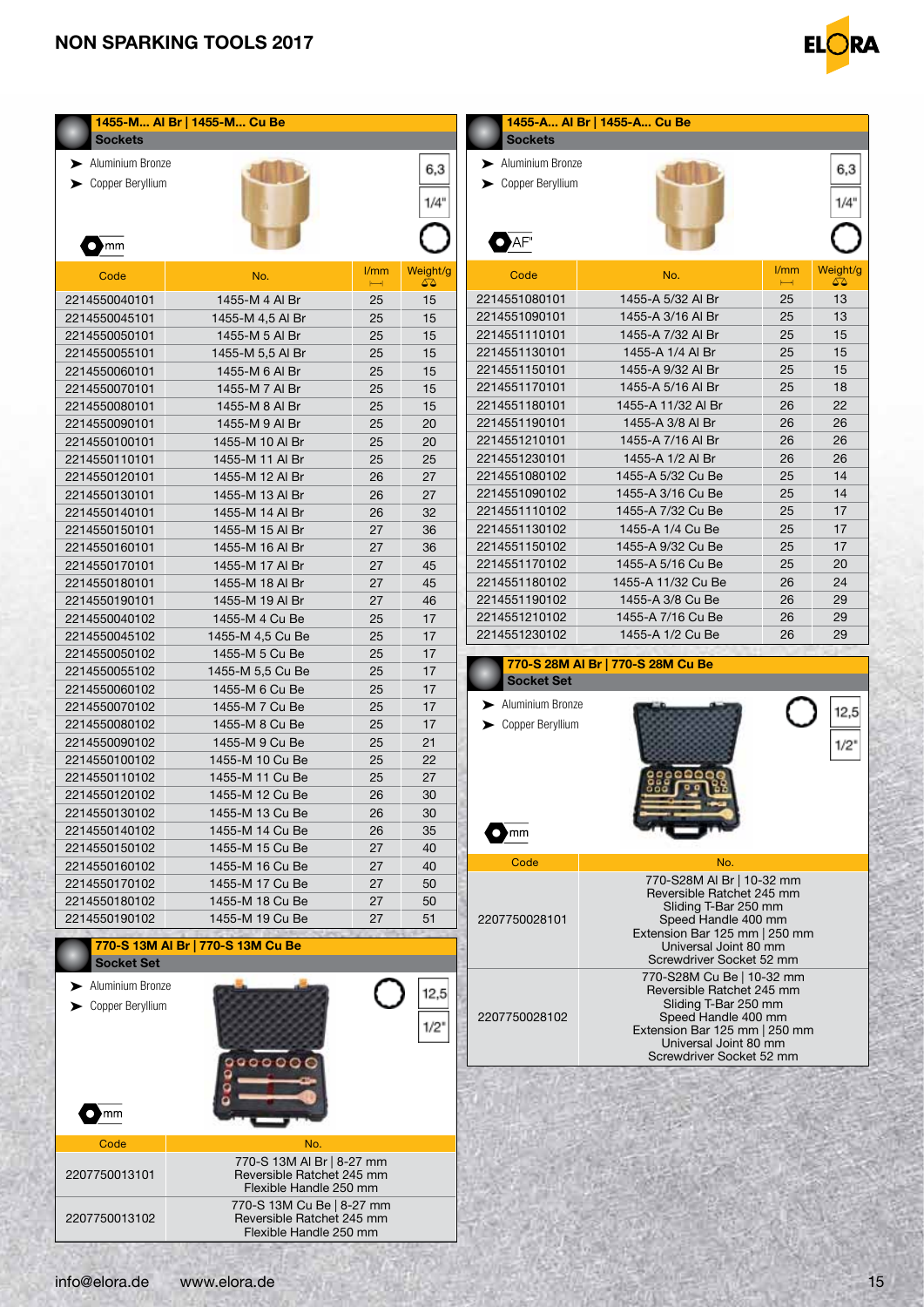



### 16 **16** more Non Sparking Tools on request!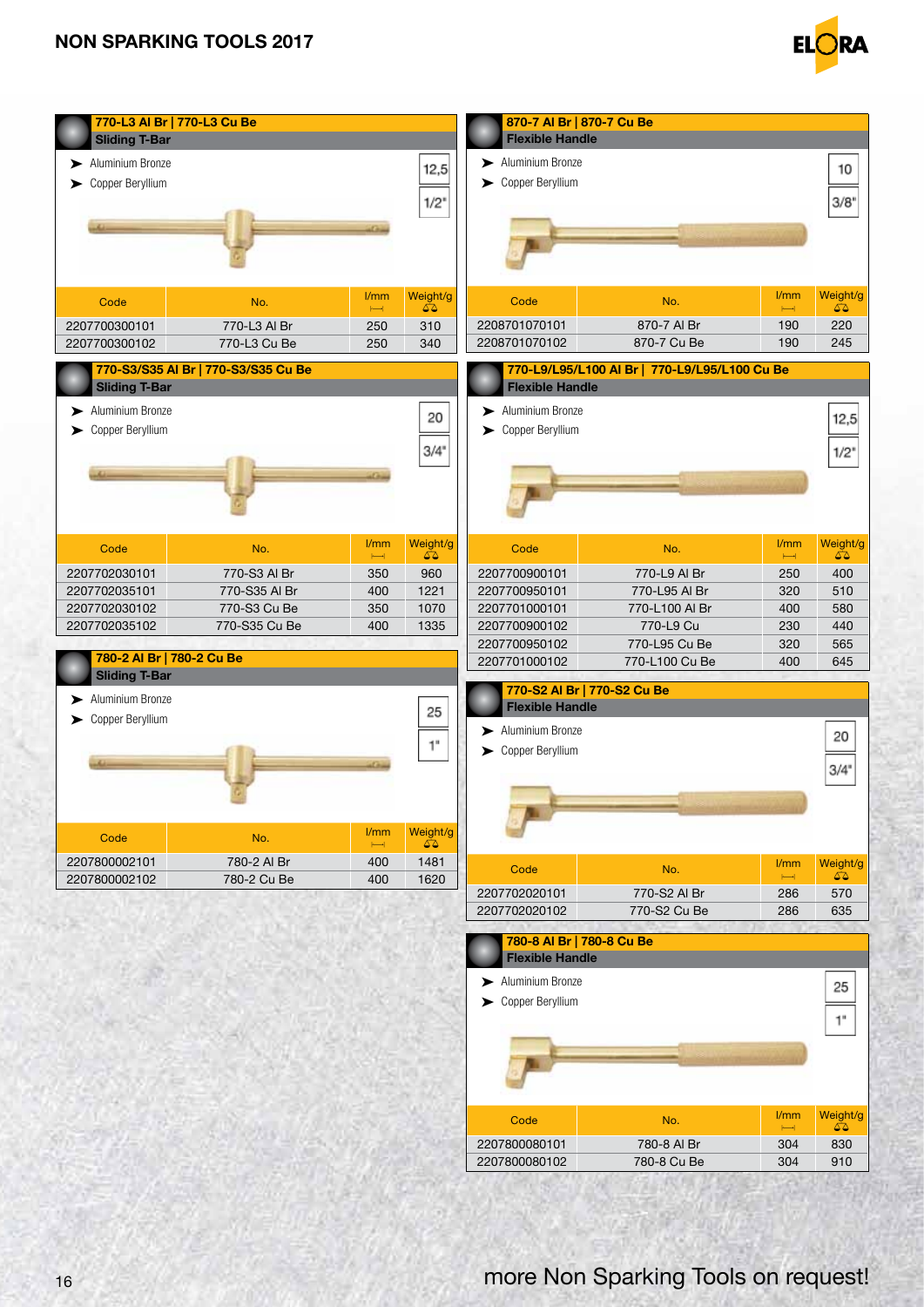**770-LM... Al Br | 770-LM... Cu Be**

**Sockets** > Aluminium Bronze

Copper Beryllium



 $12,5$ 

 $1/2$ <sup>\*</sup>  $\overline{\phantom{a}}$ 



| ım<br>TΓ<br>× |
|---------------|
|               |

| Code          | No.             | l/mm<br>$\mapsto$ | Weight/g<br>రప | Code          | No.             | l/mm<br>$\mapsto$ | Weight/c<br>55 |
|---------------|-----------------|-------------------|----------------|---------------|-----------------|-------------------|----------------|
| 2207700006101 | 770-LM 6 Al Br  | 40                | 69             | 2207700006102 | 770-LM 6 Cu Be  | 40                | 75             |
| 2207700007101 | 770-LM 7 AI B   | 40                | 70             | 2207700007102 | 770-LM 7 Cu Be  | 40                | 77             |
| 2207700008101 | 770-LM 8 Al Br  | 40                | 70             | 2207700008102 | 770-LM 8 Cu Be  | 40                | 77             |
| 2207700009101 | 770-LM 9 Al Br  | 40                | 71             | 2207700009102 | 770-LM 9 Cu Be  | 40                | 78             |
| 2207700010101 | 770-LM 10 Al Br | 40                | 71             | 2207700010102 | 770-LM 10 Cu Be | 40                | 78             |
| 2207700011101 | 770-LM 11 Al Br | 40                | 72             | 2207700011102 | 770-LM 11 Cu Be | 40                | 79             |
| 2207700012101 | 770-LM 12 Al Br | 40                | 72             | 2207700012102 | 770-LM 12 Cu Be | 40                | 79             |
| 2207700013101 | 770-LM 13 Al Br | 40                | 73             | 2207700013102 | 770-LM 13 Cu Be | 40                | 80             |
| 2207700014101 | 770-LM 14 Al Br | 40                | 73             | 2207700014102 | 770-LM 14 Cu Be | 40                | 80             |
| 2207700015101 | 770-LM 15 Al Br | 40                | 85             | 2207700015102 | 770-LM 15 Cu Be | 40                | 94             |
| 2207700016101 | 770-LM 16 Al Br | 40                | 85             | 2207700016102 | 770-LM 16 Cu Be | 40                | 94             |
| 2207700017101 | 770-LM 17 Al Br | 40                | 85             | 2207700017102 | 770-LM 17 Cu Be | 40                | 94             |
| 2207700018101 | 770-LM 18 Al Br | 42                | 85             | 2207700018102 | 770-LM 18 Cu Be | 42                | 94             |
| 2207700019101 | 770-LM 19 Al Br | 42                | 100            | 2207700019102 | 770-LM 19 Cu Be | 42                | 110            |
| 2207700020101 | 770-LM 20 AI Br | 42                | 105            | 2207700020102 | 770-LM 20 Cu Be | 42                | 120            |
| 2207700021101 | 770-LM 21 Al Br | 43                | 110            | 2207700021102 | 770-LM 21 Cu Be | 43                | 125            |
| 2207700022101 | 770-LM 22 AI Br | 43                | 115            | 2207700022102 | 770-LM 22 Cu Be | 43                | 130            |
| 2207700023101 | 770-LM 23 AI Br | 43                | 135            | 2207700023102 | 770-LM 23 Cu Be | 43                | 150            |
| 2207700024101 | 770-LM 24 AI Br | 43                | 145            | 2207700024102 | 770-LM 24 Cu Be | 43                | 165            |
| 2207700025101 | 770-LM 25 AI Br | 43                | 160            | 2207700025102 | 770-LM 25 Cu Be | 43                | 180            |
| 2207700026101 | 770-LM 26 Al Br | 43                | 180            | 2207700026102 | 770-LM 26 Cu Be | 43                | 200            |
| 2207700027101 | 770-LM 27 Al Br | 46                | 190            | 2207700027102 | 770-LM 27 Cu Be | 46                | 215            |
| 2207700028101 | 770-LM 28 AI Br | 46                | 200            | 2207700028102 | 770-LM 28 Cu Be | 46                | 225            |
| 2207700029101 | 770-LM 29 Al Br | 46                | 210            | 2207700029102 | 770-LM 29 Cu Be | 46                | 235            |
| 2207700030101 | 770-LM 30 Al Br | 46                | 220            | 2207700030102 | 770-LM 30 Cu Be | 46                | 250            |
| 2207700032101 | 770-LM 32 AI Br | 46                | 260            | 2207700032102 | 770-LM 32 Cu Be | 46                | 295            |





| Code          | No.                 | l/mm<br>$\mapsto$ | Weight/g<br>54 | Code          | No.                 | l/mm<br>$\mapsto$ | Weight/g<br>∠∆ |
|---------------|---------------------|-------------------|----------------|---------------|---------------------|-------------------|----------------|
| 2207701017101 | 770-LA 5/16 AI Br   | 40                | 70             | 2207701017102 | 770-LA 5/16 Cu Be   | 40                | 70             |
| 2207701019101 | 770-LA 3/8 AI Br    | 40                | 71             | 2207701019102 | 770-LA 3/8 Cu Be    | 40                | 78             |
| 2207701021101 | 770-LA 7/16 AI Br   | 40                | 72             | 2207701021102 | 770-LA 7/16 Cu Be   | 40                | 79             |
| 2207701023101 | 770-LA 1/2 Al Br    | 40                | 73             | 2207701023102 | 770-LA 1/2 Cu Be    | 40                | 80             |
| 2207701024101 | 770-LA 9/16 AI Br   | 40                | 73             | 2207701024102 | 770-LA 9/16 Cu Be   | 40                | 80             |
| 2207701026101 | 770-LA 5/8 AI Br    | 40                | 80             | 2207701026102 | 770-LA 5/8 Cu Be    | 40                | 88             |
| 2207701027101 | 770-LA 11/16 Al Br  | 40                | 85             | 2207701027102 | 770-LA 11/16        | 40                | 93             |
| 2207701028101 | 770-LA 3/4 AI Br    | 42                | 100            | 2207701028102 | 770-LA 3/4 Cu Be    | 42                | 110            |
| 2207701030101 | 770-LA 13/16 Al Br  | 43                | 110            | 2207701030102 | 770-LA 13/16 Cu Be  | 43                | 125            |
| 2207701031101 | 770-LA 7/8 AI Br    | 43                | 115            | 2207701031102 | 770-LA 7/8 Cu Be    | 43                | 130            |
| 2207701032101 | 770-LA 15/16 Al Br  | 43                | 145            | 2207701032102 | 770-LA 15/16 Cu Be  | 43                | 165            |
| 2207701034101 | 770-LA 1 Al Br      | 43                | 170            | 2207701034102 | 770-LA 1 Cu Be      | 43                | 190            |
| 2207701035101 | 770-LA 1.1/16 Al Br | 46                | 190            | 2207701035102 | 770-LA 1.1/16 Cu Be | 46                | 215            |
| 2207701038101 | 770-LA 1.1/4 Al Br  | 46                | 260            | 2207701038102 | 770-LA 1.1/4 Cu Be  | 46                | 295            |
| 2207701041101 | 770-LA 1.7/16       | 50                | 300            | 2207701041102 | 770-LA 1.7/16 Cu Be | 50                | 330            |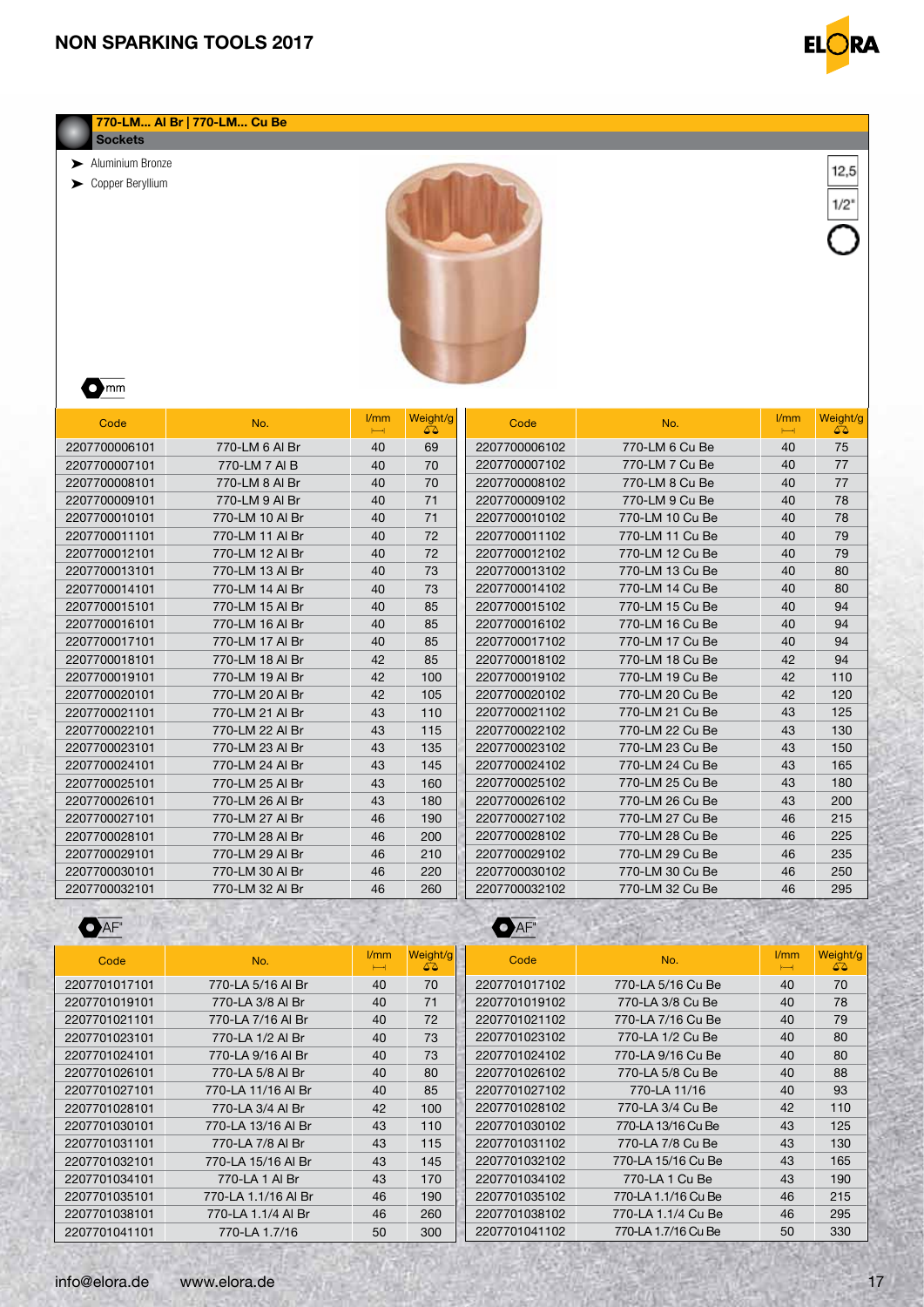**770-SM... Al Br | 770-SM... Cu Be**

**Sockets** > Aluminium Bronze

Copper Beryllium





| $O$ mm        |                |                   |                |               |                |                   |                |
|---------------|----------------|-------------------|----------------|---------------|----------------|-------------------|----------------|
| Code          | No.            | l/mm<br>$\mapsto$ | Weight/g<br>55 | Code          | No.            | l/mm<br>$\mapsto$ | Weight/g<br>54 |
| 2207700119101 | 770-S 19 Al Br | 50                | 225            | 2207700119102 | 770-S 19 Cu Be | 50                | 246            |
| 2207700122101 | 770-S 22 AI Br | 55                | 245            | 2207700122102 | 770-S 22 Cu Be | 55                | 268            |
| 2207700124101 | 770-S 24 Al Br | 55                | 280            | 2207700124102 | 770-S 24 Cu Be | 55                | 307            |
| 2207700127101 | 770-S 27 AI Br | 55                | 285            | 2207700127102 | 770-S 27 Cu Be | 55                | 312            |
| 2207700130101 | 770-S 30 AI Br | 60                | 370            | 2207700130102 | 770-S 30 Cu Be | 60                | 410            |
| 2207700132101 | 770-S 32 AI Br | 60                | 410            | 2207700132102 | 770-S 32 Cu Be | 60                | 465            |
| 2207700134101 | 770-S 34 Al Br | 60                | 440            | 2207700134102 | 770-S 34 Cu Be | 60                | 480            |
| 2207700136101 | 770-S 36 Al Br | 60                | 465            | 2207700136102 | 770-S 36 Cu Be | 60                | 510            |
| 2207700138101 | 770-S 38 Al Br | 60                | 510            | 2207700138102 | 770-S 38 Cu Be | 60                | 555            |
| 2207700141101 | 770-S 41 Al Br | 65                | 640            | 2207700141102 | 770-S 41 Cu Be | 65                | 660            |
| 2207700146101 | 770-S 46 Al Br | 65                | 690            | 2207700146102 | 770-S 46 Cu Be | 65                | 765            |
| 2207700150101 | 770-S 50 Al Br | 70                | 825            | 2207700150102 | 770-S 50 Cu Be | 70                | 910            |
| AF"           |                |                   |                | AF"           |                |                   |                |

### **OAF**

| Code          | No.                  | l/mm<br>$\mapsto$ | Weight/g<br>రచ | Code          | No.                  | l/mm<br>$\mapsto$ | Weight/g<br>55 |
|---------------|----------------------|-------------------|----------------|---------------|----------------------|-------------------|----------------|
| 2207701128101 | 770-SA 3/4 Al Br     | 50                | 220            | 2207701128102 | 770-SA 3/4 Cu Be     | 50                | 240            |
| 2207701130101 | 770-SA 13/16 AI Br   | 55                | 240            | 2207701130102 | 770-SA 13/16 Cu Be   | 55                | 262            |
| 2207701131101 | 770-SA 7/8 Al Br     | 55                | 245            | 2207701131102 | 770-SA 7/8 Cu Be     | 55                | 267            |
| 2207701132101 | 770-SA 15/16 AI Br   | 55                | 280            | 2207701132102 | 770-SA 15/16 Cu Be   | 55                | 305            |
| 2207701134101 | 770-SA 1 Al Br       | 55                | 280            | 2207701134102 | 770-SA 1 Cu Be       | 55                | 310            |
| 2207701135101 | 770-SA 1.1/16 AI Br  | 55                | 285            | 2207701135102 | 770-SA 1.1/16 Cu Be  | 55                | 315            |
| 2207701136101 | 770-SA 1.1/8 AI Br   | 55                | 315            | 2207701136102 | 770-SA 1.1/8 Cu Be   | 55                | 345            |
| 2207701137101 | 770-SA 1.3/16 Al Br  | 60                | 365            | 2207701137102 | 770-SA 1.3/16 Cu Be  | 60                | 400            |
| 2207701138101 | 770-SA 1.1/4 Al Br   | 60                | 400            | 2207701138102 | 770-SA 1.1/4 Cu Be   | 60                | 437            |
| 2207701139101 | 770-SA 1.5/16 AI Br  | 60                | 430            | 2207701139102 | 770-SA 1.5/16 Cu Be  | 60                | 472            |
| 2207701140101 | 770-SA 1.3/8 Al Br   | 60                | 470            | 2207701140102 | 770-SA 1.3/8 Cu Be   | 60                | 515            |
| 2207701141101 | 770-SA 1.7/16 AI Br  | 60                | 480            | 2207701141102 | 770-SA 1.7/16 Cu Be  | 60                | 525            |
| 2207701142101 | 770-SA 1.1/2 Al Br   | 60                | 530            | 2207701142102 | 770-SA 1.1/2 Cu Be   | 60                | 580            |
| 2207701144101 | 770-SA 1.5/8 AI Br   | 65                | 640            | 2207701144102 | 770-SA 1.5/8 Cu Be   | 65                | 702            |
| 2207701146101 | 770-SA 1.3/4 Al Br   | 65                | 695            | 2207701146102 | 770-SA 1.3/4 Cu Be   | 65                | 761            |
| 2207701147101 | 770-SA 1.13/16 Al Br | 65                | 705            | 2207701147102 | 770-SA 1.13/16 Cu Be | 65                | 830            |
| 2207701148101 | 770-SA 1.7/8 AI Br   | 65                | 750            | 2207701148102 | 770-SA 1.7/8 Cu Be   | 65                | 850            |
| 2207701149101 | 770-SA 2 Al Br       | 70                | 870            | 2207701149102 | 770-SA 2 Cu Be       | 70                | 965            |



### **18** more Non Sparking Tools on request!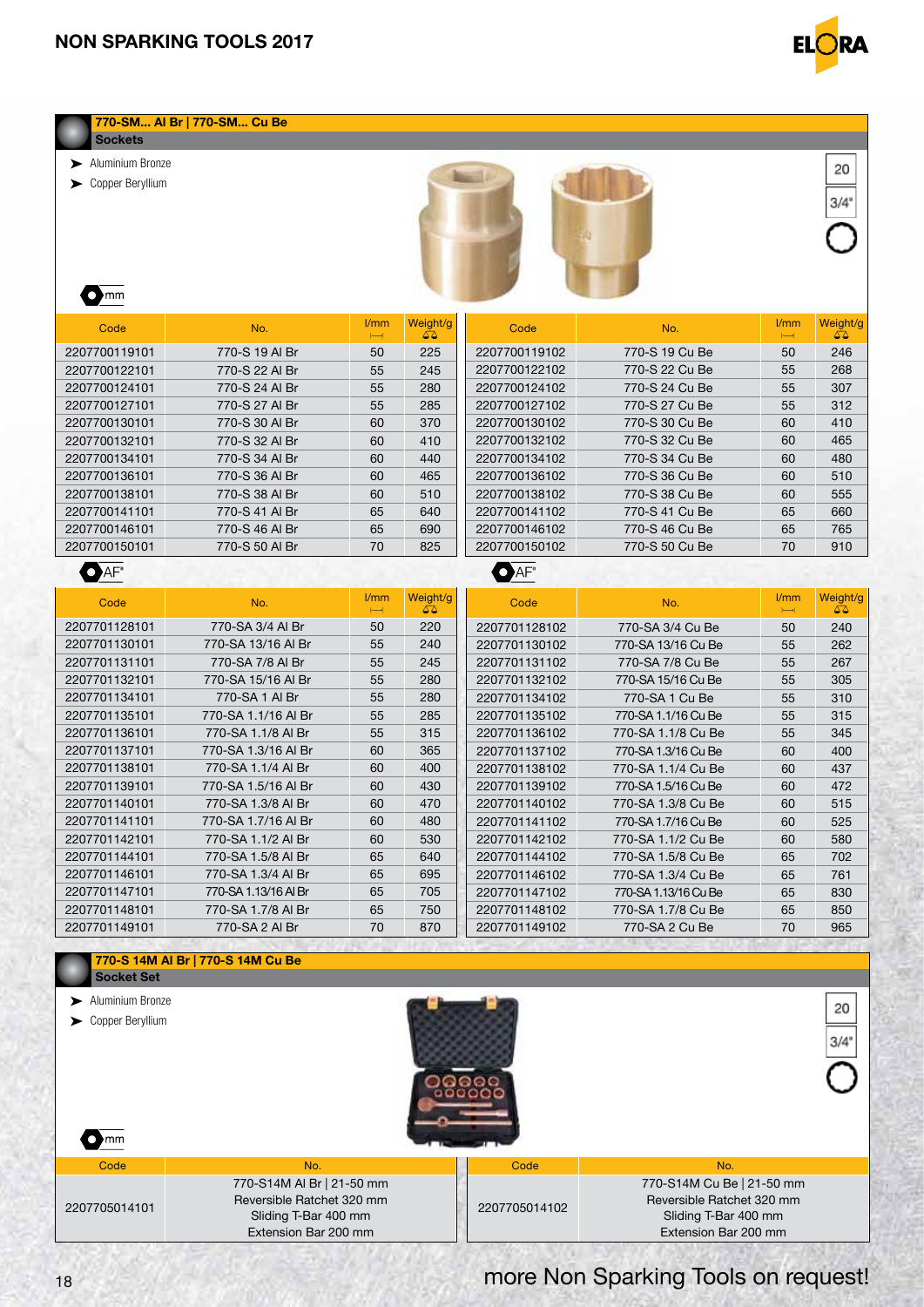

 $3/4"$ 

 $1"$ 

**791-... Al Br | 791-... Cu Be Impact Socket**

### > Aluminium Bronze

Copper Beryllium



### $\overline{\mathbf{O}^{mm}}$

| Code          | No.          | l/mm<br>$\mapsto$ | Weight/g<br>△△ | Code          | No.          | l/mm<br>$\mapsto$ | Weight/g<br>రా |
|---------------|--------------|-------------------|----------------|---------------|--------------|-------------------|----------------|
| 2207910027101 | 791-27 Al Br | 53                | 365            | 2207910027102 | 791-27 Cu Be | 53                | 405            |
| 2207910030101 | 791-30 Al Br | 53                | 390            | 2207910030102 | 791-30 Cu Be | 53                | 440            |
| 2207910032101 | 791-32 Al Br | 56                | 425            | 2207910032102 | 791-32 Cu Be | 56                | 475            |
| 2207910036101 | 791-36 Al Br | 56                | 585            | 2207910036102 | 791-36 Cu Be | 56                | 650            |
| 2207910041101 | 791-41 Al Br | 60                | 625            | 2207910041102 | 791-41 Cu Be | 60                | 695            |
| 2207910046101 | 791-46 Al Br | 60                | 700            | 2207910046102 | 791-46 Cu Be | 60                | 770            |
| 2207910050101 | 791-50 Al Br | 70                | 1000           | 2207910050102 | 791-50 Cu Be | 70                | 1100           |

### **792-... Al Br | 792-... Cu Be Impact Socket**

### > Aluminium Bronze

Copper Beryllium



### $\sum_{mm}$

| Code          | No.          | l/mm<br>$\mapsto$ | Weight/g<br>55 | Code          | No.          | l/mm<br>$\mapsto$ | Weight/g<br>55 |
|---------------|--------------|-------------------|----------------|---------------|--------------|-------------------|----------------|
| 2207920019101 | 792-19 Al Br | 55                | 570            | 2207920019102 | 792-19 Cu Be | 55                | 630            |
| 2207920021101 | 792-21 Al Br | 55                | 580            | 2207920021102 | 792-21 Cu Be | 55                | 640            |
| 2207920022101 | 792-22 Al Br | 55                | 590            | 2207920022102 | 792-22 Cu Be | 55                | 650            |
| 2207920024101 | 792-24 Al Br | 55                | 600            | 2207920024102 | 792-24 Cu Be | 55                | 660            |
| 2207920026101 | 792-26 Al Br | 55                | 660            | 2207920026102 | 792-26 Cu Be | 55                | 735            |
| 2207920027101 | 792-27 Al Br | 55                | 670            | 2207920027102 | 792-27 Cu Be | 55                | 670            |
| 2207920029101 | 792-29 Al Br | 60                | 690            | 2207920029102 | 792-29 Cu Be | 60                | 690            |
| 2207920030101 | 792-30 Al Br | 60                | 690            | 2207920030102 | 792-30 Cu Be | 60                | 690            |
| 2207920032101 | 792-32 Al Br | 60                | 700            | 2207920032102 | 792-32 Cu Be | 60                | 700            |
| 2207920034101 | 792-34 Al Br | 60                | 700            | 2207920034102 | 792-34 Cu Be | 60                | 700            |
| 2207920035101 | 792-35 Al Br | 60                | 700            | 2207920035102 | 792-35 Cu Be | 60                | 700            |
| 2207920036101 | 792-36 Al Br | 60                | 700            | 2207920036102 | 792-36 Cu Be | 60                | 700            |
| 2207920038101 | 792-38 Al Br | 65                | 780            | 2207920038102 | 792-38 Cu Be | 65                | 780            |
| 2207920041101 | 792-41 Al Br | 65                | 830            | 2207920041102 | 792-41 Cu Be | 65                | 830            |
| 2207920046101 | 792-46 Al Br | 70                | 1265           | 2207920046102 | 792-46 Cu Be | 70                | 1265           |
| 2207920050101 | 792-50 Al Br | 75                | 1320           | 2207920050102 | 792-50 Cu Be | 75                | 1320           |
| 2207920052101 | 792-52 Al Br | 75                | 1550           | 2207920052102 | 792-52 Cu Be | 75                | 1550           |
| 2207920055101 | 792-55 Al Br | 75                | 1650           | 2207920055102 | 792-55 Cu Be | 75                | 1650           |
| 2207920058101 | 792-58 Al Br | 85                | 1900           | 2207920058102 | 792-58 Cu Be | 85                | 1900           |
| 2207920060101 | 792-60 Al Br | 85                | 2000           | 2207920060102 | 792-60 Cu Be | 85                | 2000           |
| 2207920065101 | 792-65 Al Br | 85                | 2250           | 2207920065102 | 792-65 Cu Be | 85                | 2250           |
| 2207920070101 | 792-70 Al Br | 90                | 2600           | 2207920070102 | 792-70 Cu Be | 90                | 2600           |
| 2207920075101 | 792-75 Al Br | 90                | 2900           | 2207920075102 | 792-75 Cu Be | 90                | 2900           |
| 2207920080101 | 792-80 Al Br | 90                | 3200           | 2207920080102 | 792-80 Cu Be | 90                | 3200           |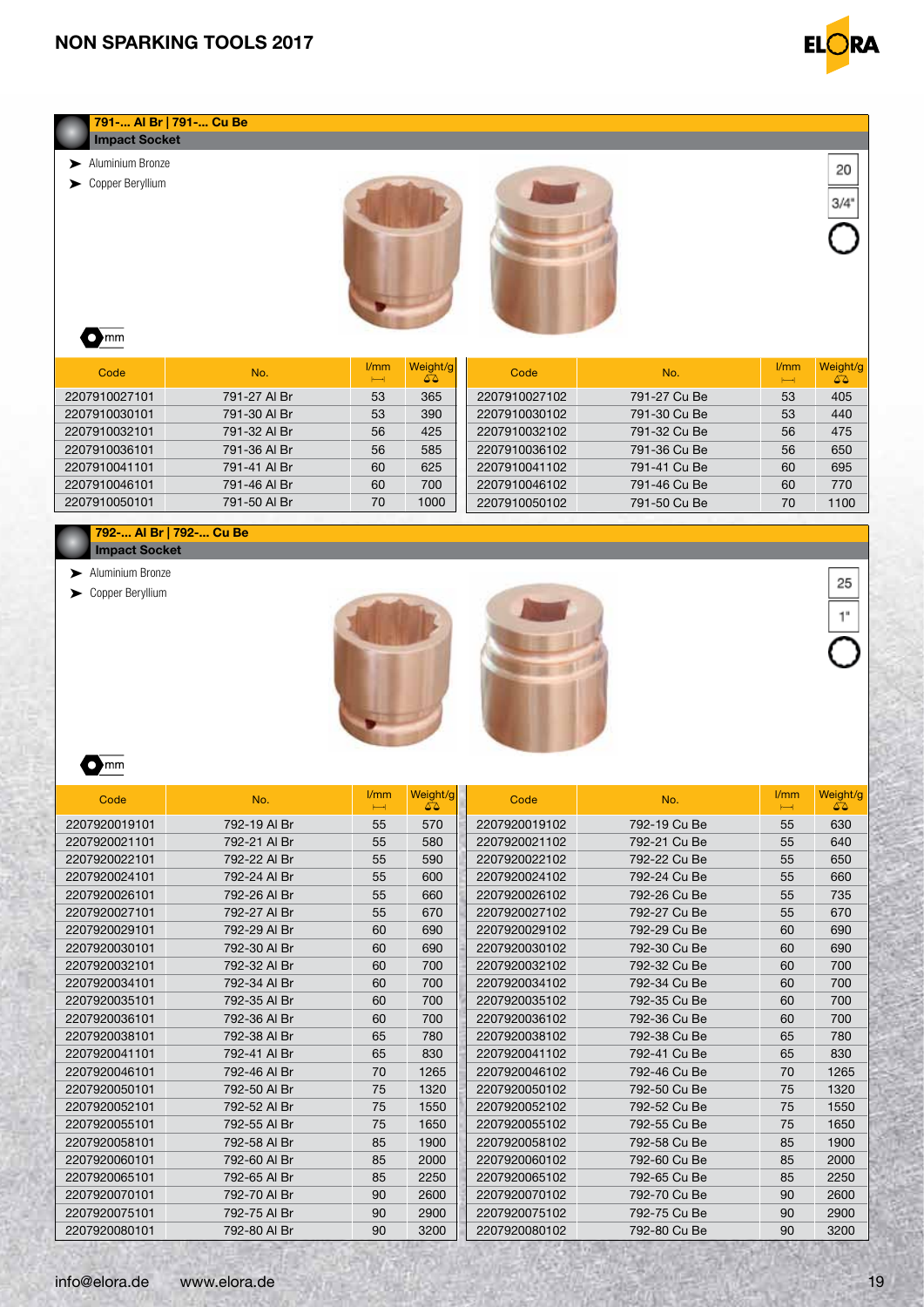



### > Aluminium Bronze

**>** Copper Beryllium

| пm<br>г |  |
|---------|--|

| Code          | No.          | l/mm<br>$\mapsto$ | Weight/g<br>రచ | Code          | No.          | l/mm<br>$\mapsto$ | Weight/g<br>రచ |
|---------------|--------------|-------------------|----------------|---------------|--------------|-------------------|----------------|
| 2201590002101 | 159-2 Al Br  | 50                | $\overline{2}$ | 2201590002102 | 159-2 Cu Be  | 50                | 3              |
| 2201590003101 | 159-3 Al Br  | 63                | $\overline{4}$ | 2201590003102 | 159-3 Cu Be  | 63                | 5              |
| 2201590004101 | 159-4 Al Br  | 70                | 11             | 2201590004102 | 159-4 Cu Be  | 70                | 12             |
| 2201590005101 | 159-5 Al Br  | 80                | 20             | 2201590005102 | 159-5 Cu Be  | 80                | 22             |
| 2201590006101 | 159-6 Al Br  | 90                | 27             | 2201590006102 | 159-6 Cu Be  | 90                | 30             |
| 2201590007101 | 159-7 Al Br  | 95                | 45             | 2201590007102 | 159-7 Cu Be  | 95                | 50             |
| 2201590008101 | 159-8 Al Br  | 100               | 50             | 2201590008102 | 159-8 Cu Be  | 100               | 56             |
| 2201590009101 | 159-9 Al Br  | 106               | 77             | 2201590009102 | 159-9 Cu Be  | 106               | 85             |
| 2201590010101 | 159-10 Al Br | 112               | 90             | 2201590010102 | 159-10 Cu Be | 112               | 100            |
| 2201590011101 | 159-11 Al Br | 118               | 126            | 2201590011102 | 159-11 Cu Be | 118               | 140            |
| 2201590012101 | 159-12 Al Br | 125               | 145            | 2201590012102 | 159-12 Cu Be | 125               | 162            |
|               |              |                   |                |               |              |                   |                |



2201593009102 159KU-9 Cu Be 106 85 2201593010102 159KU-10 Cu Be 112 100 2201593011102 159KU-11 Cu Be 118 140 2201593012102 159KU-12 Cu Be 125 175

2201593009101 159KU-9 Al Br 106 76 2201593010101 159KU-10 Al Br 112 90 2201593011101 159KU-11 Al Br 118 125 2201593012101 159KU-12 Al Br 125 160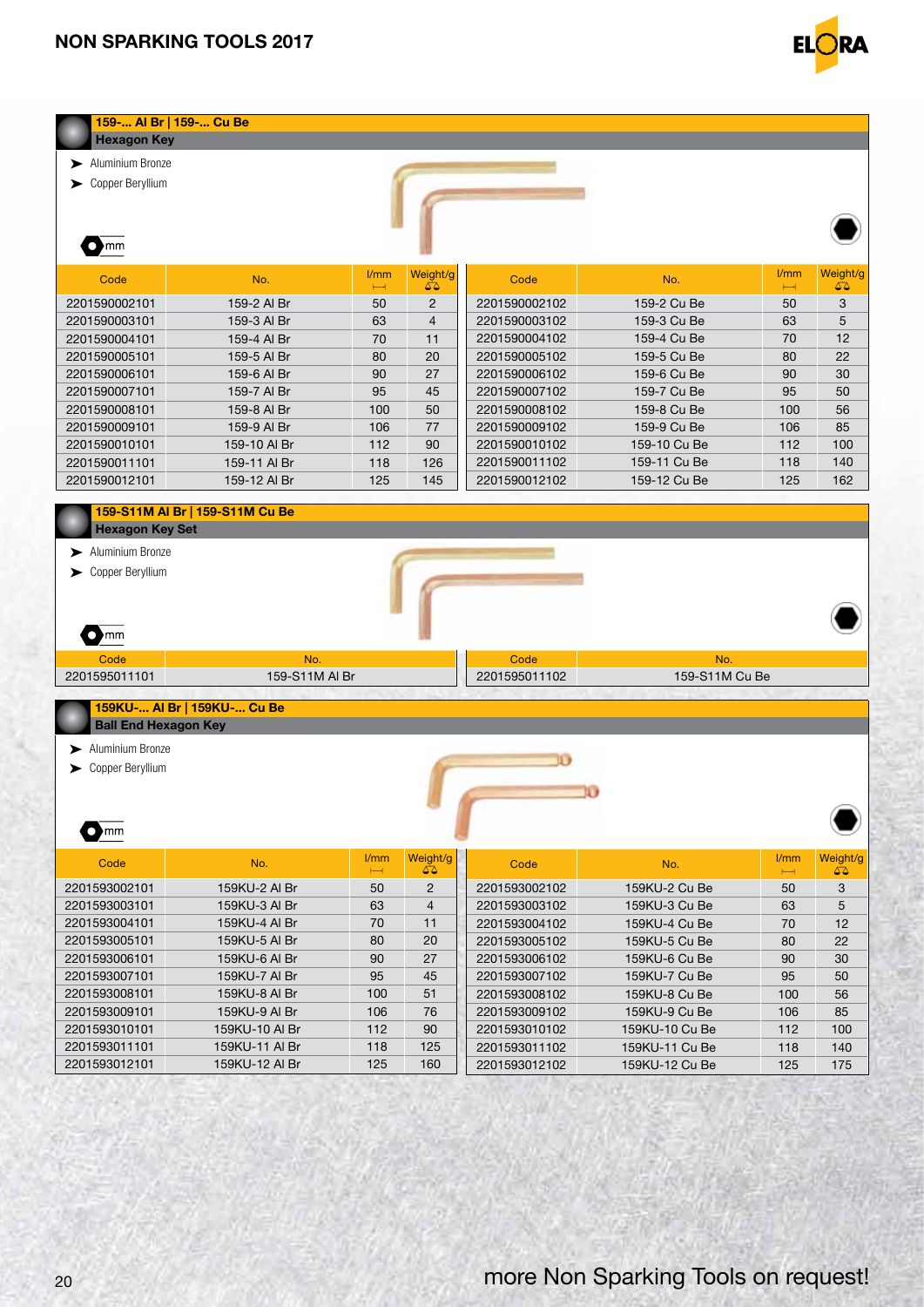

### **545-IS... Al Br | 545-IS... Cu Be**

### **Screwdriver**

### > Aluminium Bronze

Copper Beryllium

| ooppor Dorymann |                     |                 |                |               |                     |     |                |
|-----------------|---------------------|-----------------|----------------|---------------|---------------------|-----|----------------|
|                 |                     |                 |                |               |                     |     |                |
| Code            | No.                 | mm <sup>-</sup> | Weight/g<br>రచ | Code          | No.                 | mm  | Weight/g<br>రచ |
| 2205450503101   | 545-IS 50x3 AI Br   | 134             | 33             | 2205450503102 | 545-IS 50x3 Cu Be   | 134 | 35             |
| 2205451004101   | 545-IS 100x4 AI Br  | 184             | 42             | 2205451004102 | 545-IS 100x4 Cu Be  | 184 | 45             |
| 2205451005101   | 545-IS 100x5 AI Br  | 205             | 70             | 2205451005102 | 545-IS 100x5 Cu Be  | 205 | 75             |
| 2205451006101   | 545-IS 100x6 AI Br  | 215             | 80             | 2205451006102 | 545-IS 100x6 Cu Be  | 215 | 85             |
| 2205451508101   | 545-IS 150x8 AI Br  | 277             | 135            | 2205451508102 | 545-IS 150x8 Cu Be  | 277 | 140            |
| 2205453001101   | 545-IS 300x10 AI Br | 427             | 230            | 2205453001102 | 545-IS 300x10 Cu Be | 427 | 245            |

### **547-PH... Al Br | 547-PH... Cu Be Screwdriver**

- > Aluminium Bronze
- > Copper Beryllium





| Code          | No.            | <sub>mm</sub> | <b>Neight/g</b><br>52 | Code          | No.            | mm  | 55  |
|---------------|----------------|---------------|-----------------------|---------------|----------------|-----|-----|
| 2205470200101 | 547-PH 0 Al Br | 134           | 32                    | 2205470200102 | 547-PH 0 Cu Be | 134 | 35  |
| 2205470201101 | 547-PH 1 Al Br | 159           | 63                    | 2205470201102 | 547-PH 1 Cu Be | 159 | 70  |
| 2205470202101 | 547-PH 2 Al Br | 240           | 95                    | 2205470202102 | 547-PH 2 Cu Be | 240 | 100 |
| 2205470203101 | 547-PH 3 AI Br | 327           | 155                   | 2205470203102 | 547-PH 3 Cu Be | 327 | 165 |
| 2205470204101 | 547-PH 4 AI Br | 427           | 230                   | 2205470204102 | 547-PH 4 Cu Be | 427 | 245 |



2204950200102 495-200 Cu Be 200 465

### **384-... Al Br | 384-... Cu Be**

### **Circlip Plier for External Retaining Ring** > Aluminium Bronze

> Copper Beryllium



| Code          | No.           | 1/mm | Weight/g |
|---------------|---------------|------|----------|
| 2203840200101 | 384-200 Al Br | 200  | 265      |
| 2203840250101 | 384-250 Al Br | 250  | 380      |
| 2203840200102 | 384-200 Cu Be | 200  | 290      |
| 2203840250102 | 384-250 Cu Be | 250  | 415      |
|               |               |      |          |

|   |                        | 476-150 Al Br   476-150 Cu Be |                  |           |                       | 492- Al Br   492- Cu Be |                   |                |
|---|------------------------|-------------------------------|------------------|-----------|-----------------------|-------------------------|-------------------|----------------|
|   | <b>Flat Nose Plier</b> |                               |                  |           | <b>Side Cutter</b>    |                         |                   |                |
| ➤ | Aluminium Bronze       |                               |                  |           | Aluminium Bronze<br>➤ |                         |                   |                |
| ➤ | Copper Beryllium       |                               |                  |           | Copper Beryllium      |                         |                   |                |
|   |                        |                               |                  |           |                       |                         |                   |                |
|   |                        |                               |                  |           |                       |                         |                   |                |
|   |                        |                               |                  |           |                       |                         |                   |                |
|   |                        |                               |                  |           |                       |                         |                   |                |
|   | Code                   | No.                           | l/mm             | Weight/g  | Code                  | No.                     | l/mm<br>$\mapsto$ | Weight/g<br>రా |
|   | 2204760150101          | 476-150 Al Br                 | $\mapsto$<br>150 | రచ<br>151 | 2204920150101         | 492-150 Al Br           | 150               | 225            |
|   | 2204760150102          | 476-150 Cu Be                 | 150              | 165       | 2204920200101         | 492-200 Al Br           | 200               | 365            |
|   |                        |                               |                  |           | 2204920150102         | 492-150 Cu Be           | 150               | 245            |
|   |                        |                               |                  |           | 2204920200102         | 492-200 Cu Be           | 200               | 410            |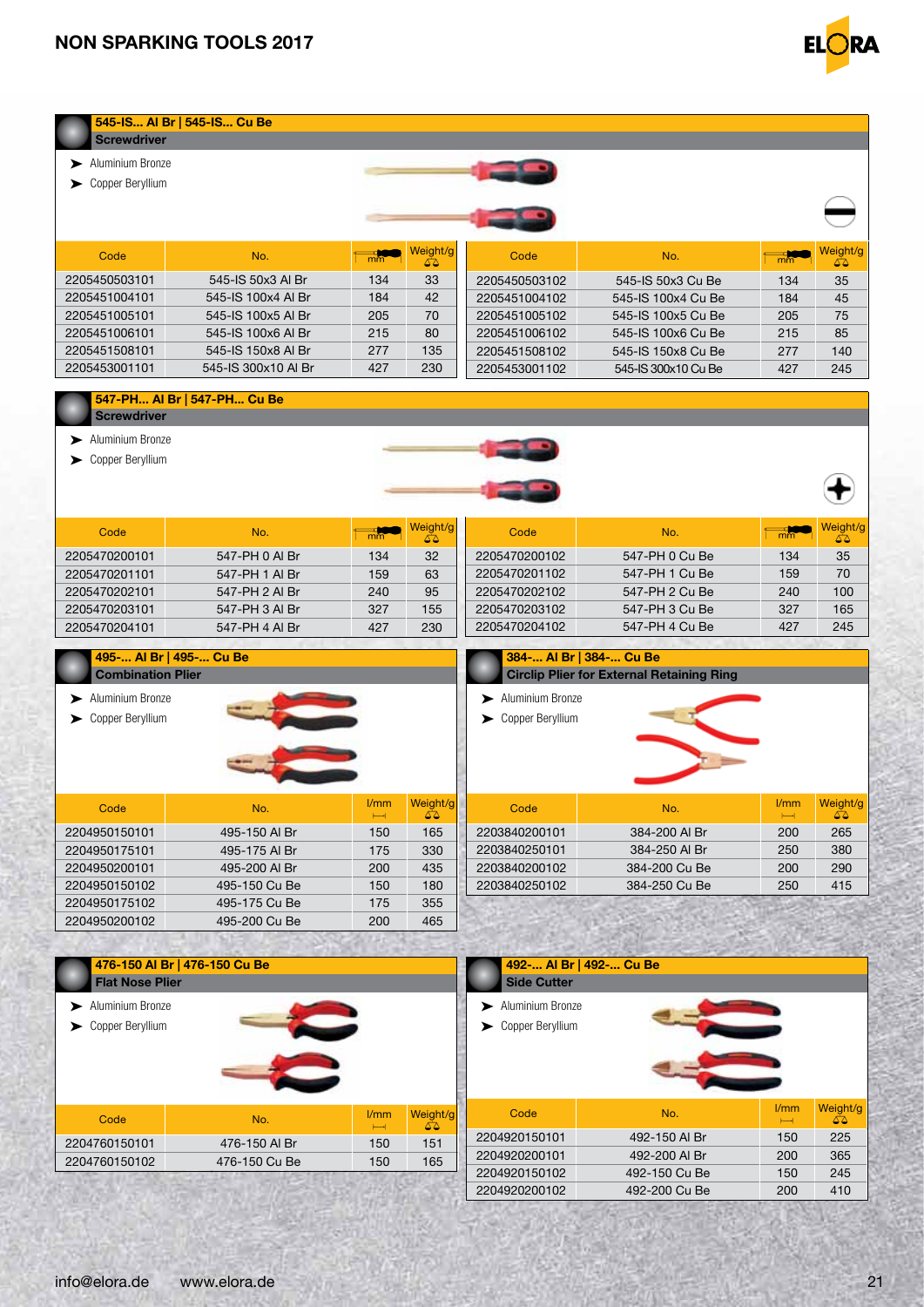



### 22 and 22 more Non Sparking Tools on request!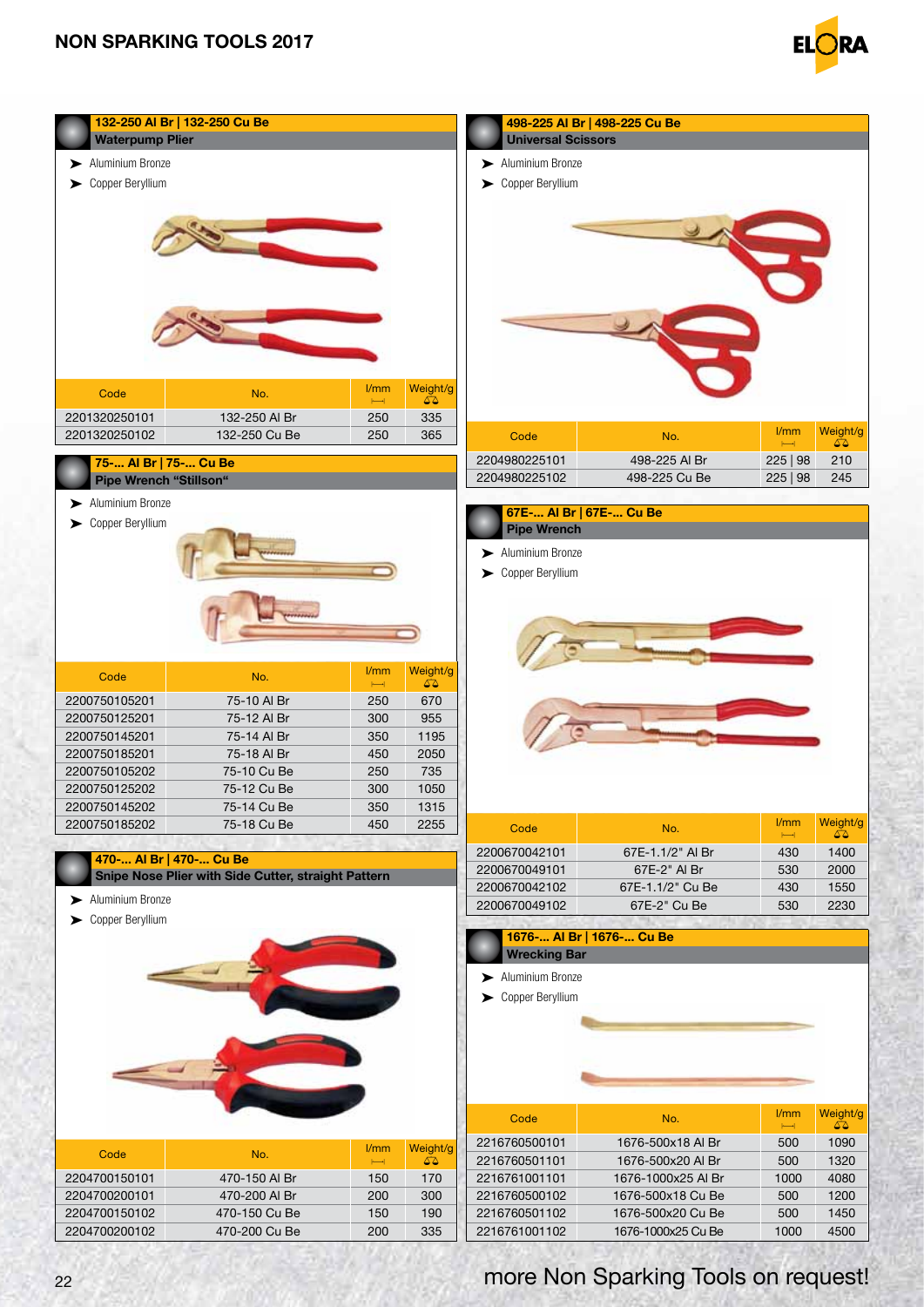





### info@elora.de www.elora.de 23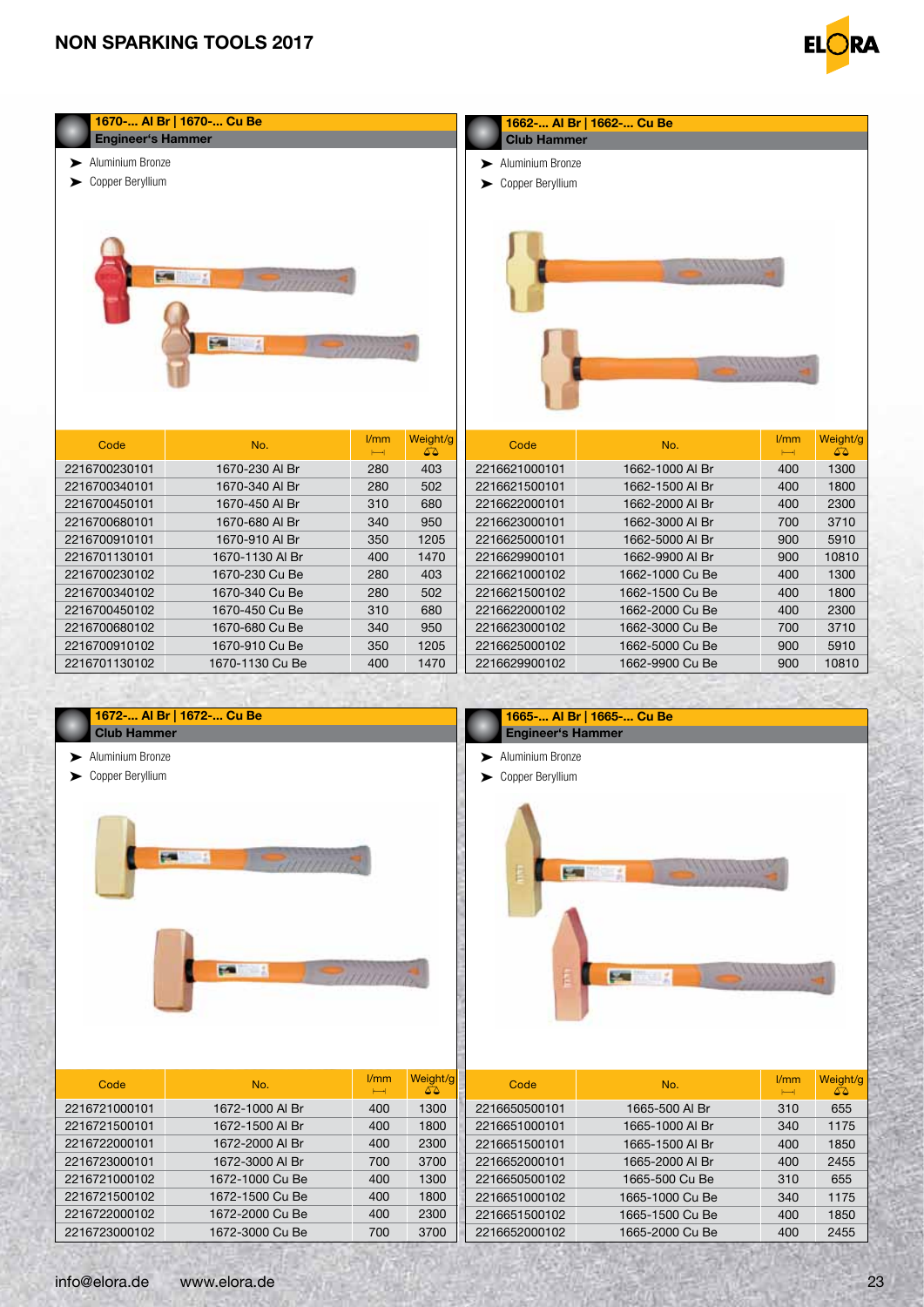**260-... Al Br | 260-... Cu Be Flat Chisel**

### > Aluminium Bronze

³ Copper Beryllium



| Code          | No.              | Edge | l/mm      | Weight/g |
|---------------|------------------|------|-----------|----------|
|               |                  | mm   | $\mapsto$ | 55       |
| 2202600150101 | 260-150x12 Al Br | 12   | 150       | 92       |
| 2202600200101 | 260-200x16 AI Br | 16   | 200       | 231      |
| 2202600160101 | 260-160x18 Al Br | 18   | 160       | 242      |
| 2202600250101 | 260-250x16 Al Br | 16   | 250       | 302      |
| 2202600300101 | 260-300x19 Al Br | 19   | 300       | 701      |
| 2202600350101 | 260-350x19 Al Br | 19   | 350       | 821      |
| 2202600600101 | 260-600x24 Al Br | 24   | 600       | 1702     |
| 2202600301101 | 260-300x28 Al Br | 28   | 300       | 1090     |
| 2202600500101 | 260-500x35 AI Br | 35   | 500       | 2620     |
| 2202600161101 | 260-160x14 Al Br | 38   | 160       | 152      |
| 2202600162101 | 260-160x16 Al Br | 41   | 160       | 188      |
| 2202600150102 | 260-150x12 Cu Be | 12   | 150       | 98       |
| 2202600200102 | 260-200x16 Cu Be | 16   | 200       | 251      |
| 2202600160102 | 260-160x18 Cu Be | 18   | 160       | 262      |
| 2202600250102 | 260-250x16 Cu Be | 16   | 250       | 320      |
| 2202600300102 | 260-300x19 Cu Be | 19   | 300       | 772      |
| 2202600350102 | 260-350x19 Cu Be | 19   | 350       | 903      |
| 2202600600102 | 260-600x24 Cu Be | 24   | 600       | 1861     |
| 2202600301102 | 260-300x28 Cu Be | 28   | 300       | 1204     |
| 2202600500102 | 260-500x35 Cu Be | 35   | 500       | 2860     |
| 2202600161102 | 260-160x14 Cu Be | 38   | 160       | 167      |
| 2202600162102 | 260-160x16 Cu Be | 41   | 160       | 205      |

### **261... Al Br | 261-... Cu Be Cape Chisel**

- > Aluminium Bronze
- $\blacktriangleright$  Copper Beryllium



| Code          | No.           | Edge<br><sub>mm</sub> | l/mm<br>$\mapsto$ | Weight/g<br>$\Delta \Delta$ |
|---------------|---------------|-----------------------|-------------------|-----------------------------|
| 2202610140101 | 261-140 Al Br | $\boldsymbol{4}$      | 140               | 255                         |
| 2202610200101 | 261-200 Al Br | $\Delta$              | 200               | 435                         |
| 2202610300101 | 261-300 AI Br | -5                    | 300               | 760                         |
| 2202610140102 | 261-140 Cu Be | 4                     | 140               | 280                         |
| 2202610200102 | 261-200 Cu Be | $\boldsymbol{4}$      | 200               | 480                         |
| 2202610300102 | 261-300 Cu Be | 5                     | 300               | 840                         |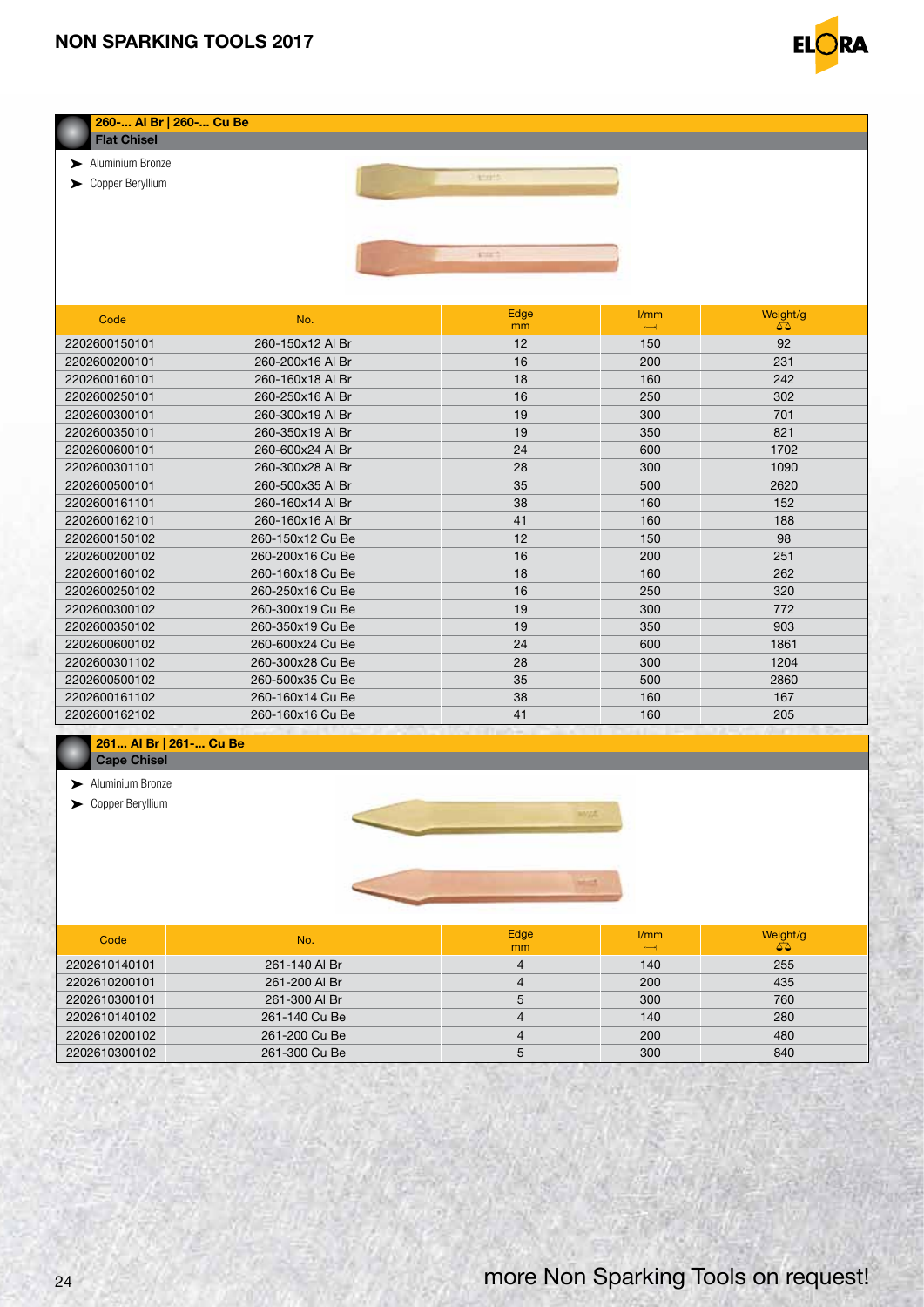



### **271-Z... Al Br | 271-Z... Cu Be**

- **Parallel Pin Punch cylindrical**
- > Aluminium Bronze
- **>** Copper Beryllium





ົ ຣ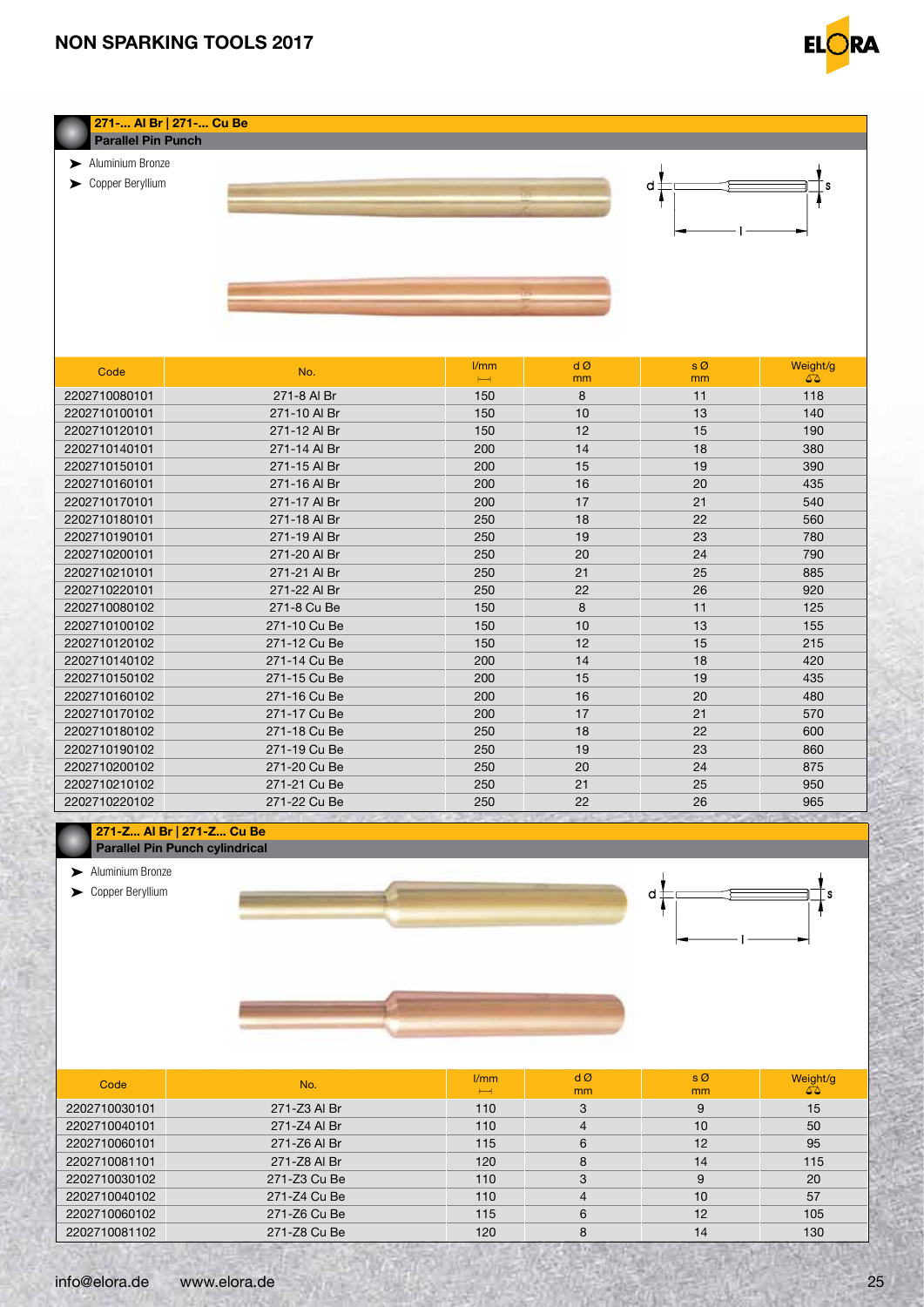

### 26 and 26 more Non Sparking Tools on request!

2202500000102 250-4 Cu Be 4x16 290 115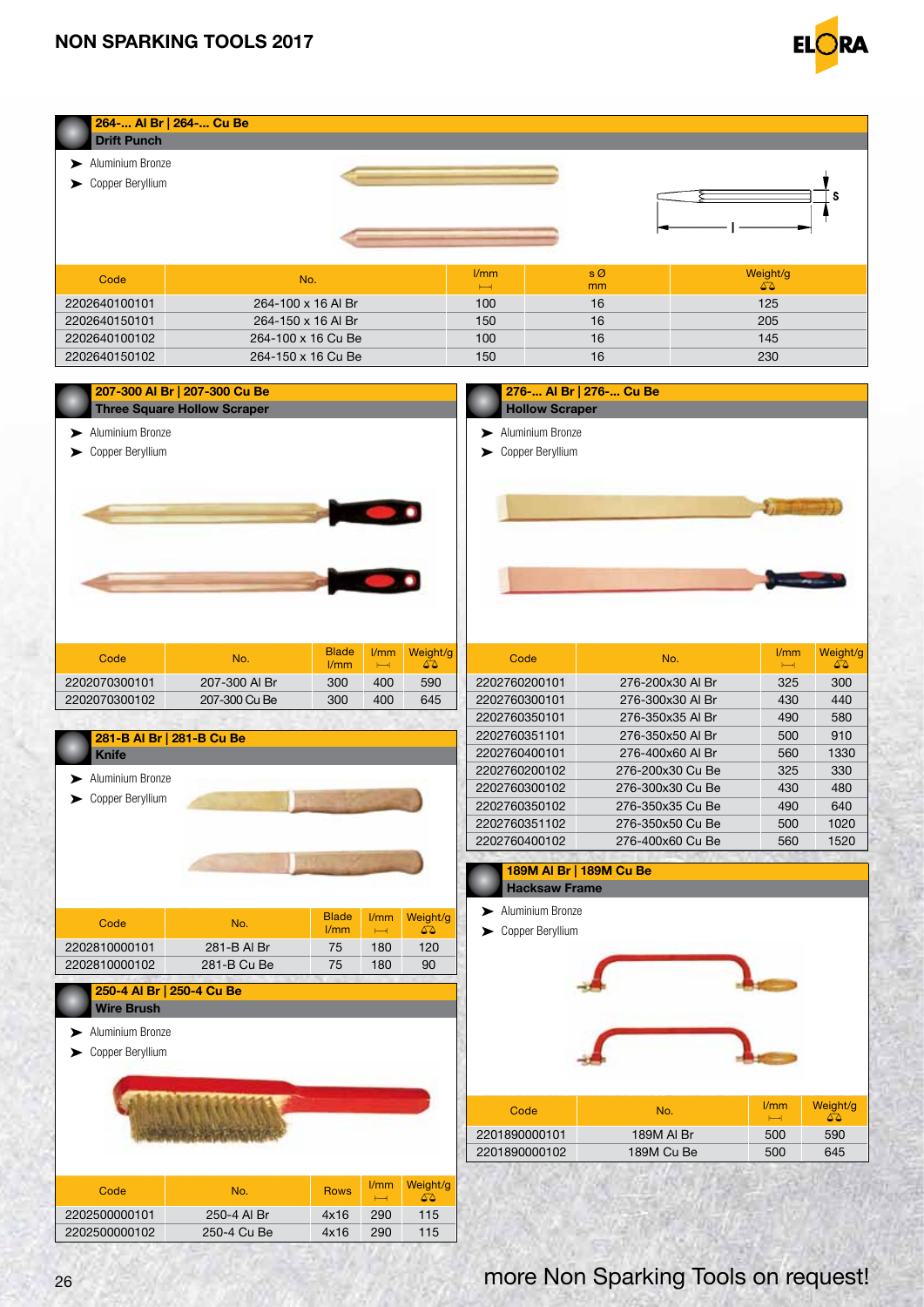



2209900004102 99-4 Cu Be 910 3715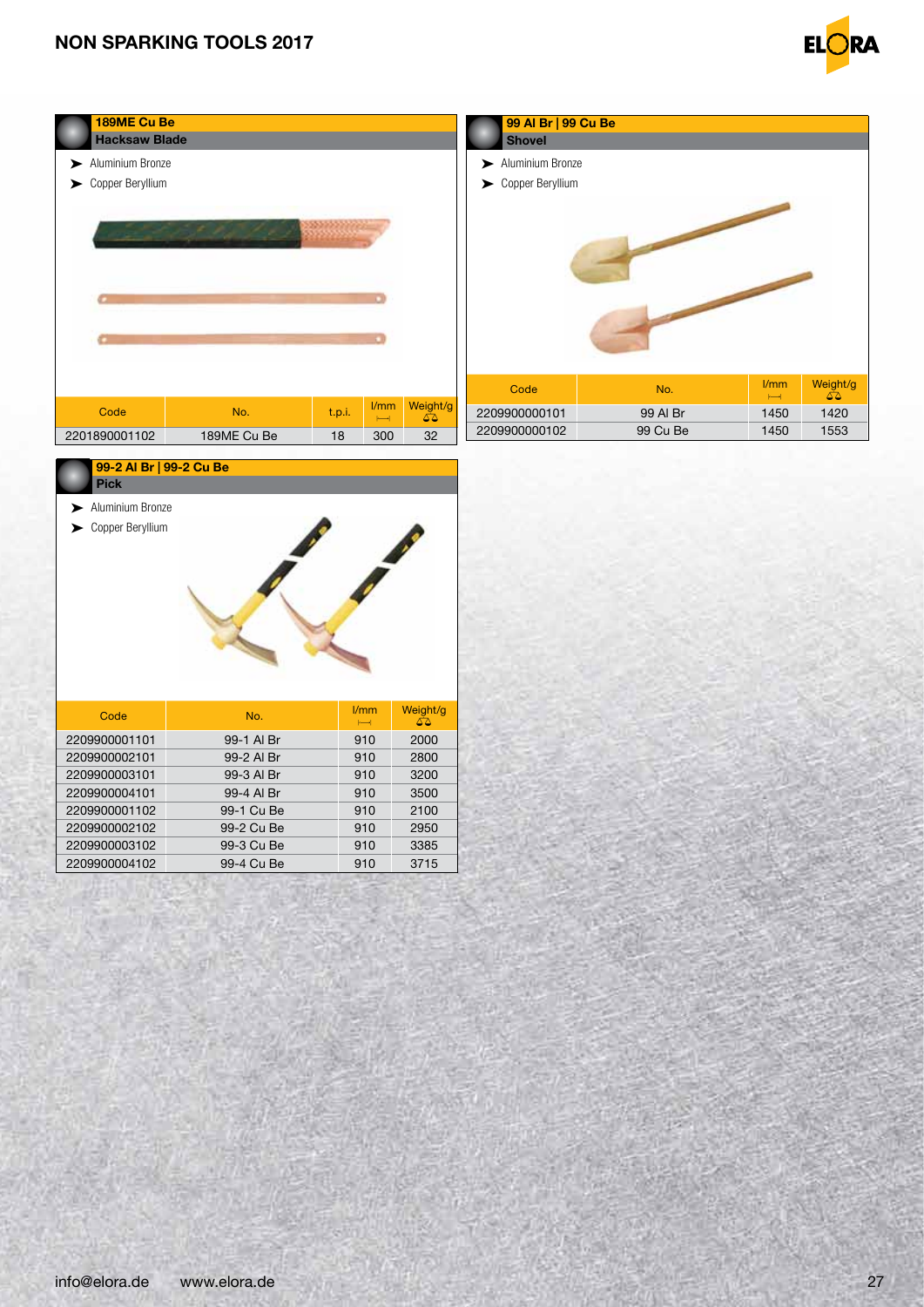

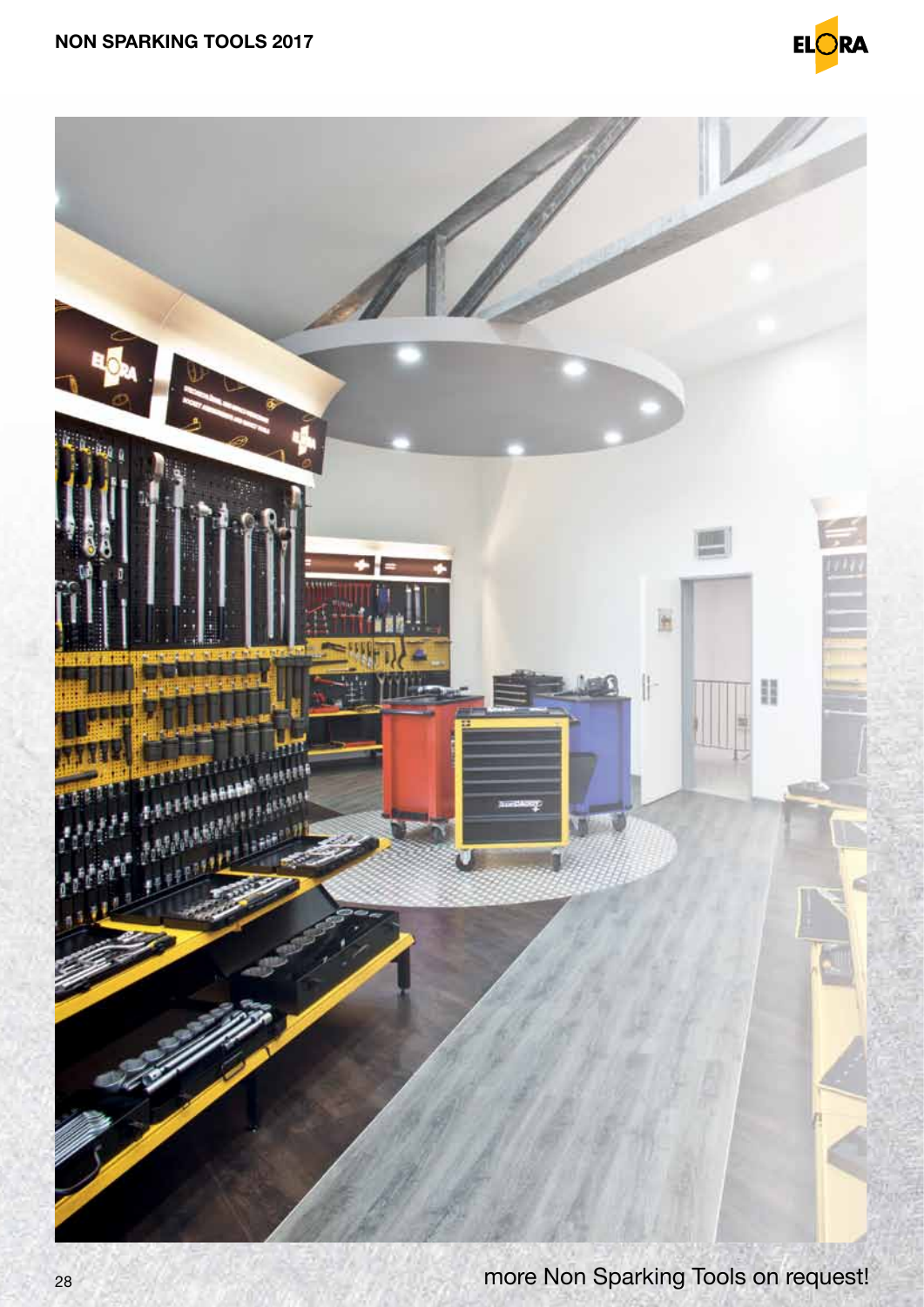